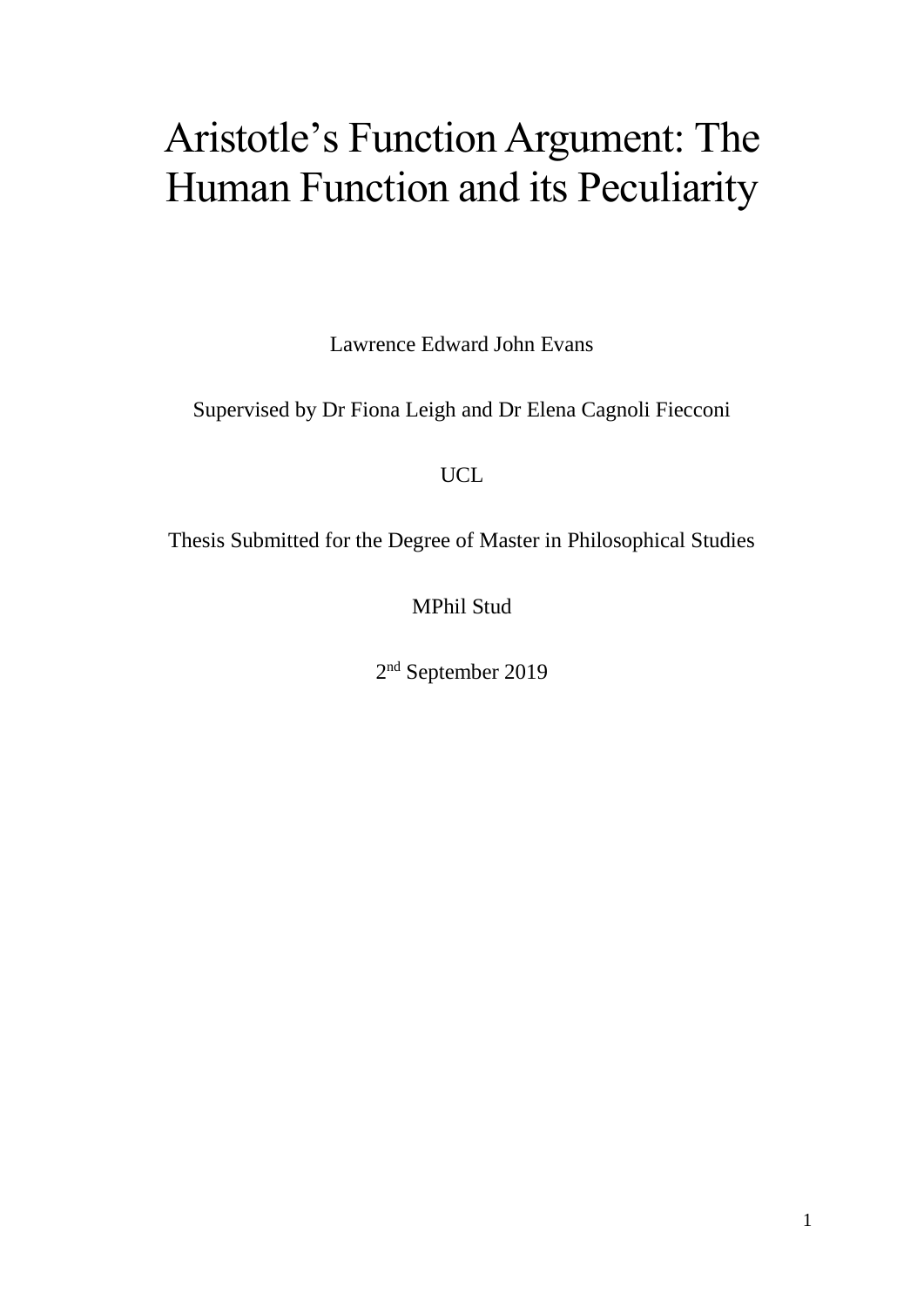I, Lawrence Edward John Evans, confirm that the work presented in this thesis is my own. Where information has been derived from other sources, I confirm that this has been indicated in the thesis.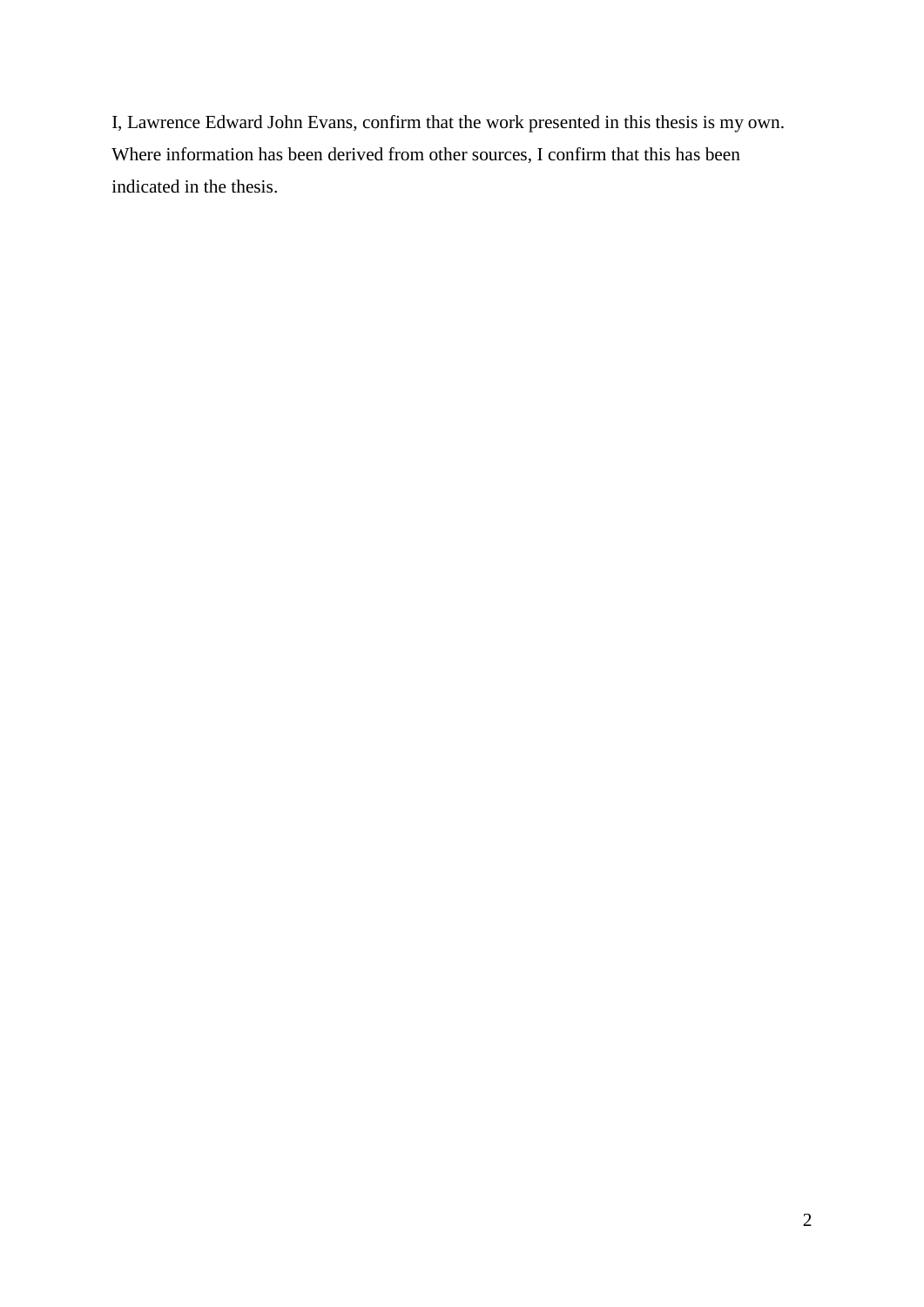#### <span id="page-2-0"></span>Abstract

My thesis is on Aristotle's 'function argument'. In my first chapter I explore the opening lines of the function argument, and I investigate whether Aristotle has an argument to support his claim that human beings have a function. I argue that Aristotle has such an argument, and that the questions he asks are therefore rhetorical questions. In my second chapter I consider the problem that the human function cannot be peculiar to humans in the sense of something unique, since reason and contemplation are shared above all with the gods. I also consider the problem that there are many activities peculiar to humans besides reasoning, and why it is reasoning well that marks someone out as a good human being. I argue that Aristotle understands the peculiar function of humans to be the characteristic life that only humans live, namely an 'active life'. In claiming that humans have a 'function', then, the claim is that human beings have a particular kind of life appropriate to them, which, I argue, Aristotle understands to include both practical and theoretical activity. In my third chapter I consider the connection between being a good human and the human good. If the human function is a certain kind of life that humans live, the challenge is why living well is the good for human beings. I argue that, for Aristotle, to be a 'good' human just is what it means to live well *as* a human, in accordance with the specifically human life, so that the good for humans is good for them in so far as they are good specimens of their kind. Hence, in drawing a connection between the 'life' appropriate to a human and 'the good', Aristotle means to directly show us how human beings can live the good life.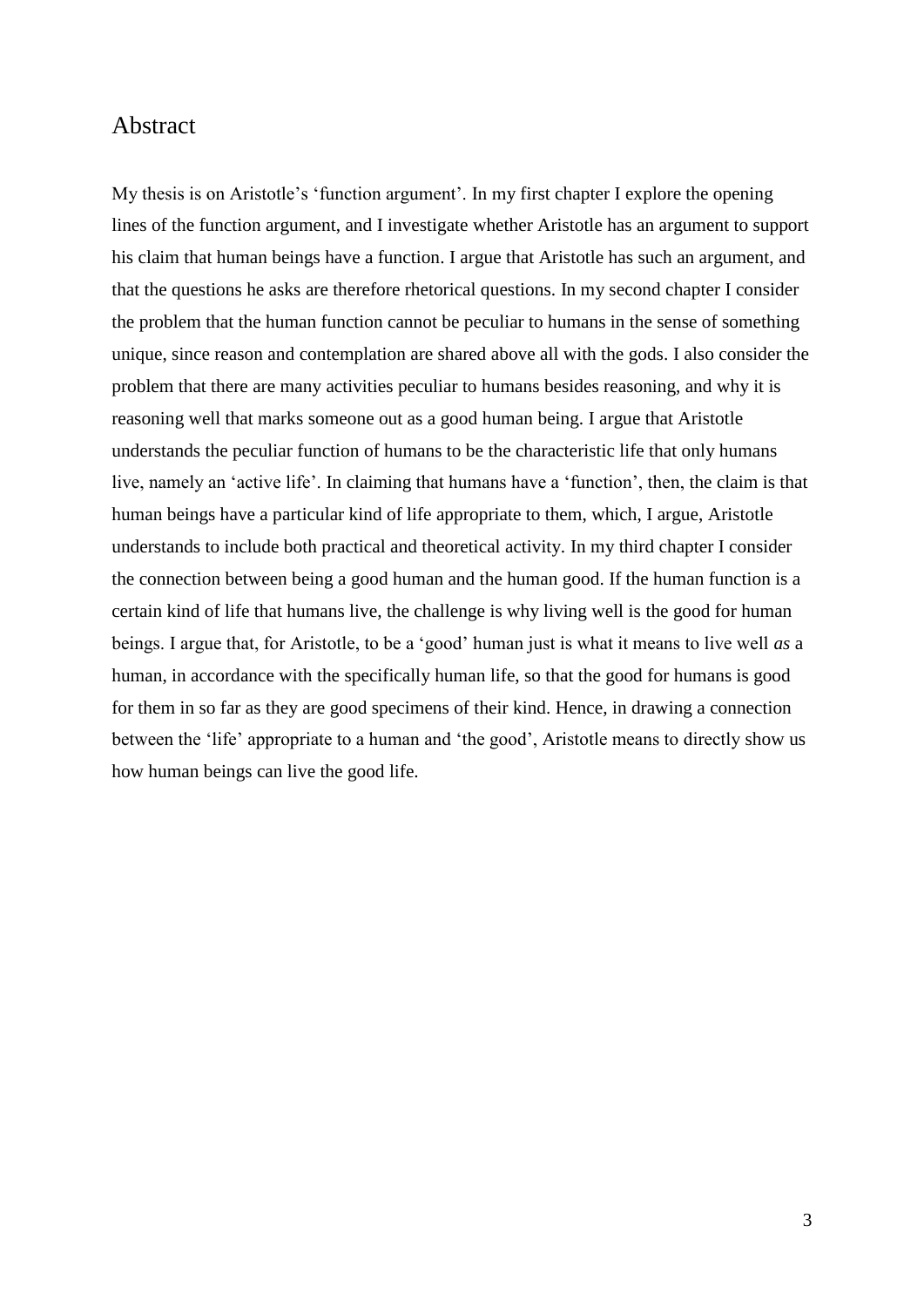#### <span id="page-3-0"></span>Impact Statement

I anticipate that my research into Aristotle's function argument, a famous argument in ancient and moral philosophy, will be primarily aimed at having an impact inside academia. The function argument is of central importance to Aristotle's *Nicomachean Ethics*, outlining the human good and human happiness, so it is particularly important that a thorough understanding of Aristotle's reasoning and desired conclusion is appreciated. The argument is also particularly controversial, and a variety of problems and challenges have been raised against it, especially since the renewed interest in virtue ethics. One of my aims in this thesis has therefore been to clear up what I perceive as a variety of misunderstandings with certain Aristotelian concepts like 'function' and the connection, in Aristotle's philosophical usage, between a thing's function, its excellence and its good. Additionally, Aristotelian ethics is still a major influence on contemporary moral philosophy, such as in the aforementioned renewed interest in virtue ethics, as well as in studies of ancient ethics and ancient philosophy. This research will therefore be of interest for contemporary moral philosophers, as well as for scholars and others interested in ethics, Aristotle, or ancient philosophy. On the other hand, I do not anticipate that my research into the function argument, an argument little-known outside philosophy, will have any kind of significant non-academic impact. Nevertheless, the function argument focuses on what it is that makes human beings human and how to live a good life. Aristotle's *Ethics* also remains persistently influential on the way in which we think about ourselves, and how we ask questions about the good life and the sort of life we should lead. Such questions are surely of interest to many people, whatever their academic background. For individuals, these questions can make people think about the sort of life that they want to live, their capacity for good, and what sort of actions and decisions they should make if they want to do good and live a good life. For the populace generally, questions about the good life can be relevant to influencing issues on the formulation of public policy, especially for those interested with collaborating with academics, as, for example, in relation to issues of the quality of life. For these reasons, while I anticipate that my thesis will be primarily aimed for academics and specialists, certain aspects will have interest for almost everyone, which means that it has the potential to have some impact outside academia.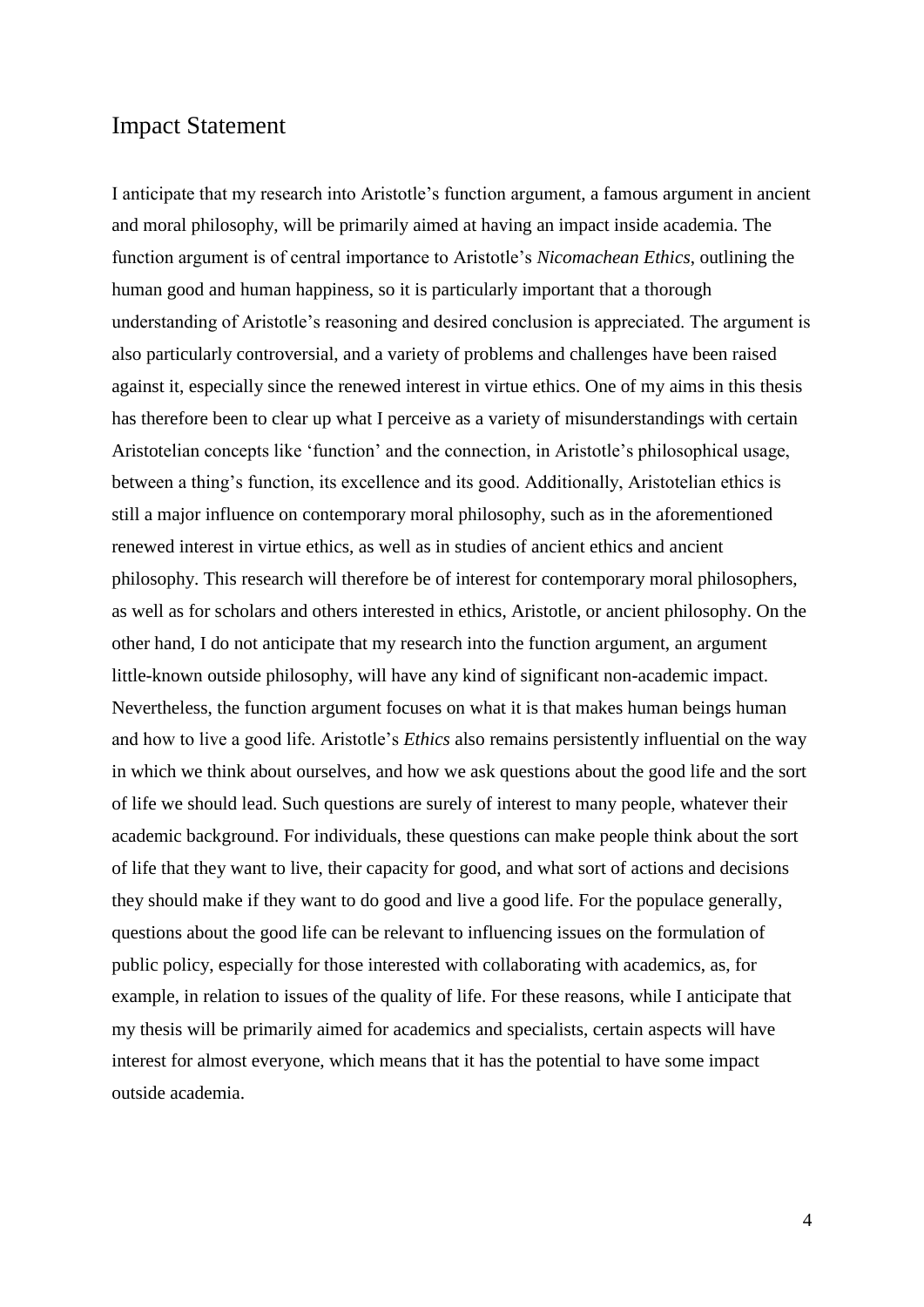## Contents

| Chapter 3: Why Performing the Human Function Well is Good for Human Beings62 |
|------------------------------------------------------------------------------|
|                                                                              |
|                                                                              |
|                                                                              |
|                                                                              |
|                                                                              |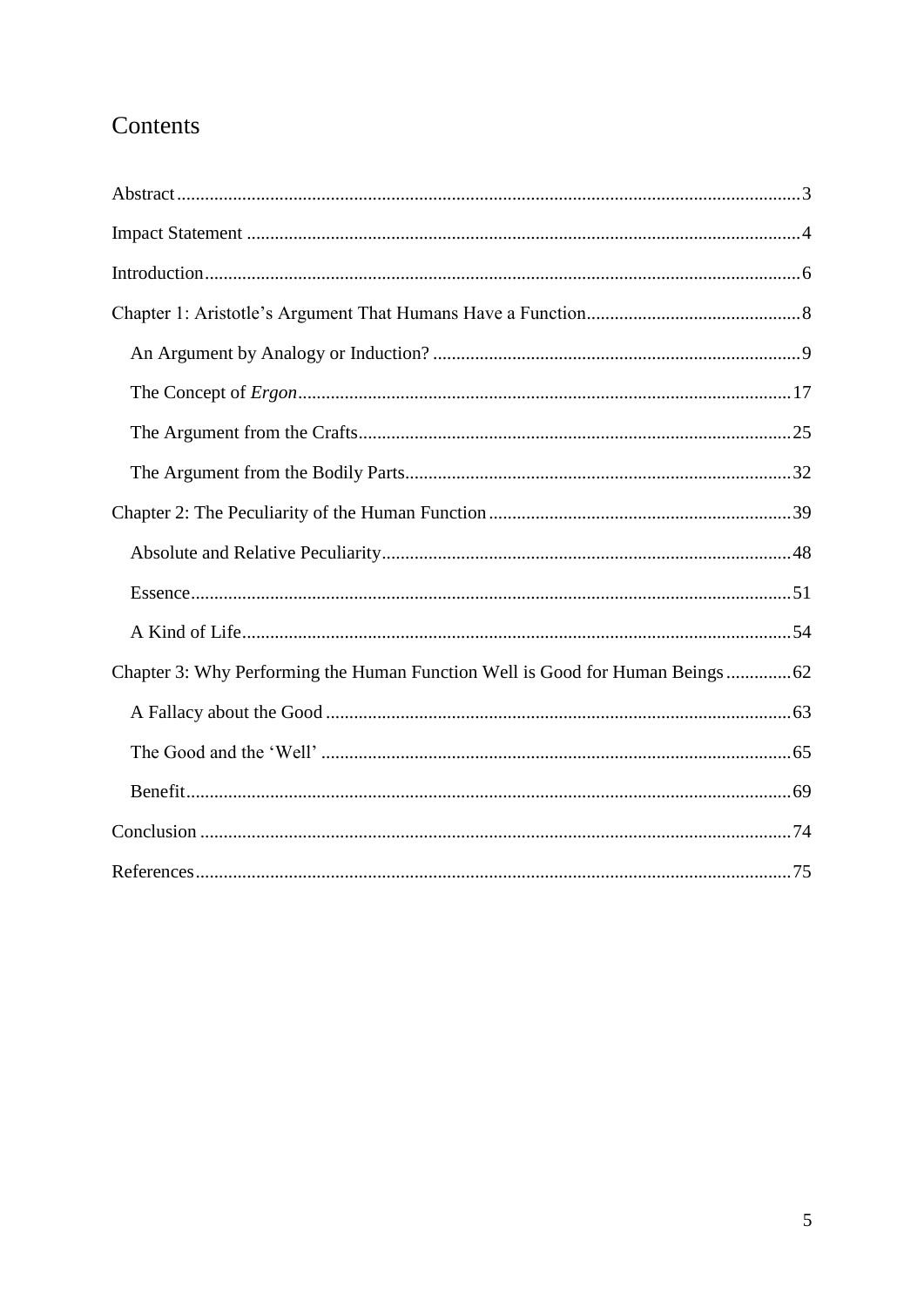### <span id="page-5-0"></span>Introduction

The 'function argument', as it is commonly referred to, in Aristotle's *Nicomachean Ethics*  (hereafter the *Ethics* or *EN*) is one of the most widely discussed arguments in the Aristotelian  $corpus$ , if not in ancient philosophy.<sup>1</sup> It is, however, extremely controversial.<sup>2</sup> There is dispute over the importance of the argument, what does the work in the argument, the validity of the argument and the conclusion of the argument.<sup>3</sup> My aim in this thesis is to critically examine the argument's three main parts, considering some of these disputes and trying to answer certain questions, examining both the primary and secondary literature.

In the first chapter I explore the opening lines of the function argument where Aristotle compares the functions of carpenters and tanners and bodily parts to human beings. He poses his comparisons in the form of questions, and it is debated whether Aristotle has any kind of argument that humans have a function, and if he does, what this argument is. I consider the two possible readings of the questions Aristotle asks – one as an argument and the other not as an argument – and I argue that Aristotle does in fact have an argument, so that we should prefer to read the questions he asks as rhetorical.

In the second chapter I explore Aristotle's important but, I argue, problematic claim that we are looking for the function 'peculiar' to human beings; it is important because it allows Aristotle to deduce our function, but it is problematic because it raises several questions. If the human function is *peculiar* to humans in the sense of an activity that only humans can do, how can the activity of contemplation (which Aristotle later argues is our best activity) be peculiar to humans if it is also shared with Aristotle's god? Also, are there not many activities peculiar to humans besides reasoning? Lastly, why should performing the function peculiar to humans distinguish someone as a good human, as Aristotle thinks it does? My aim in chapter 2, then, is to explore proposed solutions to these three problems. In seeking our function, I argue that Aristotle means to deduce the characteristic life of humans, which is an 'active

<u>.</u>

<sup>1</sup> Recent studies include Charles (2017), Baker (2015), Barney (2008), Korsgaard (2008) and Lawrence (2006).

 $2$  For a criticism and defence of the function argument see e.g. Whiting (1988).

 $3$  Gottlieb (2001)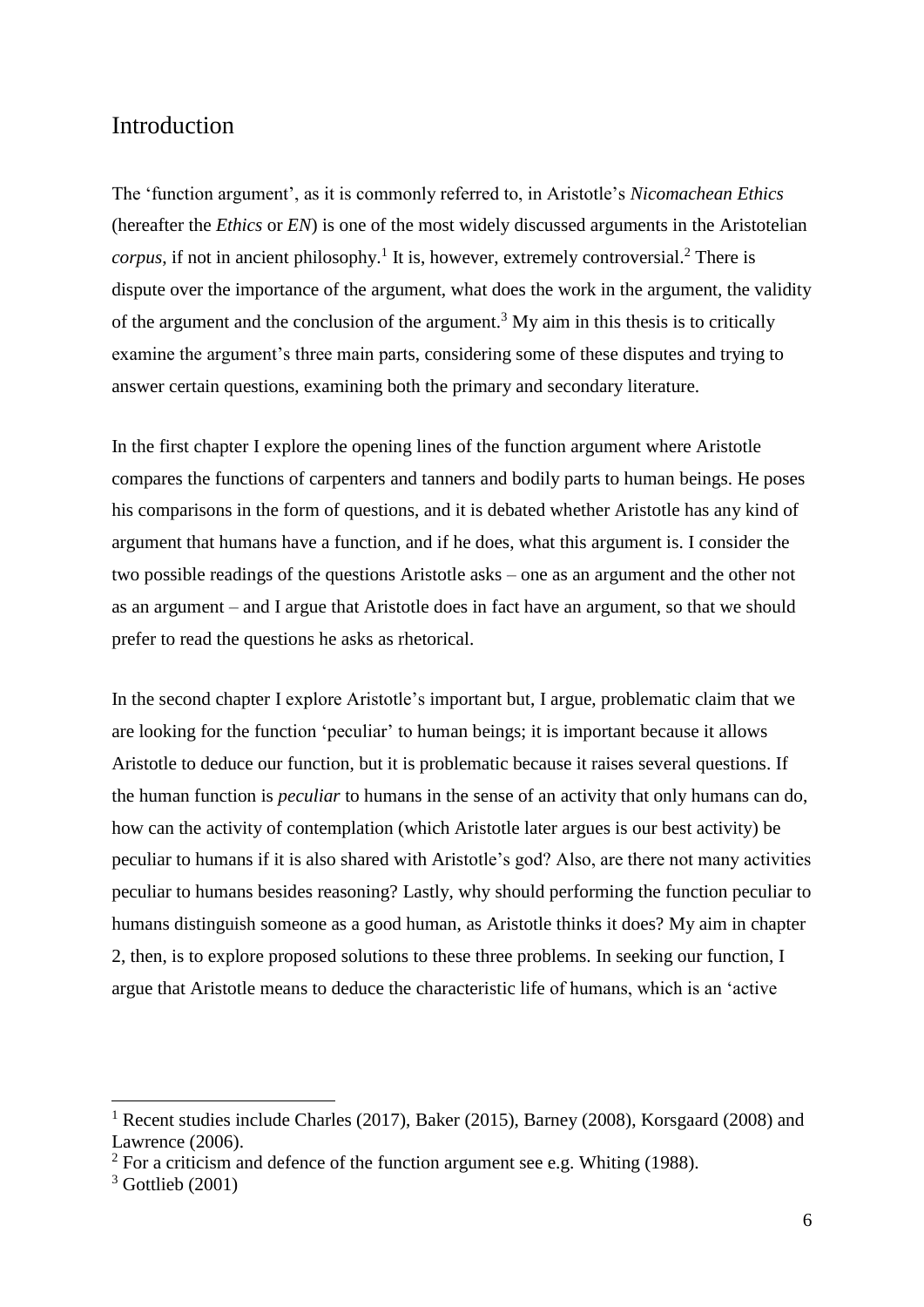life' involving the combination of practical and theoretical reasoning, or moral and contemplative activity.

In my third chapter I consider the connection between being a good human and the human good. If the human function is a certain kind of life that humans live, the challenge is why living well is the good for humans. Some argue that Aristotle commits a fallacy by failing to distinguish the notion of what the good man does with what is good for a man.<sup>4</sup> I will argue that, for Aristotle, to be a 'good' man just is what it means to live well in accordance with the kind of life appropriate to man. Hence, in drawing a connection between the 'life' appropriate to man and 'the good', Aristotle intends for us to see the immediate connection between how human beings live (their function) and the good life. So my aim in chapter 3 is to examine how performing our function well, that is, living well, is the good for human beings.

 $4$  E.g. Glassen (1957).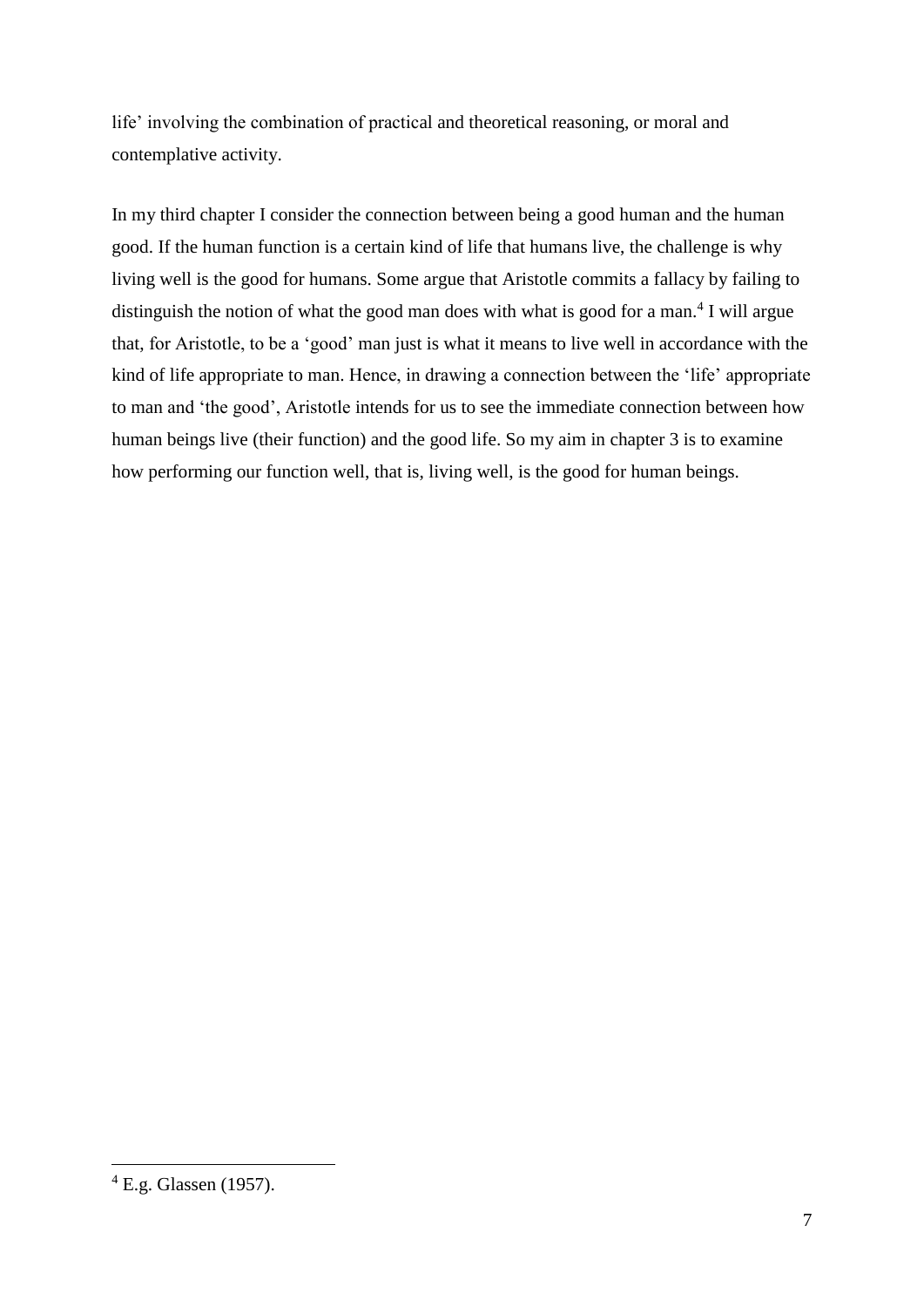## <span id="page-7-0"></span>Chapter 1: Aristotle's Argument That Humans Have a Function

Although Aristotle's function argument is one of the most widely discussed arguments in all of ancient philosophy, the opening lines of the argument have received, perhaps surprisingly, comparatively little attention.<sup>5</sup> Yet these opening moves are important because they lead up to Aristotle's claim that human beings have a function, and he introduces these moves before arguing what our function actually is. Just before the function argument begins, Aristotle claims that merely stating that happiness is the best good might appear to be something agreed, but we want a clearer account of what it actually is. He proposes that we can find such a clearer account by appeal to the human function, and he explains why appealing to the concept of function (*ergon*) is helpful:

For just as for a flute-player, a sculptor, or any artist, and, in general, for all things that have a function or activity, the good and the 'well' is thought to reside in the function, so would it seem to be for man, if he has a function. Have the carpenter, then, and the tanner certain functions or activities, and has man none? Is he naturally functionless? Or as eye, hand, foot, and in general each of the parts evidently has a function, may one lay it down that man similarly has a function apart from all these? (*EN* 1097b25-33)<sup>6</sup>

This passage, as I understand it, marks the beginning of the function argument. There are two main ways of reading it. The first proposes that the passage is supposed to add up to an argument for the conclusion that human beings have a function. On this interpretation, the questions Aristotle asks should be taken as rhetorical questions. The second reading, on the other hand, proposes that the passage is not supposed to add up to an argument for the

<sup>5</sup> Suits (1974), Tuozzo (1996) and Barney (2008) are, to my knowledge, the only major studies that discuss in detail the opening moves of the function argument. Of recent studies, Baker simply states that the passage 1097b28-33 is a sub-argument that establishes the premise: 'A human being has an *ergon* and an action' (2015, 259). However, Baker gives no indication of what this sub-argument consists in. More recently, while Charles (2017) discusses that Aristotle's claim that humans have a function is crucial to his conclusion about the human good, he denies, for reasons I shall discuss in this chapter, that Aristotle's argument for this claim takes place within these opening lines.

<sup>6</sup> Quotations from the *Nicomachean Ethics* are from Ross (1925), with minor changes to the translation in some places; unless otherwise stated, quotations from Aristotle are from Barnes (1984).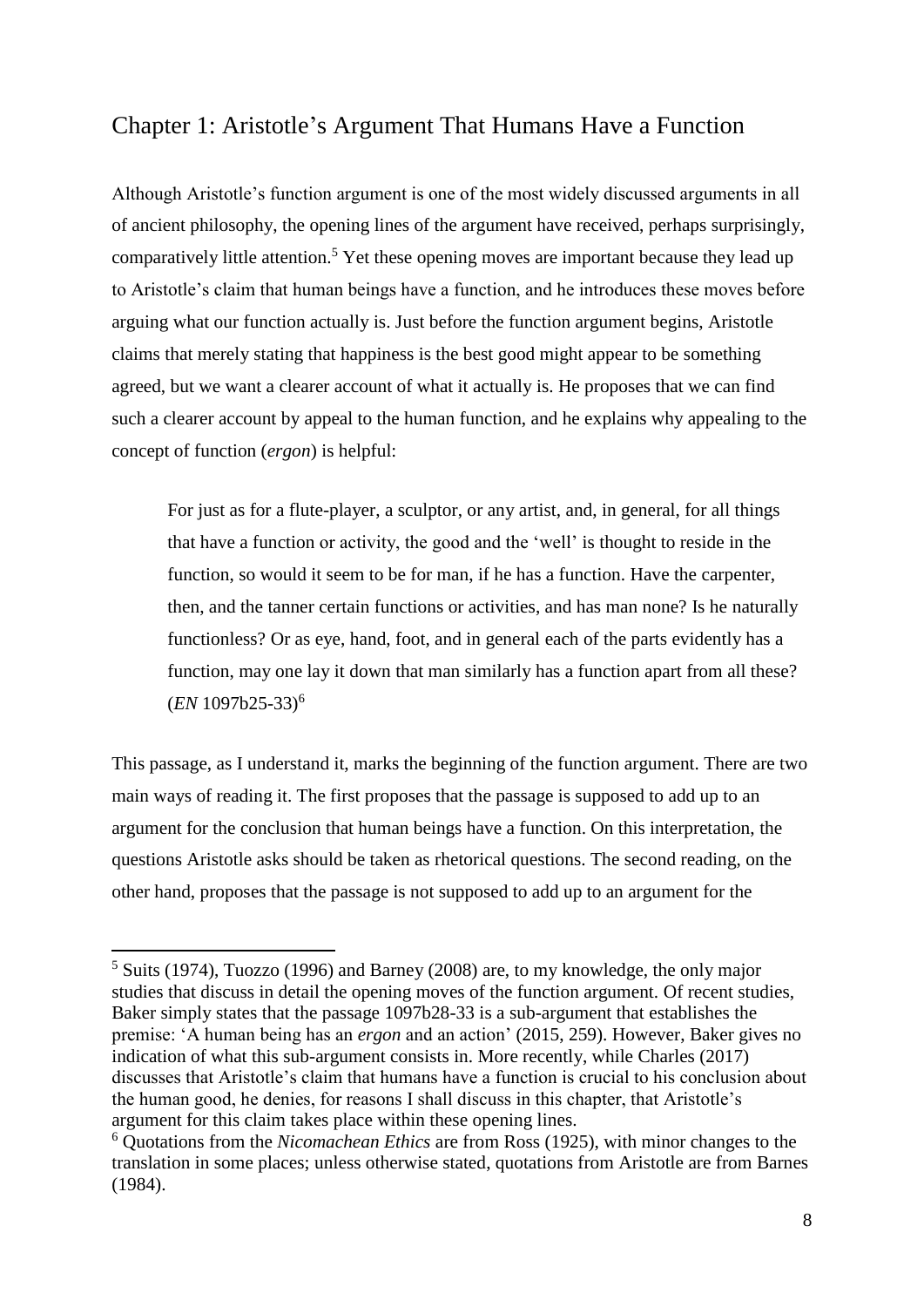conclusion that human beings have a function. On this interpretation, the questions Aristotle asks should be taken as genuine questions that Aristotle does not think he has answered yet. My aim in this chapter is to consider these two ways of reading this passage. I will argue that Aristotle does indeed have an argument for his claim that humans have a function, and moreover, one which is worth taking seriously, which suggests that we should prefer to read these questions as rhetorical. Similar to Barney, I will argue that Aristotle intends to establish his conclusion that humans have a function in two main ways: an 'argument from the crafts' and an 'argument from the bodily parts'. First, it would be absurd or unreasonable if carpenters and tanners (or other craftsmen) have functions while human beings have none. Second, it is reasonable to posit a function of man apart from, and in addition to, all those of his bodily parts. To establish these claims, Aristotle must have had some kind of underlying thought throughout this passage, and some reasons for comparing the functions of carpenters, tanners and bodily parts with the function of human beings, and why we should find these examples convincing as support for his conclusion that we have a function. The problem is that Aristotle's argument is unclear, and it is my aim in this chapter to propose an answer.

#### <span id="page-8-0"></span>An Argument by Analogy or Induction?

If, then, the passage is supposed to add up to an argument, what sort of argument could it be? Aquinas, for example, read Aristotle as arguing, roughly, that the fact that carpenters, tanners, and, in general, all the activities incidental to man, have a proper operation or function, as well as the fact that every bodily part has a proper operation, proves that there is an operation proper to man.<sup>7</sup> More recently, Barney claims that it seems clear that this passage is 'supposed to add up to an argument for the conclusion that human beings have a function.'<sup>8</sup> In fact, she claims that that there are two distinct arguments: an argument from the crafts and an argument from the organic parts.<sup>9</sup> Grant comments that 'from the analogy of the different trades, of the different animals, and of the separate parts of the body, the existence of a proper function for man is proved'.<sup>10</sup> He does not, however, indicate exactly how the different trades and bodily parts are supposed to be analogous to human beings, and thus how this argument

<u>.</u>

<sup>7</sup> Aquinas ([1271-2] 1993, 40-41)

 $8 \text{ Barnev}$  (2008, 295)

<sup>&</sup>lt;sup>9</sup> Barney (2008, 297)

 $10$  Grant (1885, 449)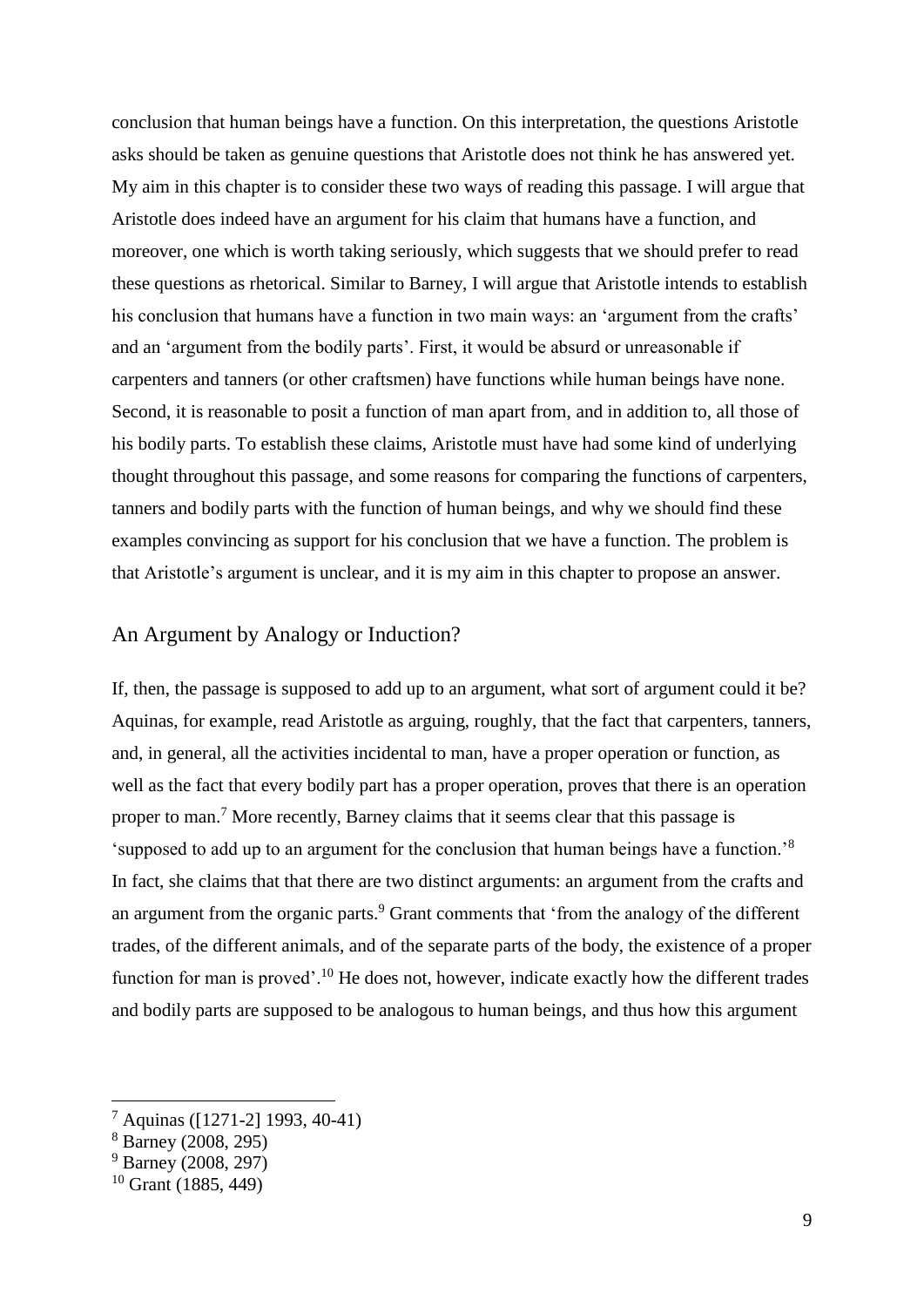by analogy 'proves' that man has a proper function. Burnet states that Aristotle's argument is an epagoge (or induction) of the following kind: $11$ 

- (1) Every class of men has a function
- (2) Every part of man has a function

It is therefore reasonable that man as such should have a function.

Yet Burnet does not say whether this proposed form of Aristotle's argument that humans have a function is actually, in his opinion, a good one, or whether it is an argument that we should accept or take seriously. As has often been pointed out,  $12$  however, if Aristotle were attempting to argue from these examples to the conclusion that humans have a function, such an argument would be weak. Any induction can, of course, be argued to be weak on the grounds that it involves reasoning from a limited number of observations to wider, more general assertions, which are, at best, only probable. No matter how many times the sun has risen, for example, and even if it has risen on every single day of human existence, this trend does not guarantee the conclusion that the sun will rise tomorrow. Any conclusion of an induction therefore lacks the kind of certainty that a conclusion of a deductive argument provides. Though, as I understand it, this particular induction is claimed to be weak for two related reasons. First, craftsmen and bodily parts are just a relatively small number of things that have functions. We might think, then, that an inductive argument from just two kinds of things – craftsmen and bodily parts – which have functions to the conclusion that another kind of thing – human beings – have a function is weak, since we have an insufficient amount of data to justify this conclusion. This is contrasted with a relatively strong induction about the likelihood that the sun will rise tomorrow, which is based on a vast amount of data of sun risings. This brings us to the second problem with such an induction, namely that the examples are relatively dissimilar to each other and to human beings as a whole. For one thing, the 'functions' of particular craftsmen often refer to the products that they produce, and we might suppose that craftsmen have these functions only in so far as they are instrumental to the society to which they are a part. And something similar might be said of bodily parts: they have functions only in so far as they contribute to the well-being of the whole organism. Hence, even if craftsmen can be said to have functions, there is no obvious reason why it

 $11$  Burnet (1900, 34)

<sup>12</sup> E.g. Irwin (1999, 183-184); Broadie (2002, 276); Barney (2008, 295-296).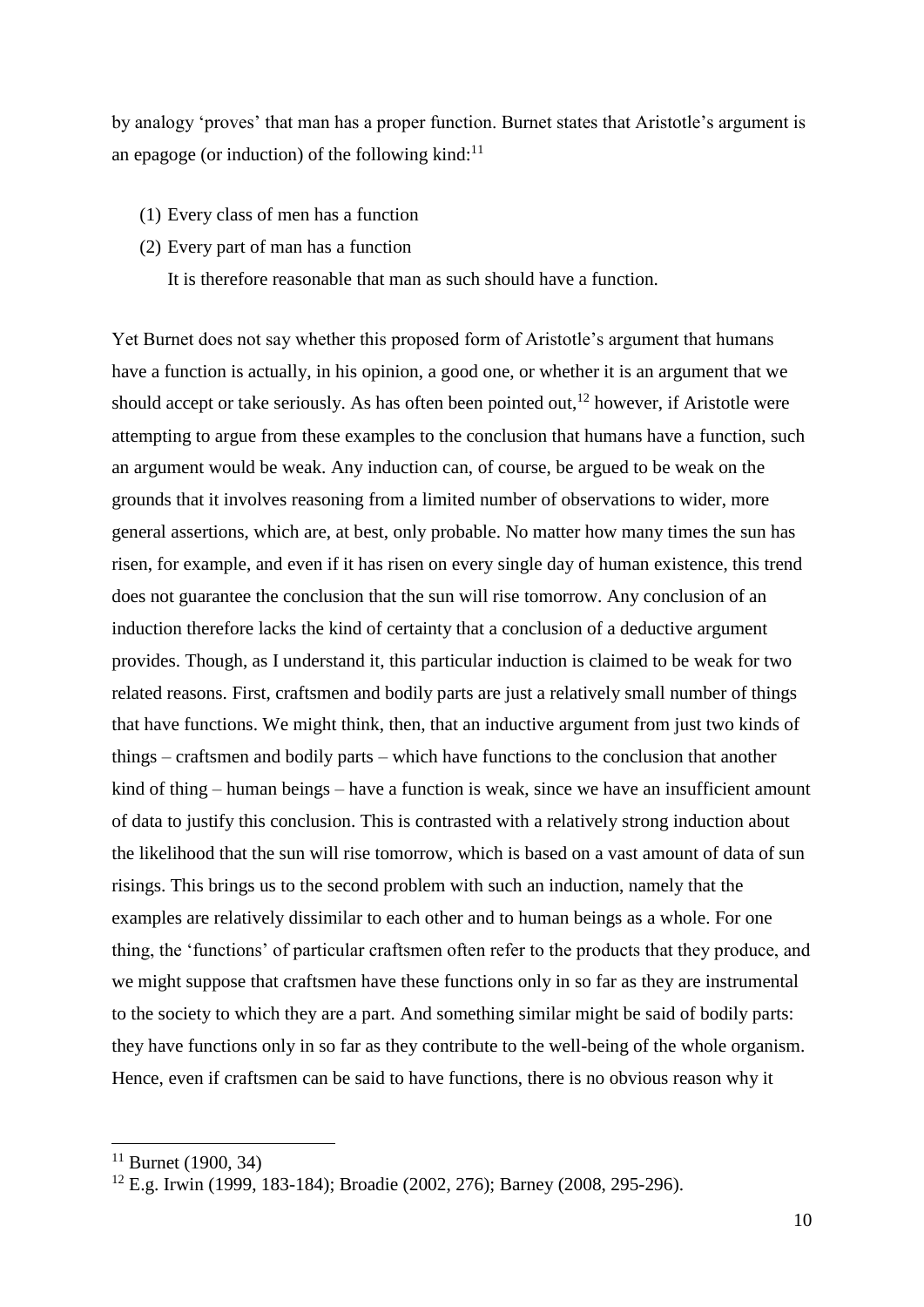should follow that human beings as such must also have a function, nor is it obvious that even if every bodily part of a human being had a function that it should follow that there must be a function of the whole human being over and above all the functions of his parts. At the very least, Aristotle must offer some explanation why such an induction should be justified. As it happens, however, no such explanation is evident. Why then should we accept any claim that human beings are analogous to craftsmen and bodily parts in a way that supports Aristotle's conclusion that human beings have a function?

Not all scholars, however, think that Aristotle asks these questions as a means to provide an argument that human beings have a function. Irwin, for example, notes that some have taken Aristotle's questions about craftsmen and bodily parts to be rhetorical that really is an inductive argument.<sup>13</sup> Irwin doubts, however, that there is an argument here on two main grounds: an inductive argument from the examples of craftsmen and bodily parts would be feeble, and there is no reason to doubt that Aristotle is asking genuine questions.<sup>14</sup> In questioning the notion that Aristotle provides an argument that humans have a function, Irwin is apparently upholding the principle of charity: since an argument for a human function here would be weak, we should interpret Aristotle in the strongest way possible, and this is to accept the alternative, namely that Aristotle is not providing such a weak argument. Thus, according to Irwin, we should probably take these questions as genuine, which Aristotle does not think he has answered yet.

Irwin prefers instead to think of the examples as an 'analogical exposition', that is, a means for Aristotle to illustrate his concept of function.<sup>15</sup> We can think of this as if Aristotle were trying to show exactly what he means when he applies the concept of 'function' to human beings by providing examples of things which obviously do have functions. For, as Irwin observes, the appeal to the crafts is one of Aristotle's favourite explanatory devices. By appealing to the functions of carpenters and shoemakers, then, Aristotle can illustrate the connection between good carpenters and good shoemakers and their respective functions. When we say that someone is a good shoemaker, we mean that they make good shoes or that

<sup>13</sup> Irwin (1999, 183-184)

 $14$  It is possible that Irwin thinks that there is no reason to doubt that Aristotle is asking genuine questions *because* an inductive argument would be feeble. Nevertheless, Irwin does not say this, so we should probably take this as an additional reason for Irwin to think that these questions are not themselves arguments, or constitutive of an argument.

<sup>15</sup> Irwin (1988, ch. 16 n. 37, 607)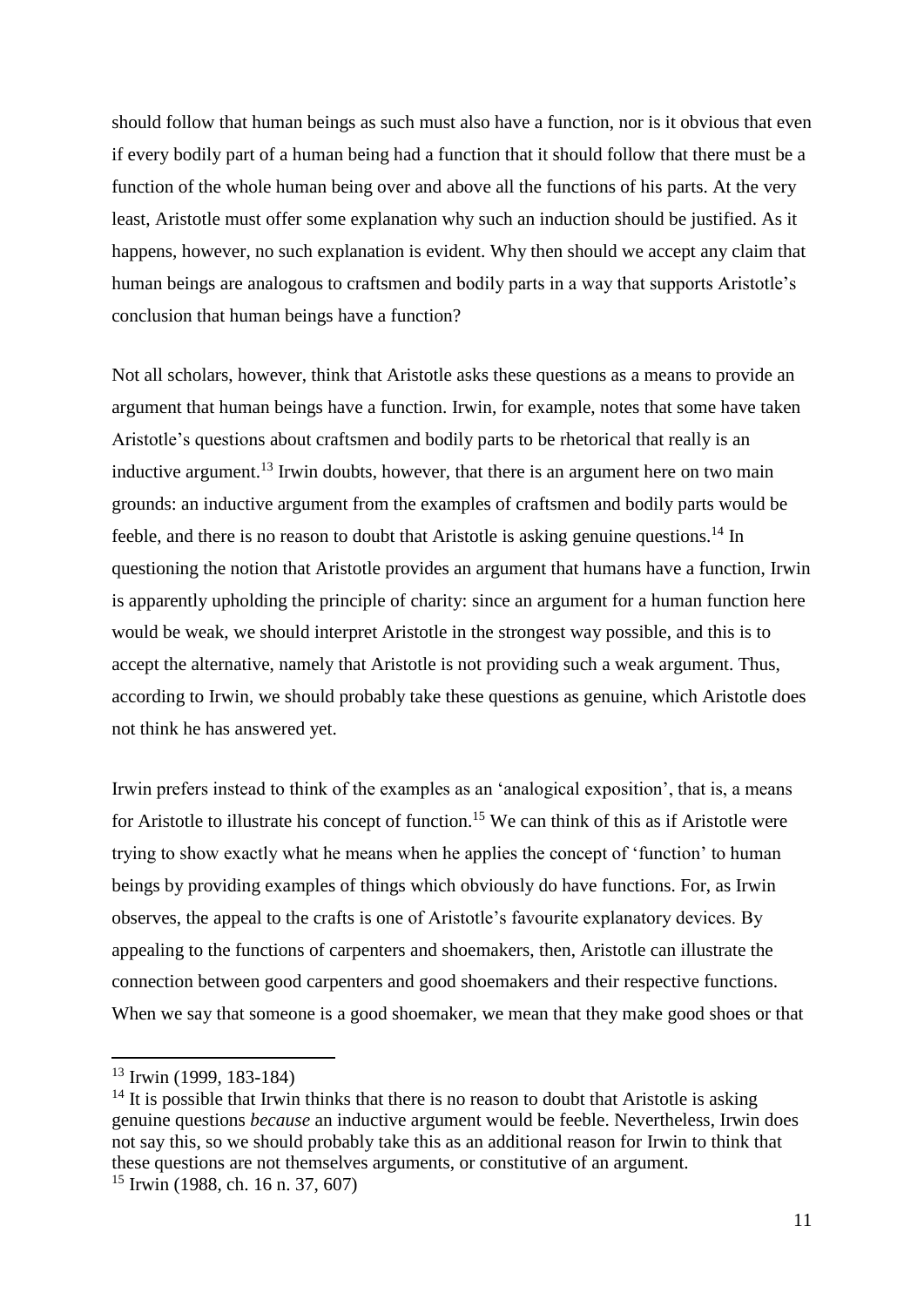they make shoes well, which is a shoemaker's goal or end *as* a shoemaker. Hence we say that making shoes is the function of a shoemaker, since it is the activity a shoemaker performs to achieve his goal. The example of the bodily parts is intended to illustrate roughly the same: we say that good eyes see well, so that seeing is revealed to be the function of eyes because it is what good eyes do well, and it is the activity that eyes perform to achieve their end. Hence, just as a good shoemaker makes shoes well or a good eye sees well, so too a good human Fs well, whatever the function F may be of a human. On Irwin's interpretation, then, Aristotle is simply trying to illustrate by analogy the connection between the functions of craftsmen and bodily parts as goal-directed activities and their functioning well; he does not think that Aristotle is trying to argue or prove that humans do actually have a function.

Like Irwin, Broadie thinks that an induction from these examples having functions to the case of humans having a function would be 'dismally weak'. Nevertheless, she defends the underlying thought.<sup>16</sup> She proposes that 'perhaps the examples are meant rather to illustrate the concept of *characteristic function* (*ergon*).'<sup>17</sup> As she adds, it is a central doctrine of Aristotle's metaphysics that 'the being or essential nature of an individual is expressed through a typifying activity'. For Broadie, then, it is not merely a thing's function that is meant by *ergon* in the function argument but the *characteristic* function. This means that a thing's function (or typifying activity) is characteristic of it in so far as it expresses its essence. So in understanding what a thing is, we have to understand its essential nature, and we do this by examining its function. We can understand Aristotle's appeal to the crafts, then, as a way to illustrate how the essence of craftsmen is expressed through their functions and productive activities. For example, the essence of a shoemaker – what it is to be a shoemaker – is expressed through his productive activity, what a shoemaker does *qua* shoemaker, namely making shoes. Crucially, it is impossible to understand what a shoemaker *is* without reference to this defining function or characteristic activity. So, in comparing human beings to shoemakers and carpenters, Broadie thinks that the thought is that the essence of a human – what it is to be a human – will be expressed by the function or characteristic activity of a human, i.e. what a human does *qua* human. In other words, the thought is that just as it is impossible to understand what makes a carpenter a carpenter or a shoemaker a shoemaker without reference to their defining functions, so too it is impossible to understand what makes

<sup>16</sup> Broadie (1991, 34-35)

<sup>17</sup> Broadie (2002, 276)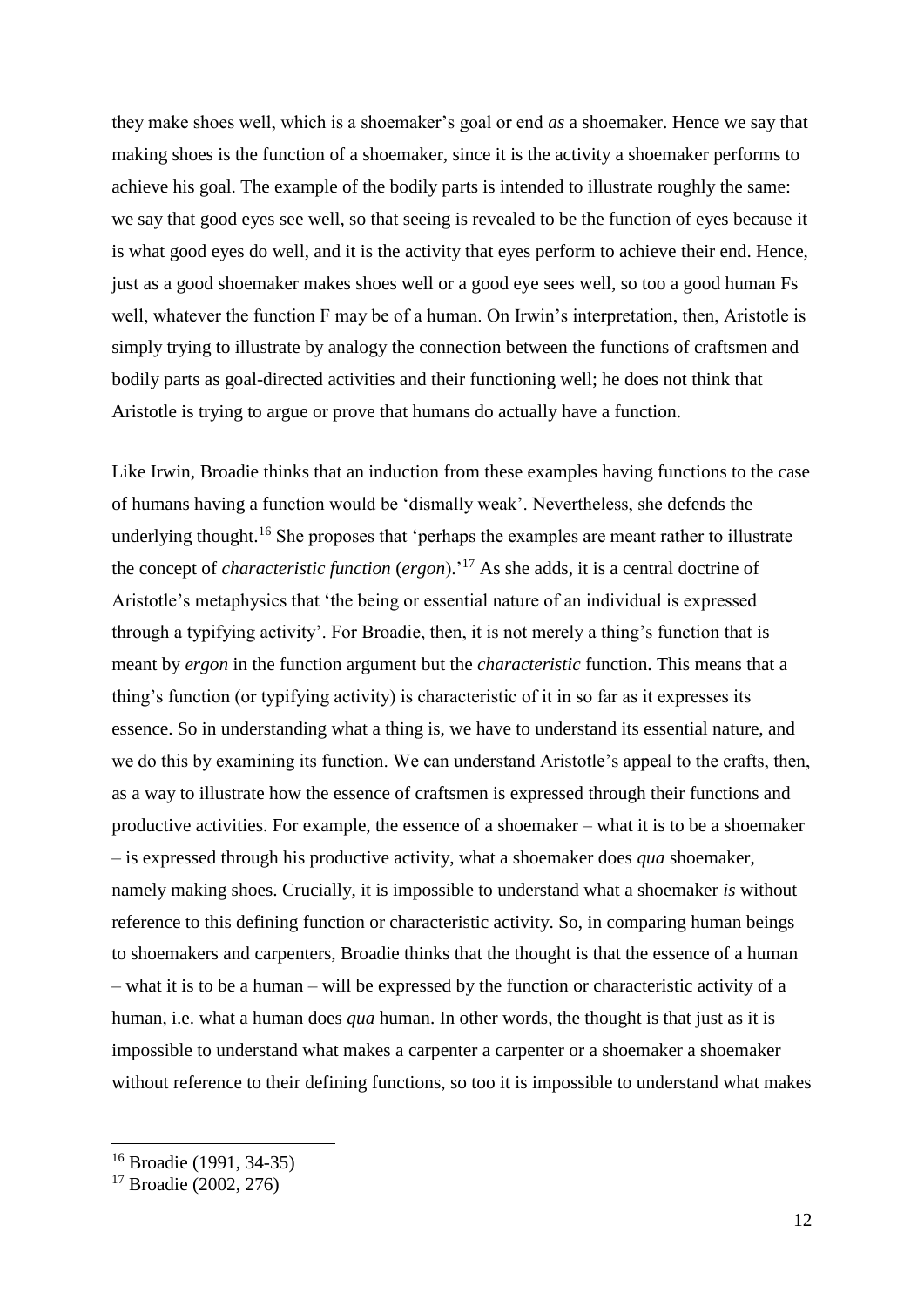a human a human without reference to a human's defining function or activity. It matters that we understand what the essential nature of a human is, then, because as the function argument is structured around the aim of establishing the *human* good, we have to understand the sort of beings humans are, which is expressed by their function.

I agree with Irwin and Broadie that an induction or argument by analogy would be weak. But even if it is true that such an argument would be weak, it does not, of course, follow that Aristotle is not intending to argue in this way; perhaps the argument is simply a poor one. Likewise, even if Irwin is right that there is no reason to doubt that Aristotle is asking genuine questions, it would not follow that Aristotle *was* actually asking genuine questions; in my view, there seems no reason to doubt that Aristotle is asking rhetorical questions either. Conversely, maybe Aristotle is not arguing by an induction or argument by analogy at all. Although I am sympathetic to readings of philosophers that try to interpret them in the strongest or fairest way possible, I think that it is possible to read Aristotle's questions in such a way that better captures the underlying thought, which suggests that they serve the purposes of some kind of argument that humans have a function, so that we should prefer to read his questions as rhetorical. This would be not only a way to interpret Aristotle as providing an argument, but it would also be a *better* argument than an argument by analogy or induction, one worthy of serious consideration.

To see how, consider that, on Irwin's reading, Aristotle's examples of the crafts and bodily parts is simply meant to illustrate the concept of function as a goal-directed activity, thereby showing that the human function is analogous to these other functions, without intending to argue for the conclusion that humans actually do have a function. Irwin is surely right that Aristotle intends to use these examples to show what he means by 'function' as applied to human beings, even though I disagree with him that Aristotle doesn't also mean to use these examples to argue that we have a function. Crucially, however, Irwin and I must agree on one thing: Aristotle obviously thinks that humans *do* have a function. This is for two reasons. First, as the function argument progress, Aristotle explicitly states what our function is. Second, as Charles correctly points out, the conclusion of the function argument will follow if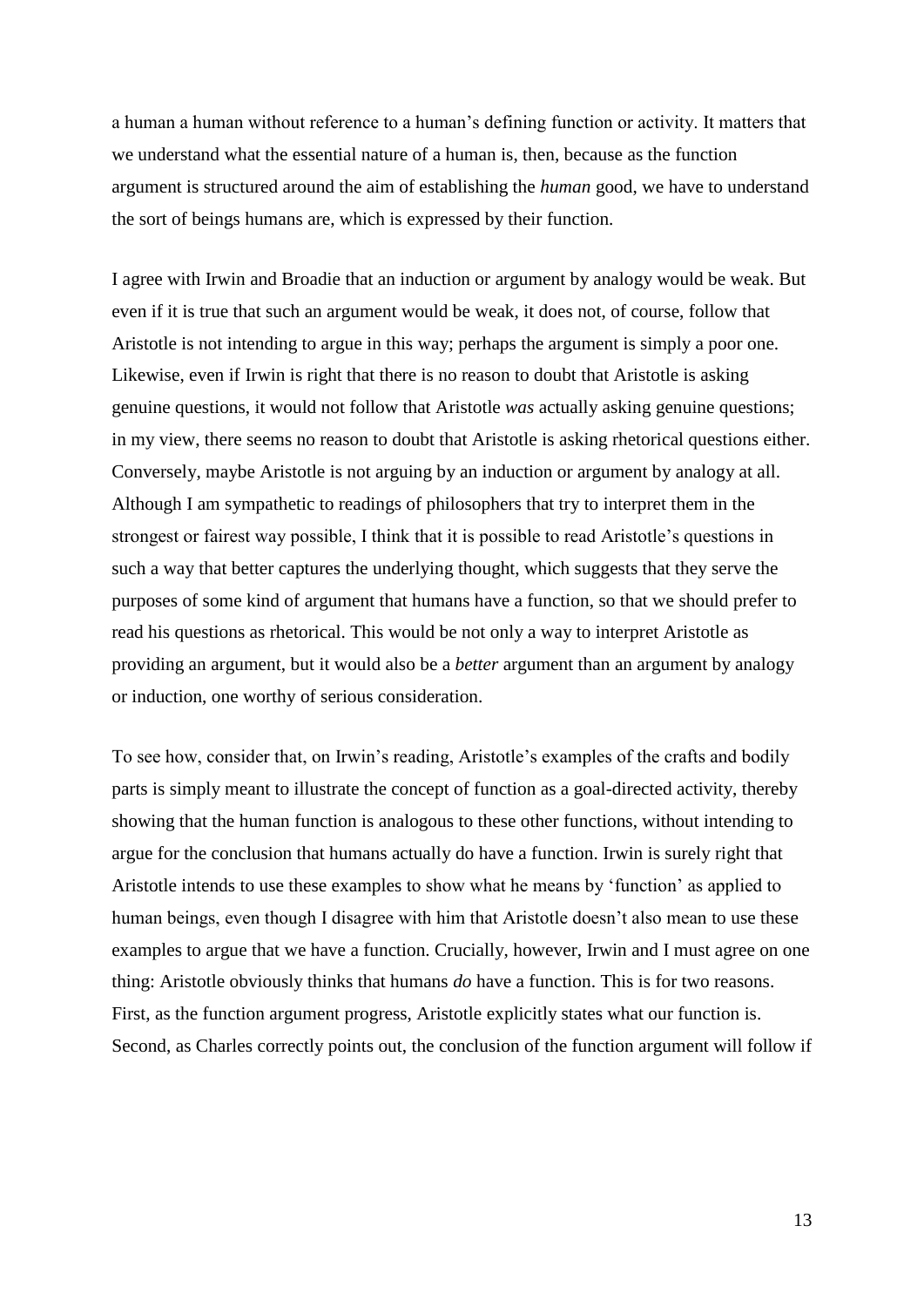(and only if) humans have a function, since, for Aristotle, we achieve what is good for humans to achieve if and only if we perform our function well.<sup>18</sup>

Still, although Charles thinks Aristotle must have an argument to establish that humans have a function, he is unconvinced that Aristotle does so by means of a few, unanswered, rhetorical questions. <sup>19</sup> Charles argues that carpenters and tanners have functions associated with their respective roles in production, and they accept these roles when they become carpenters or tanners. But there is no analogous way for accepting one's role, or function, as a human. If this is right, Charles says that Aristotle's question, 'Do carpenters and tanners have functions while man is functionless?', is easily answered yes, because the functions of craftsmen are dissimilar to humans in this respect. The second analogy, according to Charles, is equally poor. Although the function of each bodily part clearly contributes to the wellbeing of the organism, there seems to be no reason (at least from all Aristotle says here) for it to follow that there is a similar function for a human being as a whole, over and above all of these bodily functions. To this extent, Charles follows Irwin in thinking that these questions cannot be an argument. For on Charles's view, as I understand it, the analogies are poor because it is unclear that the examples of craftsmen and bodily parts are in fact analogous to humans in the relevant respect. So, given the weakness of such proposed arguments by analogy, it is implausible to think that Aristotle has any good reasons for establishing that humans do actually have a function in this passage. 'Even if Aristotle thought that these rhetorical questions might encourage us to think that man has a function, it would be surprising, and disappointing,' he thinks, 'if the argument of the *Ethics* rested on such weak foundations.'<sup>20</sup>

While Charles is right to point out the weakness of such arguments, it is, however, difficult to escape the thought that, as readers of the *Ethics*, we need good reasons to be confident in concluding *that* humans have a function, in *this* particular passage. I would like to suggest that the surrounding text, both before and after these questions, can be read in such a way that supports reading the passage as an argument. In asking these questions, Aristotle gives us two choices: either we accept that there are functions and activities of carpenters and tanners, but

<u>.</u>

<sup>18</sup> Charles (2017, 111)

<sup>19</sup> Charles (2017, 111-112)

<sup>20</sup> Charles (2017, 112)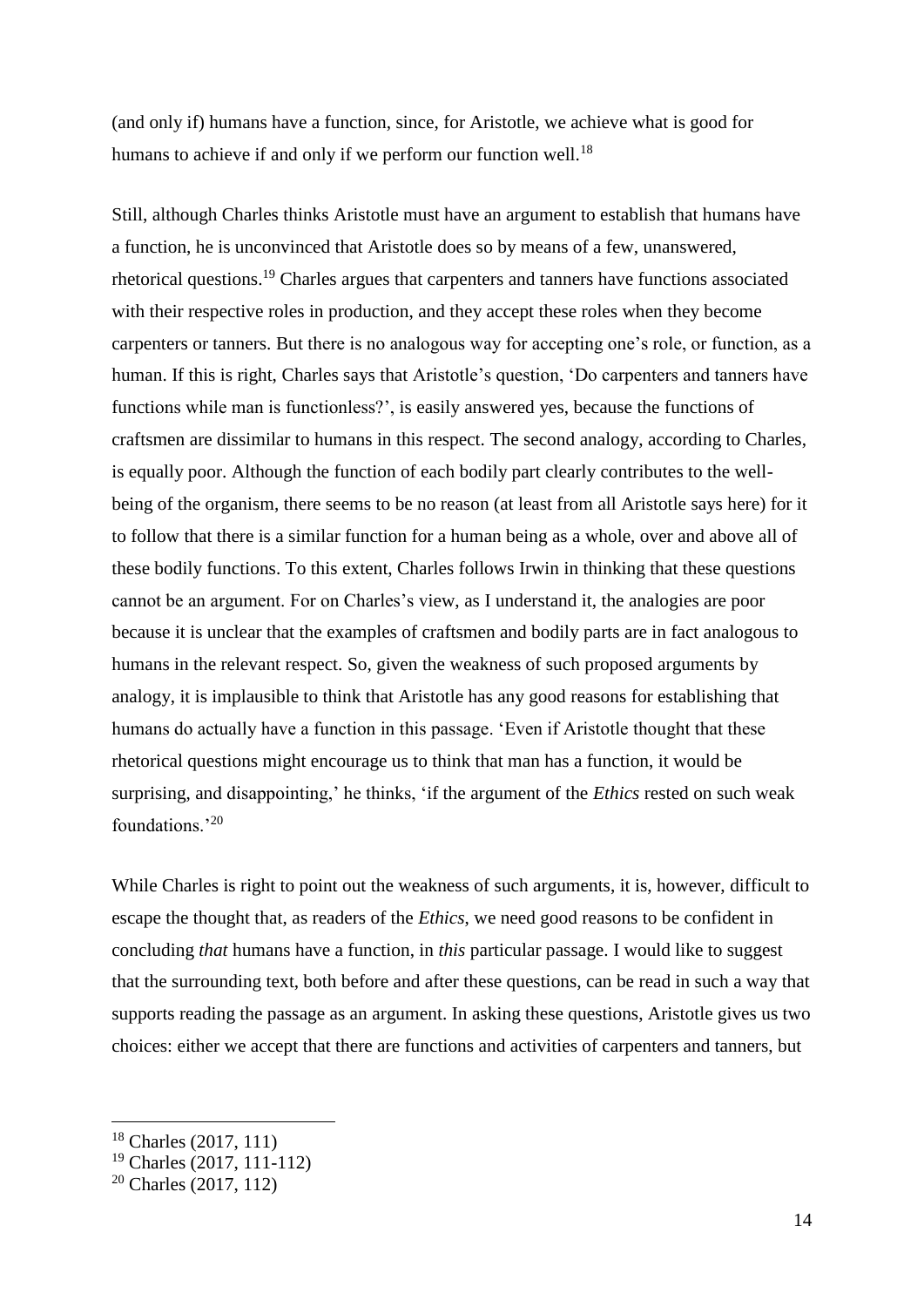none of man; or just as every body part appears to have some function, so we should suppose that there is also a function of man besides all these.

Consider first what Aristotle says before asking these questions, which is important for understanding his motivation for asking them. Aristotle claims that the good and the 'well' for man will reside in his function, *if he has a function*, just as it does for all things that have a function (1097b25-33). But it would surely be problematic for Aristotle, even in this passage, if not *especially* in this passage, to claim, on the one hand, that the good and the 'well' for man will reside in the human function *if* there is one, and then, on the other hand, to provide no compelling reasons at all *in the same passage* for concluding *that* there actually is a human function. Thus, given that Aristotle does say the former – the good and 'well' resides in the human function, *if* there is one – it would surely make better sense to read him as then afterwards intending to establish the latter – *that* there is one. Thus, in my opinion, it makes better textual sense to understand Aristotle's next move – asking these questions – as seeking to establish *that* humans do indeed have a function.

Next consider what happens straight after he asks his questions. Aristotle asks 'What then can this be?' (1097b33), where 'this' indisputably refers to the human function. He then proceeds to find out what this function is. Now, in my view, it is unreasonable for Aristotle to ask this if he had not already given us at least *some* grounds for thinking that a human function actually exists. It would also, I think, be especially problematic for Aristotle to have no argument, or no reasons at all, for accepting his claim that humans have a function, given that he then goes on to argue what our function actually is – if Aristotle has given us no reasons to think that humans do actually have a function, why follow this next process of reasoning? I propose that the most plausible way to understand Aristotle's meaning at this point in the function argument is: 'There is a human function, and now we need to specify exactly what this function is.' Thus the second of the alternatives – that there is a human function beside those of the bodily parts – is clearly preferred. Aristotle's point, then, is that we can only accept this second alternative by also rejecting the first – that a carpenter and a tanner have functions but man does not – as absurd. Rejecting the first alternative is supposed to lead us into accepting the second option, which suggests an argument.

So, from the outset, I disagree with any reading that claims Aristotle does not intend to argue for the existence of a human function by means of rhetorical questions. If my reading is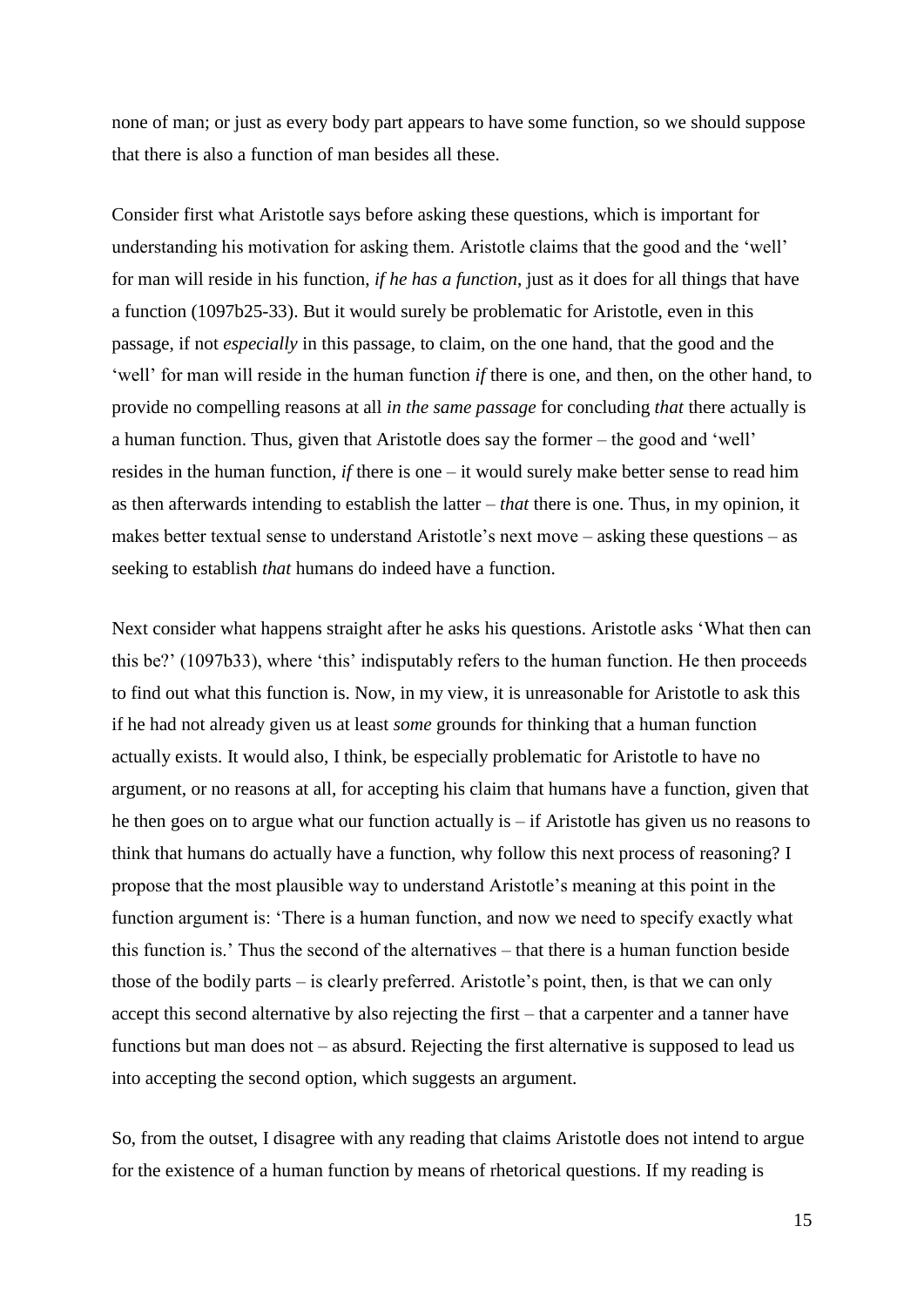correct, the way these two questions are presented, and the surrounding textual evidence, is best explained by the existence of an argument underlying several, unanswered, rhetorical questions. I do not, of course, pretend that the way I am reading this passage *proves* that Aristotle is providing an argument here. Indeed, Irwin and others could legitimately stand by their readings and interpret what I have presented differently. The considerations I have offered are just supposed to offer preliminary reasons for supporting the reading that the passage adds up to an argument, and that the questions are rhetorical. I accept that it may not be at first obvious that Aristotle is providing an argument, especially when such an argument is apparently disguised behind rhetorical questions. Any such reading which proposes that Aristotle does have an underlying argument in this passage, then, must acknowledge the fact that Aristotle's reasoning, whatever it may be, is unclear. As Bostock observes, if Aristotle does intend to argue that humans have a function, he 'makes little attempt to argue for this'.<sup>21</sup> Hence, if we are to seriously consider that there is an argument here, the proposed argument needs to be made clearer: we need to actually *show* what the argument could be. Moreover, we must acknowledge that Aristotle's reasoning displays a tentative and uncertain attitude. As Barney says, the existence of conditionals and rhetorical questions in this passage suggests that Aristotle himself is aware that his reasoning is 'quick, sketchy, and less than demonstrative.'<sup>22</sup>

It seems, then, that Aristotle has left us with some work to do and with certain related questions to consider. The problem is that Aristotle does not seem to give us any good reason to accept the second alternative, which is the one he clearly prefers. Why should we reject the idea that carpenters and tanners have functions, while human beings have no function? Why would Aristotle think his appeal to the crafts gives him grounds to conclude that there is a human function? Why should we accept that the existence of functions belonging to the eye, hand, foot and every other bodily part proves we have a function beside these? Thus the primary question of this chapter remains: If Aristotle has an underlying argument that supports his claim that humans have a function, what is it? To answer this, we should first have a clearer understanding of his concept of function (*ergon*). If we do this, we will have a clearer understanding of what Aristotle means to ask whether humans do in fact have an

<sup>21</sup> Bostock (2000, 16)

 $22$  Barney (2008, 295)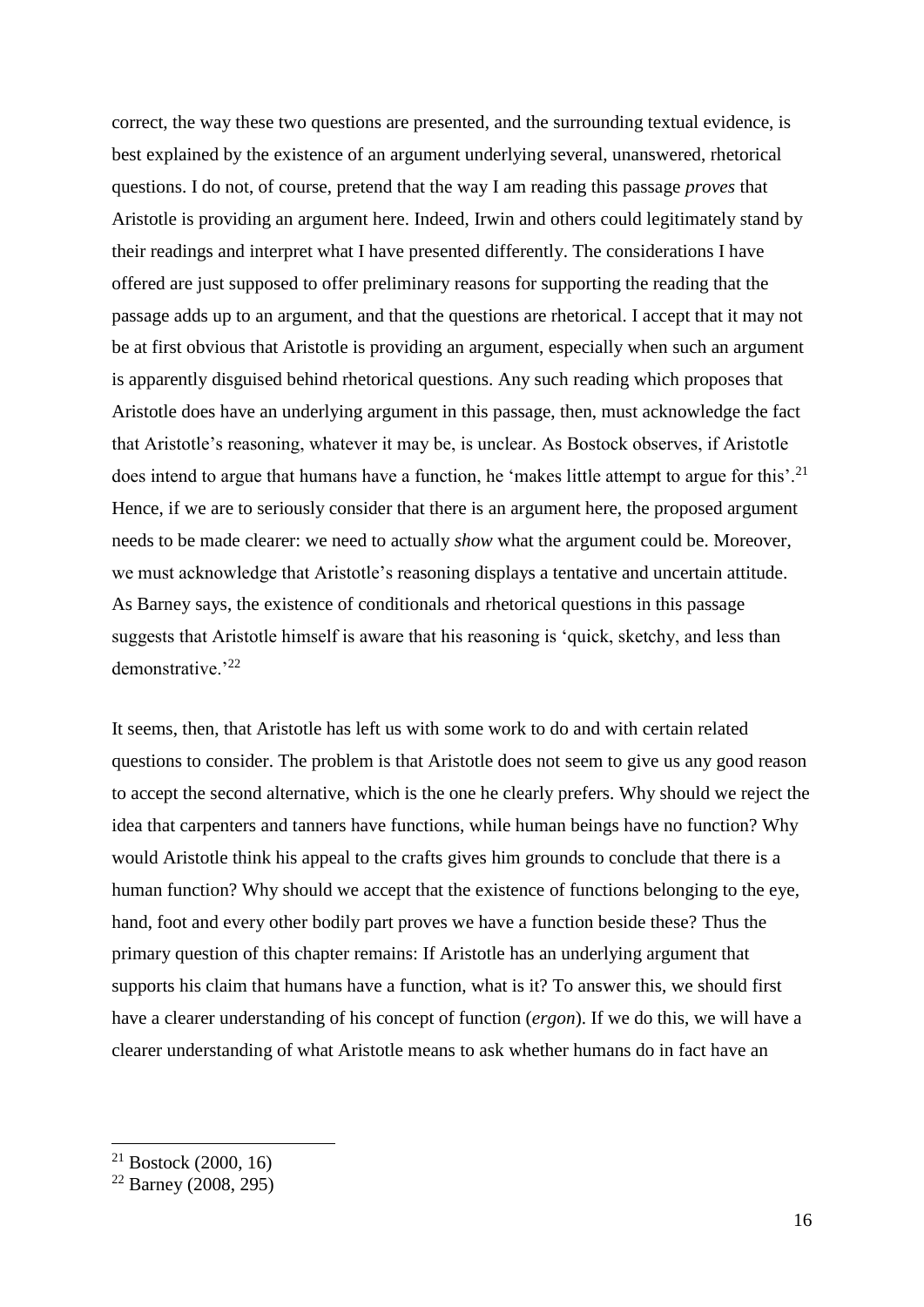*ergon* (and thus whether it is actually intelligible to talk of humans having an *ergon*), which will then help us in trying to find out what Aristotle's argument could be.

#### <span id="page-16-0"></span>The Concept of *Ergon*

In response to Aristotle's question 'may one lay it down that man similarly has a function apart from all these?', Hardie replies emphatically: 'The obvious answer is that one may not, unless one is prepared to compare a man with an instrument designed for some use.<sup> $23$ </sup> Although it is 'natural', Hardie thinks, to suppose that the carpenter and the tanner have functions in so far as they are instrumental to the needs which they respectively supply, it is not natural to consider that humans have a function, unless we also think of them as instrumental to some need. For Hardie, the suggestion that human beings have a function is therefore obviously mistaken for precisely the reason that human beings are not instrumental: 'My whole body is not like a tool; still less my soul.'<sup>24</sup> So the function argument gets off to a bad start, since to talk of humans having a function is in principle wrong, precisely because only artefacts have functions. Hardie seems to have a particular understanding of function in mind: if something has a function it must be because it was made or designed for a specific purpose. And attributing a purpose to something suggests the existence of a maker or designer – a purposeful *agent* – that attributes a purpose to each thing. The function of a knife, say, is cutting, but it has this function only because it was made by someone to fulfil this specific purpose. The worry about instrumental purpose, then, is that it would presuppose that humans are like tools or instruments that are made, presumably by an intelligent designer (e.g. God), to fulfil the purpose they were created for. However, this seems like a strong and unwarranted assumption to make, and we have seen no argument for it so far.

Hardie's objection assumes a contemporary conception of function as instrumental purpose. Nevertheless, while it may be true, at least in the case of artefacts, that a thing's 'function' is the purpose it is made for, this is not necessarily always true of *ergon*, which is the term Aristotle uses. In fact, there is no suggestion at all that instrumental purpose is the way we are expected to understand 'the *ergon* of man' in the function argument, nor of any of the other examples Aristotle cites – flute-players, sculptors, carpenters, tanners, eyes, hands, and feet. Still, it is unfortunate that, despite being a key term, Aristotle does not feel the need to

<sup>23</sup> Hardie (1980, 23)

<sup>24</sup> Hardie (1980, 24)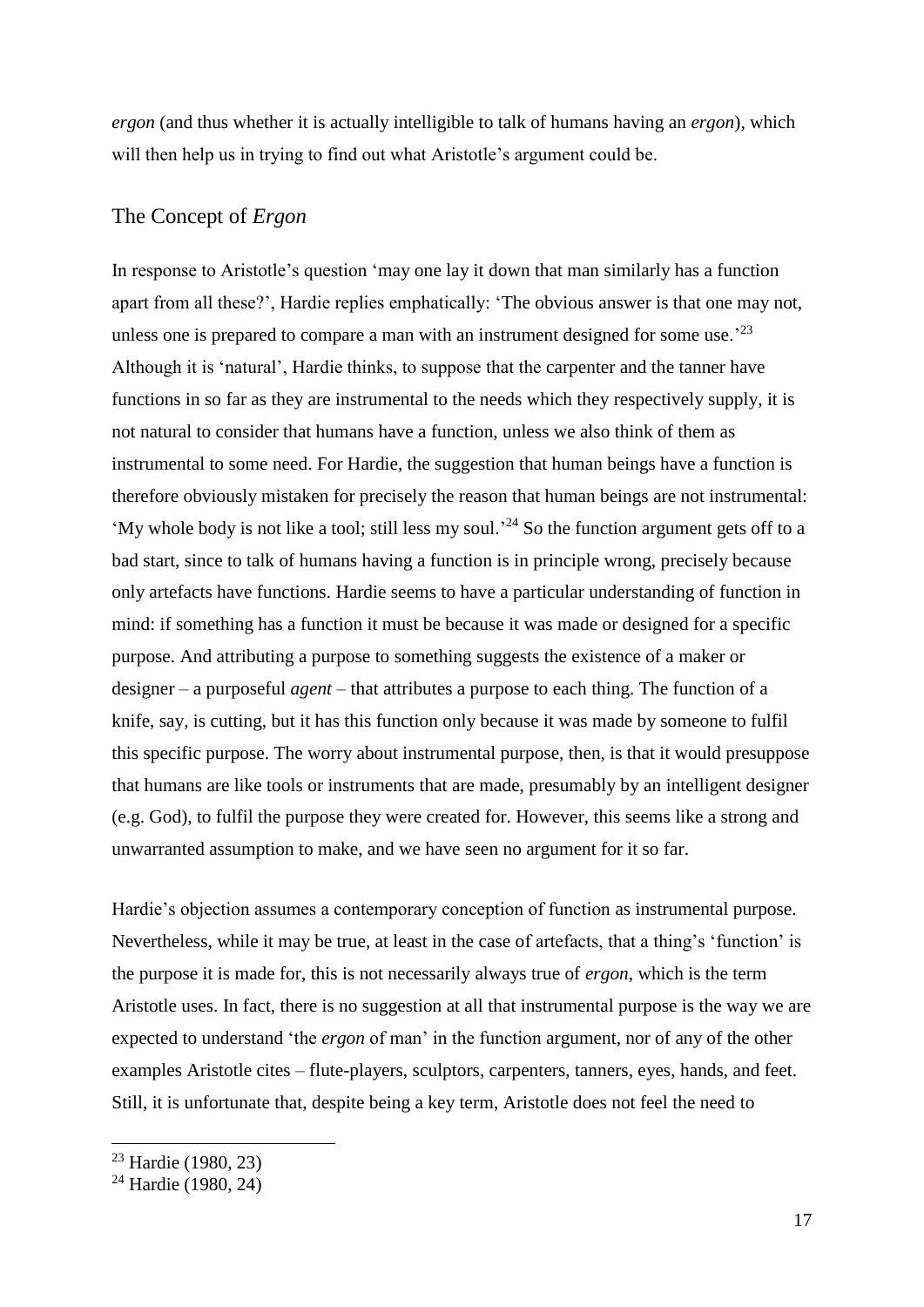explicitly define what he means by *ergon*. Fortunately Plato does, in his own 'function argument' in the *Republic* (352e-354a). It is noteworthy that Aristotle's function argument shares a great deal in common with Plato's own.<sup>25</sup> Both arguments have the same basic aim as each other: to employ the concept of *ergon* as a means to prove that the blessed and happy person lives according to the virtues of the soul. Most commentators have therefore taken this to mean that it is likely that Aristotle also endorsed the same concept of *ergon* as Plato.<sup>26</sup> At the very least, we may reasonably assume that Aristotle has a somewhat similar conception of *ergon* to Plato. Barney, however, identifies the contemporary concept of function as instrumentality with Plato's conception of *ergon*, and she thinks that this is a conception of *ergon* that Aristotle simply does not accept.<sup>27</sup> She even goes so far as to claim that we can see Aristotle deliberately *rejecting* such a conception in the function argument itself.

Let's first examine how Plato defines *ergon*. We shall cite both definitions for reasons that will become clear in a moment. Plato has Socrates say to Thrasymachus:

And would you define the function (*ergon*) of a horse or of anything else as that which one can do only with it or best with it? (*Rep.* 352e3-4)

Now I think you'll understand what I was asking earlier when I asked whether the function (*ergon*) of each thing is what it alone can do or what it does better than anything else. (*Rep*. 353a9-11)<sup>28</sup>

Socrates gives the examples of a horse, a pruning-knife, eyes and ears as functional entities to illustrate what he means. Barney correctly observes that the idea of a thing's function being something that you do 'with it' suggests that its function depends on there being a *use* for that thing and a *user*. <sup>29</sup> For Barney, this suggests that Plato understands function as instrumentality. Moreover, Barney argues that Aristotle avoids references to tools or instruments, and to organisms like horses that we might use for our purposes, which suggests

<sup>&</sup>lt;sup>25</sup> Commentators have long noticed this. Grant (1885, 449): the analogies of the trades and bodily parts to prove the existence of the human function 'comes almost *verbatim* from Plato's *Republic*, I. 352-3'. Stewart (1892, 97): 'this passage is taken from *Rep.* I 352e'.

<sup>&</sup>lt;sup>26</sup> See e.g. Ross (1923, 191): 'To enable him to answer this question [i.e. what happiness is], Aristotle introduces the Platonic notion of work or function.'

 $27$  Barney (2008, 298)

<sup>28</sup> Trans. G.M.A. Grube, rev. C. D. C. Reeve in Cooper (1997).

<sup>29</sup> Barney (2008, 299)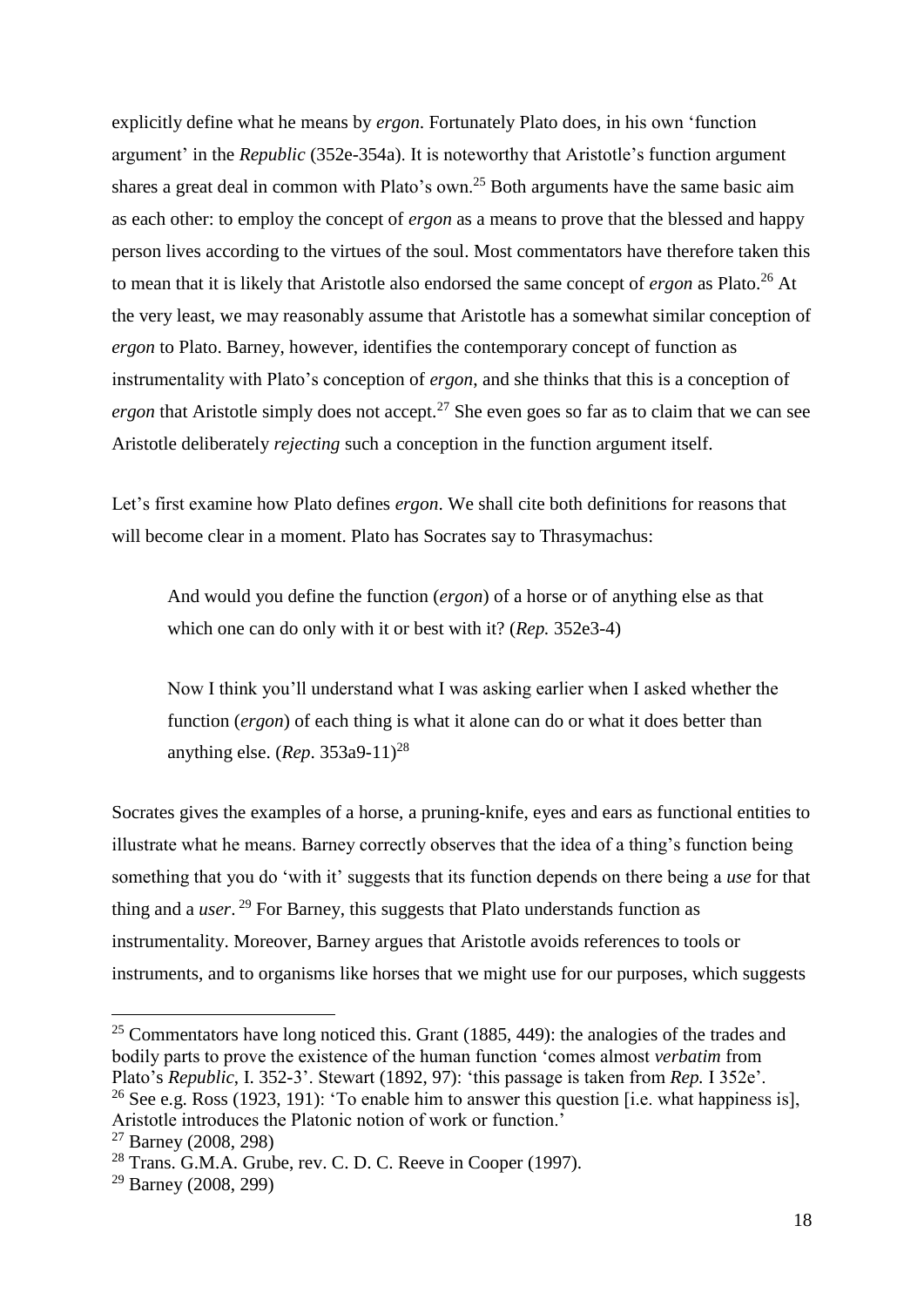that he avoids reference to anything that could imply he endorses Plato's conception of function as instrumentality. Hence, according to Barney, the function of a horse is *not*, as it is for Plato, to serve human needs, but to lead a flourishing equine existence, doing well the things that horses are by nature able to do.<sup>30</sup> Furthermore, when Plato introduces the soul in this discussion, Barney takes Plato to be talking of the soul as if it were just another instrument, as something that we *use* to deliberate, plan and so forth. For these reasons, she concludes that Aristotle explicitly rejects Plato's concept of function.

There are, however, problems with Barney's account. The first problem is that Barney does not comment on Plato's *second* definition of function, which has an important difference to the previous one: no longer is there any explicit indication of instrumentality or what one does 'with' a thing. Rather, Plato just says that the function of a thing is what *it* alone can do or what *it* does best, which seems to allow for the functional thing in question to be (at least somewhat) autonomous (perhaps allowing it to include living things, for instance). This suggests that Plato does not limit his conception of function strictly to instruments, unlike the first definition. Alas, what is strange is that Plato evidently takes this definition to be somewhat of restatement of the earlier one, given he has Socrates say to Thrasymachus what he was asking 'earlier'. Still, we should probably take the second definition to be his actual view. For, as Annas points out, Socrates' exposes himself to this 'bad objection'<sup>31</sup> when he talks of the *ergon* of the soul as though it were an instrument used by the person.<sup>32</sup> Nevertheless, Annas says that this is only careless expression, and his real view is just the opposite: the body is the instrument of the soul, not vice versa. At any rate, what is important is that the functions of our soul, like deliberating or reasoning, are not functions that we do *with* our souls, but they are just what human souls *do*. If we, ourselves, are to be identified with our souls, it seems strange to say that we use ourselves to deliberate or reason; these are things that we just *do*. It is therefore reasonable, I think, to take Plato's concept of function as not being strictly limited to instrumentality.

The second problem is that, although Barney is right that Aristotle's examples are for the most part different to Plato (mainly because he avoids referring to pruning-knives or horses),

<u>.</u>

 $31$  I.e. Hardie's objection that function is instrumental purpose and is thus invalidly applied to humans.

<sup>30</sup> Barney (2008, 301)

<sup>32</sup> Annas (1981, 53)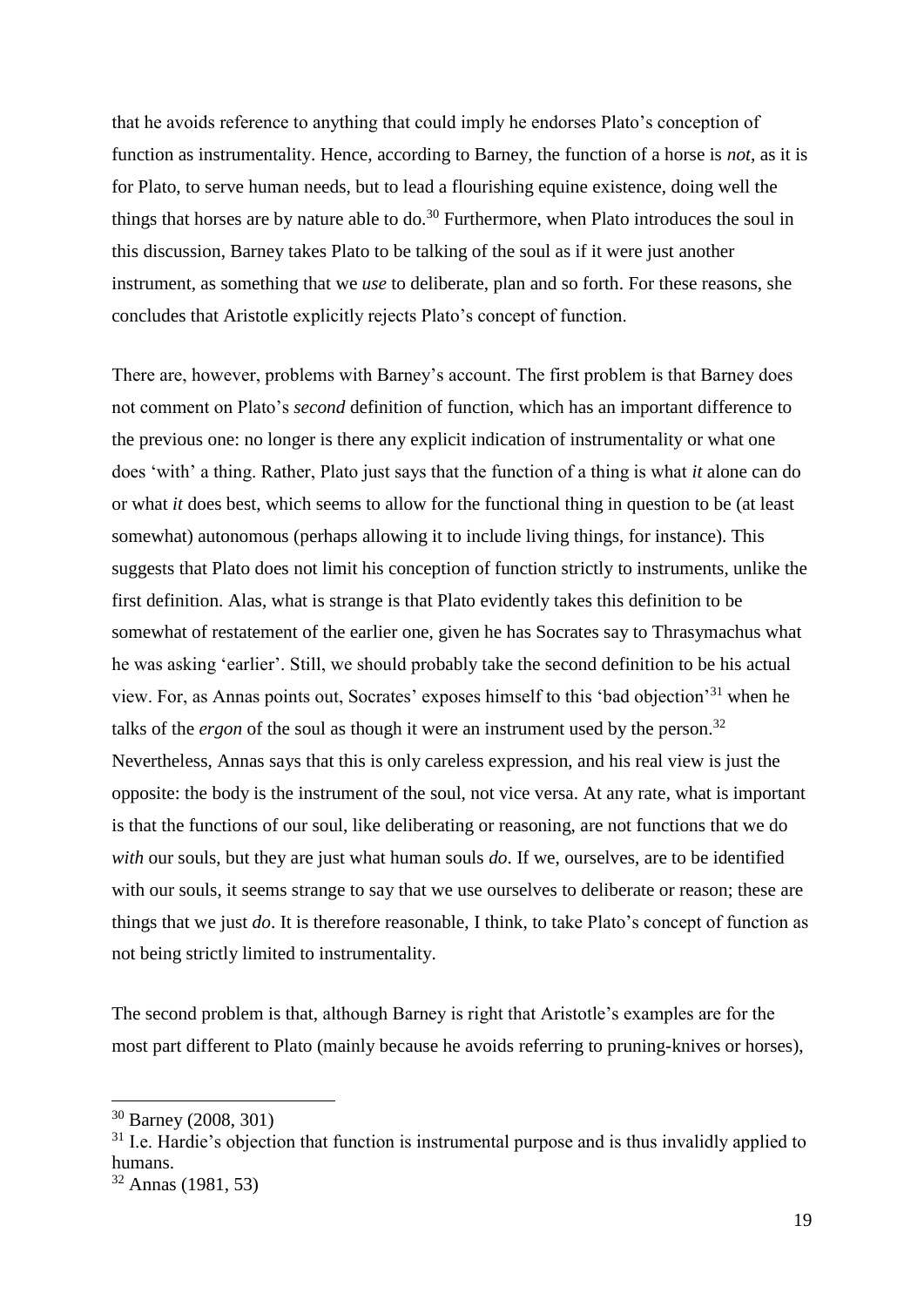it is not by itself sufficient to claim, as Barney does, that Aristotle outright *rejects* Plato's concept of function. Indeed, Barney seems to be wrong in saying that Aristotle understands the function of horses to be, simply, to live a flourishing equine existence, and that, unlike Plato, their function does not include their use by humans. This is because in *EN* II.6 Aristotle explicitly describes the function of horses, which importantly *does* include their use by humans: 'the excellence of the horse makes a horse both good in itself and good at running and at carrying its rider and at awaiting the attack of the enemy' (1106a19-21). Therefore, even if Aristotle understands the function of a horse to be performing the kind of equine activities that allow horses to flourish, he also seems to think, plausibly, that horses will flourish if they perform well in their use by humans. But this isn't inconsistent with his view that the function of a horse says something about the type of life that it leads, even if such a life includes its use for human purposes, since its use by humans is, of course, still part of its life. Thus, even if Plato differs from Aristotle in introducing *ergon* through different examples, it does not seem to follow that Aristotle is operating with a totally divorced concept of *ergon*.

For these reasons, I do not think it is as clear as Barney suggests that Aristotle fully departs from Plato's understanding of *ergon*. I do not mean to suggest that his concept would be *exactly* the same as Plato's own. Perhaps the difference in examples simply means that Aristotle chose to illustrate the concept differently; perhaps, more importantly, with a different emphasis. Still, while Aristotle uses something like Plato's definition of *ergon* as what a thing alone can do or what it does best to determine *what* the human *ergon* is, it does not seem to figure among his considerations *that* humans have an *ergon*. <sup>33</sup> So we need to get clear on exactly what Aristotle intends to figure among his considerations that humans have an *ergon*.

A good place to start is by examining how *ergon* is used in Aristotle's other works. Aristotle says 'everything which has a function is for the sake of (*heneka*) its function' (*De Caelo* 286a8-9); 'the final cause (*heneka*) is the function' (*Met.* 996b7). Further, 'the function (*ergon*) of anything is its end' (*EE* 1219a8; cf. *Met.* 1050a21). Thus a thing's function is closely related to its final cause or 'that for the sake of which' (*hou heneka*) and its end. In fact, whenever Aristotle appeals to a teleological explanation he regularly talks of something

<sup>33</sup> Tuozzo (1996, 148)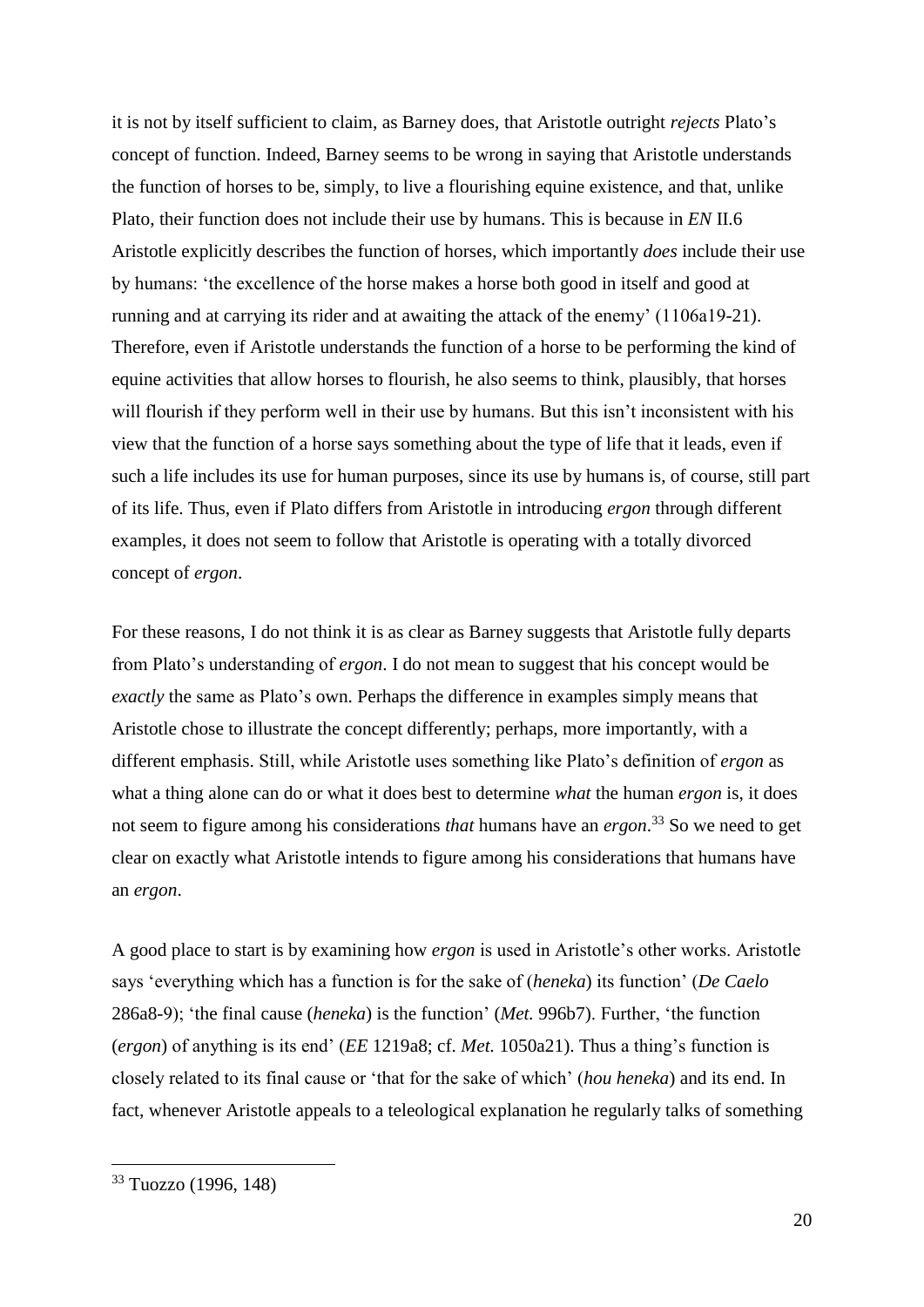being 'for the sake of' something else: 'we say "this is for the sake of that" whenever there appears to be some end towards which the change proceeds if nothing impedes it' (*PA*   $641b23-25$ .<sup>34</sup> We can, in other words, see that something is 'for the sake of' something else when it explains *why* that thing is done. Furthermore, a thing's function is what it has to do insofar as it *is* that kind of thing:

What a thing is is always determined by its function: a thing really is itself when it can perform its function; an eye, for instance, when it can see. When a thing cannot do so it is that thing only in name, like a dead eye or one made of stone, just as a wooden saw is no more a saw than one in a picture. (*Meteor.* 390a10-13)

Or, as Aristotle says in the *Politics*, 'all things are defined by their function and power' (*Pol*. 1253a23). Hence, if something fails to perform its function, it is that thing in name only. In other words, a thing's function determines its identity. A saw is defined by sawing, an eye by seeing, and so on. Without having the power to see, an eye would not be an eye, except only in name. Similarly, we might infer that if humans lacked a function, there wouldn't be a defining feature that the name 'human' referred to, and humans would be human in name only. Since, therefore, things are what they are because of their capacity to perform some function, the human function is just what defines a human or determines what it is to be a human, and we are human by our capacity to perform our function. Our function draws our attention to the sort of beings we are, how we should be, and how we are expected to behave. So 'function' is evidently an important and powerful normative concept for Aristotle – one which evidently does a lot of work. Functions are hardly limited to tools, since every bodily part can be legitimately said to have a function, i.e. an end or 'that for the sake of which'.<sup>35</sup> Further, as previously mentioned in the case of horses, the function of living things, including humans, will be teleologically relevant to their life.

A final word on *ergon*. Baker has recently argued for the need of a reassessment of Aristotle's concept of *ergon*, for several reasons.<sup>36</sup> First, although it is no doubt true that Aristotle understands *ergon* to mean 'proper activity' in the function argument, he

<sup>34</sup> Translations of *Parts of Animals* (*PA*) are from Lennox (2001).

 $35$  As I explain in Chapter 3, 'that for the sake of which' need not only be instrumental, for Aristotle, but also beneficial, and it is in this sense which presumably applies to living beings like humans (cf. *DA* 415b20-21).

<sup>36</sup> Baker (2015, 230-231)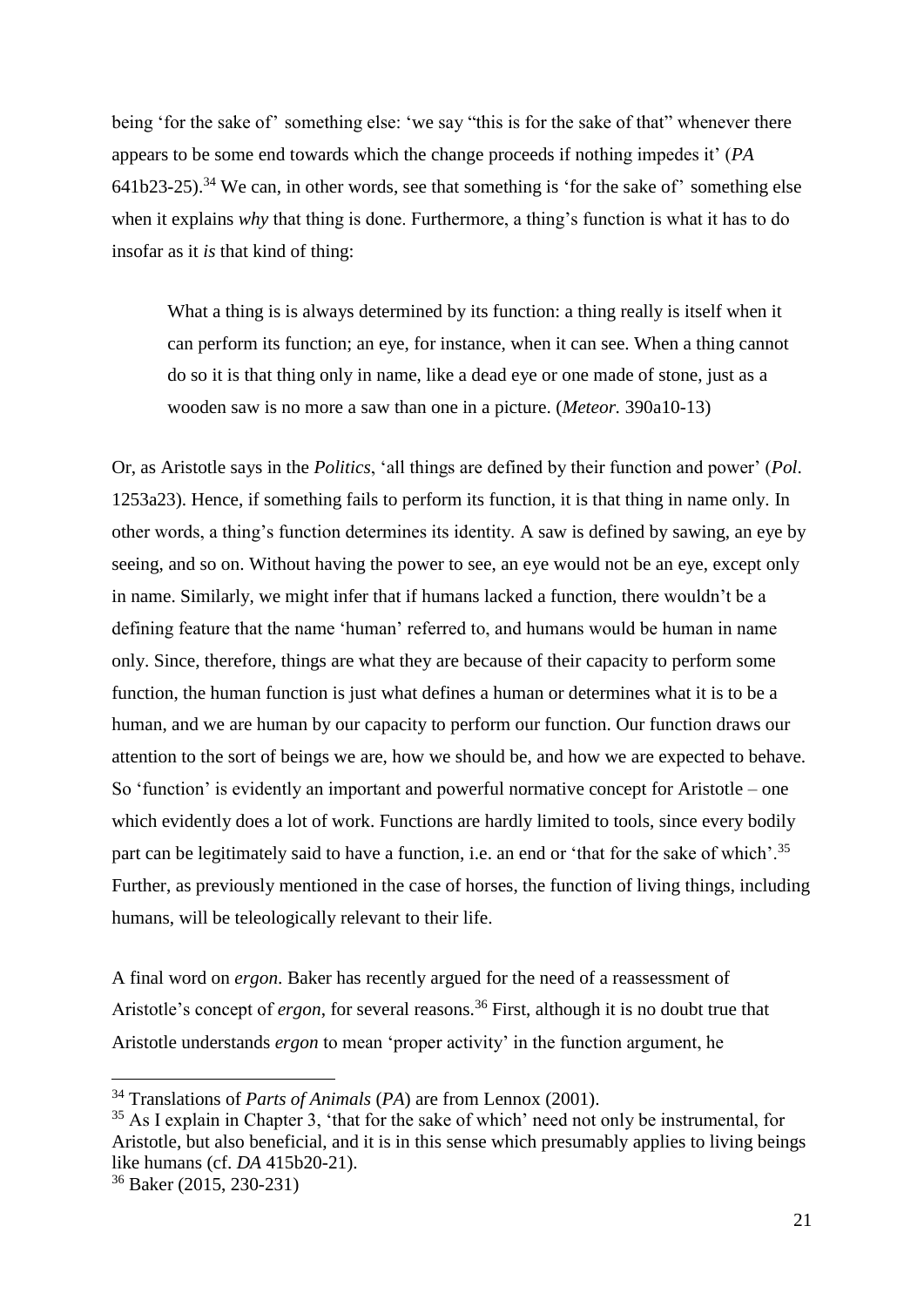nevertheless uses *ergon* in expressions that unequivocally refer to products, both prior to (1094a5) and soon after (1106b10) the argument. Indeed, the former is the first appearance of *ergon* in the *Ethics*, and here Aristotle says that when there are ends apart from the activities, the *erga* are by nature better than the activities. According to Baker, Aristotle would then appear to be switching back and forth between different meanings of the word *ergon*, without any clear sign that he is doing so. Secondly, Aristotle explicitly identifies the *ergon* of certain craftsmen as products, not the activities that produce them. For example, he identifies the *ergon* of a shoemaker as a shoe and that of a housebuilder as a house (1133a7-10; *EE* 1219a14-21). Finally, if *ergon* does mean 'proper activity', it is unclear how Aristotle's claim that the good and the well for man being 'in' the *ergon* (1097b26-27), just as it is in the case of a flute-player, sculptor, or any other craftsman, helps Aristotle determine the human good, given that he understands the good as the best thing achievable by human action. For if the good of a sculptor consists in sculpting well, this seems irrelevant to what the best thing *achievable* by a sculptor is, since the best thing achievable by a sculptor is not sculpting but a sculpture – the end of the sculptor's activity. According to Baker, then, these reasons, amongst others, means we should understand *ergon* more broadly as something like the 'proper achievement' of a thing, to account for the fact that the *ergon* of a craftsman, for example, more properly refers to the craftsman's distinctive product, not his productive activity.

Baker also argues that although Aristotle distinguishes a thing's *ergon* to be an activity in some cases, but a product in others, there is no evidence that Aristotle has two *distinct* conceptions of what an *ergon* is. The clearest evidence of this comes in the *Eudemian Ethics* when Aristotle says that '*ergon* is said in two ways' (*EE* 1219a13). The idea seems to be that Aristotle recognises that there can be two different things going on when we say '*ergon*'. This allows for the possibility that *ergon* is itself a single, unified concept: a thing's *ergon*  can refer to an activity in some cases, but a product in others, in accordance with the kind of thing it is. One explanation Baker finds for this misunderstanding of *ergon* is its translation. As he points out, it is usually translated as 'function' or 'characteristic activity', which tends to obscure the fact that *ergon* refers to the craftsman's product.<sup>37</sup> The fact that *ergon* can refer to a product or an activity suggests that we might better understand *ergon* in English with a translation that more closely reflects these differences, and perhaps the closest equivalent in

<sup>37</sup> Baker (2015, 229)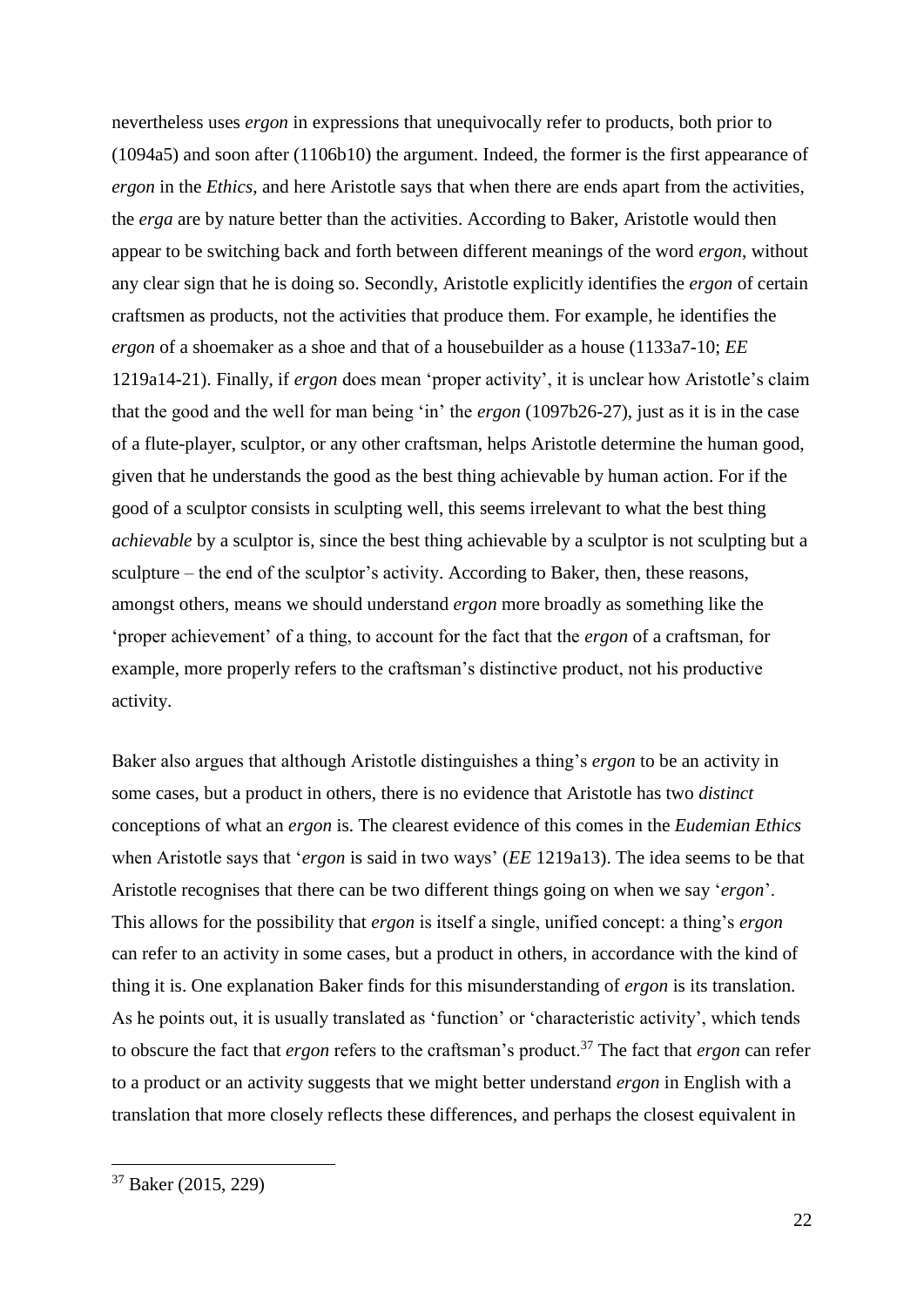English is 'work'.<sup>38</sup> This should give us pause that we cannot just assume that by '*ergon*' Aristotle means 'function' or 'proper activity' in the function argument, especially because some of the references to craftsmen, such as sculptors, refer to *erga* which are not their activities.

Understanding *ergon* is important for understanding what Aristotle is trying to show in comparing carpenters and tanners to human beings, since it gives us an indication what Aristotle is actually trying to draw our attention to and what it means to say humans have an *ergon*, which will then help us in trying to find out what Aristotle's argument could be. Baker certainly raises an important point about *ergon* not being limited to 'proper activity', and he is right to think that any adequate understanding of the *ergon* argument must involve an understanding of what '*ergon*' actually means. Yet, as Baker admits, when Aristotle talks of 'the *ergon* of man' that expression evidently *does* refer to something like the 'function' or 'proper activity' of man.<sup>39</sup> But now with this understanding of *ergon* in mind, we are in a better position to understand why, and moreover why Aristotle uses the examples of the crafts. For it is notable that when Aristotle introduces *ergon* in the context of craftsmen he introduces it as a pair: 'function (*ergon*) and activity (*praxis*)' (1097b26). He then repeats this pairing again a few lines later: 'functions (*erga*) and activities (*praxeis*)' (1097b29). This suggests that such a pairing is no accident when comparing the *erga* of craftsmen with humans. Indeed, an ordinary Greek, one who had never read a sentence of Aristotle before, may be unclear exactly what Aristotle means by 'the *ergon* of man'. He might reasonably take it in the sense of 'the product of man', like the 'product' of a craftsman. However, it is clear that this cannot be 'the *ergon* of man' Aristotle has in mind, since the human *ergon* cannot refer to a material product, as it does for a craftsman. If it did, then then it would not really be the *ergon* of a human after all, but the *ergon* of another kind of craftsman. Therefore, since Aristotle understands the *ergon* of a craftsman to refer principally to the

<u>.</u>

<sup>38</sup> Baker (2015, 254). Nevertheless, 'function' expresses well the fact that ergon can be identified with a thing's 'that for the sake of which' or end, i.e., as we might say, its *purpose*. For convenience sake, I have followed the standard translation of *ergon* here as 'function'.  $39$  Baker (2015, 231). Although Baker concedes this point, he claims that this does not mean that '*ergon*' and 'proper activity' mean the same thing. By comparison, he argues that although Aristotle understands the 'limit' (*peras*) of a plane to refer to 'line' in the expression 'the limit (*peras*) of a plane', 'limit' and 'line' still express different concepts. Thus, *ergon* can mean the same thing as 'proper activity' when applied to a human being, even though *ergon* and 'proper activity' express different concepts. This seems correct, but it does not change the important point that the *ergon* of a human is evidently understood as an activity.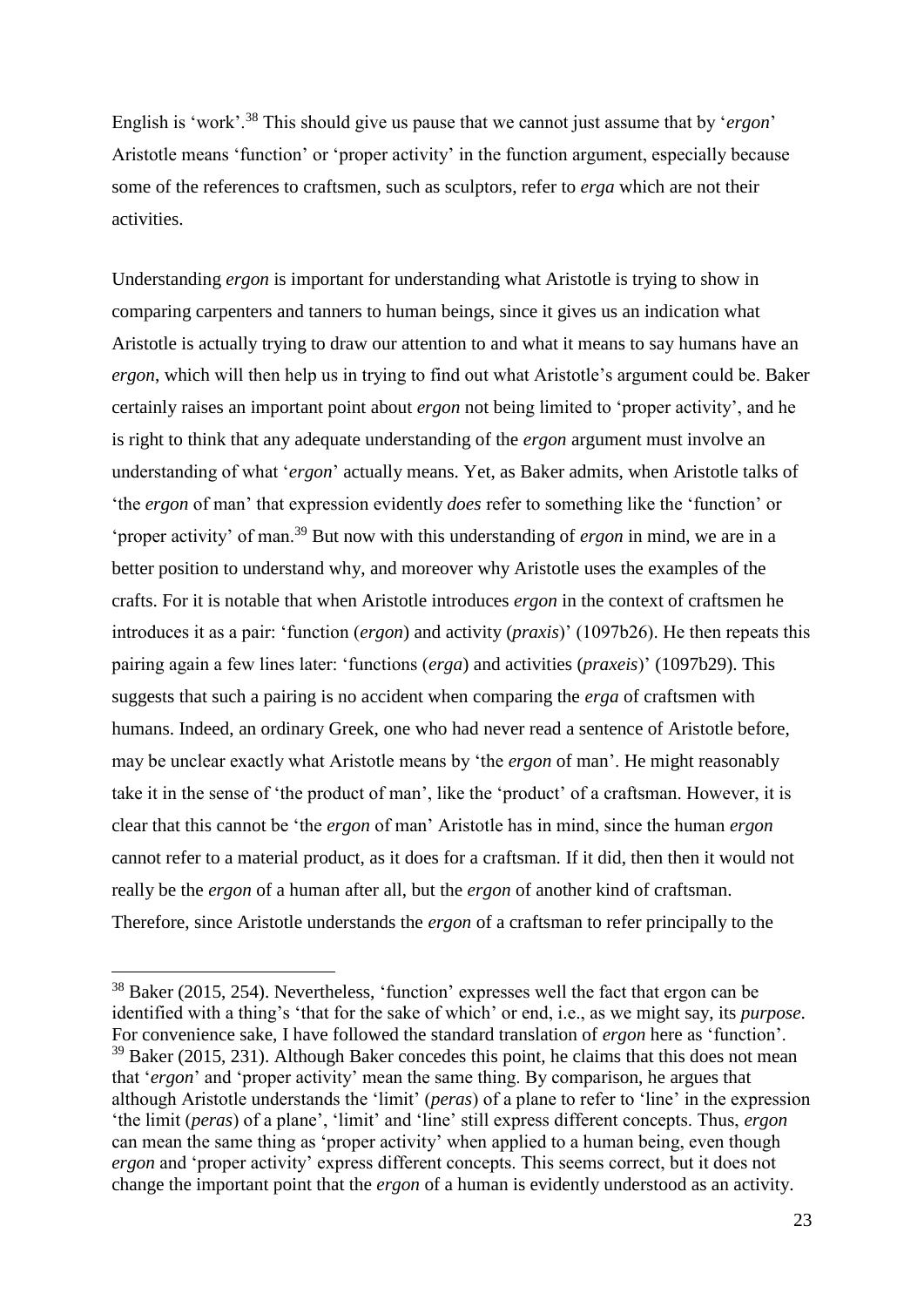distinctive product in which he alone is skilled to make, rather than to his productive activity, this suggests that by adding 'activities' in his comparison with the *erga* of craftsmen and humans, Aristotle is making clear the type of *ergon* he has in mind for a human: the human *ergon* is not a 'work' in the sense of a 'product' but a 'work' in the sense of an 'activity'. That the human *ergon* refers to an activity is perhaps even more obvious with bodily parts, since the function of a bodily part cannot refer to a 'product' in any sense of that word as it is intelligible for craftsmen. Aristotle might therefore have supposed that including the examples of the bodily parts expressed even more clearly what kind of *ergon* he had in mind for a human. Furthermore, this understanding of *ergon* agrees with what we have said about Aristotle's association of a thing's *ergon* with its end or final cause. The end or final cause of a shoemaker, whose 'work' results in a shoe, must refer to the shoe, since this is the proper end of the shoemaker's activity, or 'that for the sake of which' the shoemaker *qua* shoemaker exists. Similarly, the end of an eye, whose 'work' results in sight, must refer to the activity of 'sight' (or 'seeing') itself, since this is the end or 'that for sake of which' the eye *qua* eye exists.

Yet even if we accept that there are similarities between these craftsmen, bodily parts and humans, introducing these examples as an *argument* might still appear weak. Recall Charles' complaint about comparing the functions of carpenters and leatherworkers to human beings to conclude that human beings have a function.<sup>40</sup> Carpenters and leatherworkers have functions only because of their allotted roles in production, and they could quit their jobs if they wished and undertake another productive role. Even if, therefore, we accept the plausibility that the 'function' of a human is, in some way, like the 'function' of a craftsman, we might still contend that there remain numerous differences between humans and craftsmen, so that the analogy would still be weak for establishing that a human function exists. But I think enough has been said to see that this misses the point of the examples and what Aristotle is trying to show. Aristotle is not trying to point out that the functions in the sense of the *roles* belonging to a carpenter or tanner are like the function of a human; the human *ergon* is not like the job of a carpenter that we can just adopt – our function is supposed to be something permanent. Rather, Aristotle is trying to show how the *concept* of *ergon* can be legitimately applied to humans in so far as humans have an end or final cause, which will be an activity (or set of activities) belonging to humans, in the sense of an activity

<sup>40</sup> Charles (2017, 111-112)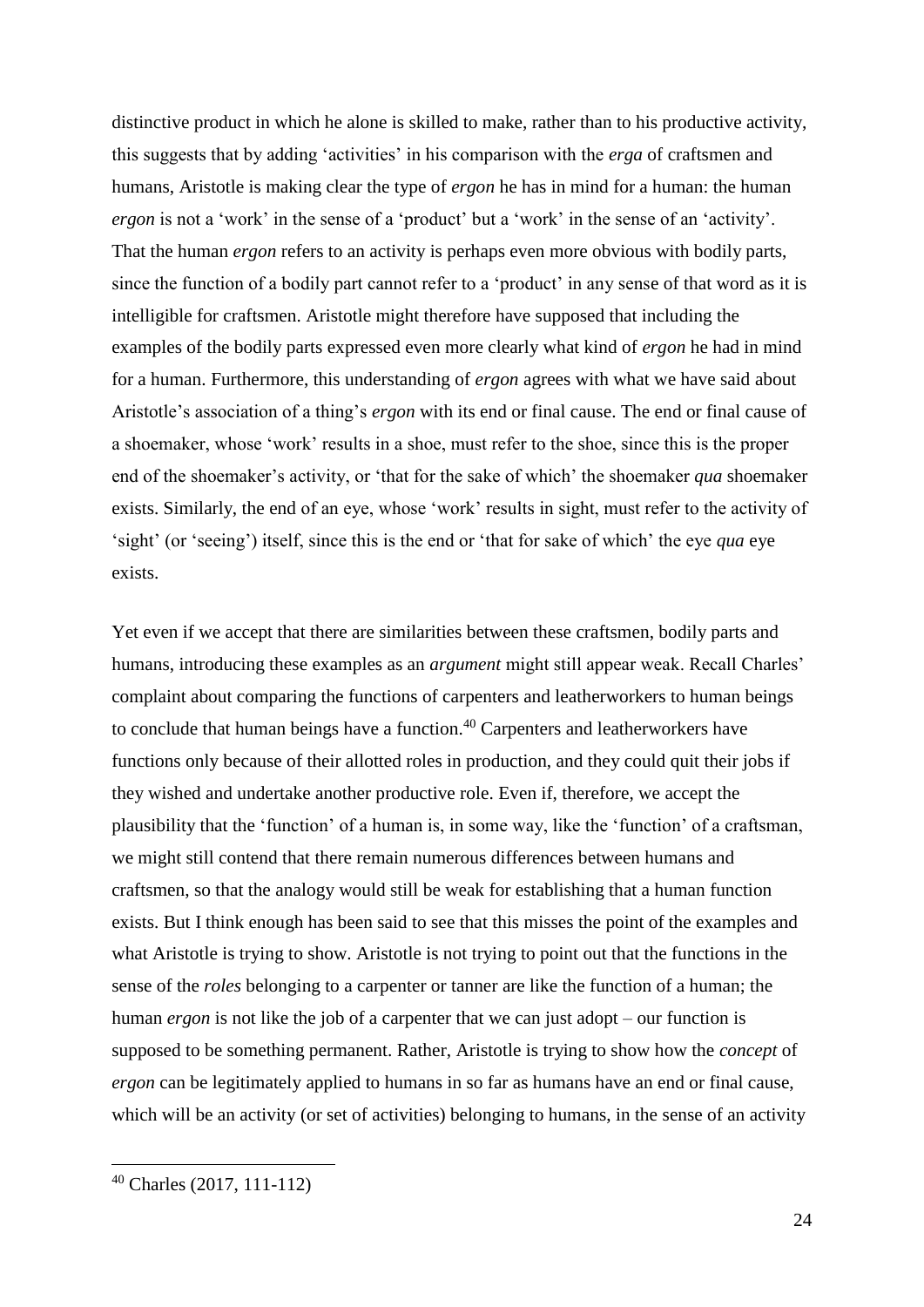(or set of activities) teleologically relevant to human life. Just as craftsmen can be said to have ends (or final causes) which are closely associated with their functions, so the same, Aristotle thinks, must be said of human beings. Furthermore, understanding *ergon* simply as 'function' is, as we saw, misleading. Charles has evidently understood it in the sense of a craftsman's role in production, whereas what it is actually signifying is the craftsman's 'product' or end of his activity.<sup>41</sup>

So Aristotle understands *ergon* in a conceptually much broader sense than we might ordinarily understand 'function'. He understands *ergon* to be associated with the end, final cause, activity or product of a thing, which allows him to say that artefacts, bodily organs, craftsmen, and even living things have functions. Although we may want to challenge some of Aristotle's assumptions, then, such as teleology, it is unfair to criticise him either of the charge that the concept of function is one of instrumentality, or that function in the sense of a role is illegitimate when it applies to human beings. These charges may be true of 'function', but they are not true of *ergon*.

### <span id="page-24-0"></span>The Argument from the Crafts

Now that we have a grasp of *ergon* and its intended application to human beings, we can finally proceed to looking at Aristotle's actual argument for his claim that humans have an *ergon*. Following Barney, I think Aristotle argues for this in two main ways: an 'argument from the crafts' and an 'argument from the bodily parts'. We shall begin with the argument from the crafts: if carpenters, shoemakers and all other craftsmen have functions, a human being as such must have a function. Barney says that one way to understand how this argument might work is by considering the nested hierarchy of the crafts and their teleological relation to one another and to the human good.<sup>42</sup> She calls this 'the architectonic reading', which derives from Kraut:

<sup>&</sup>lt;sup>41</sup> I discuss Charles' account of the function argument in more detail in Chapter 2.

<sup>42</sup> Barney (2008, 304ff)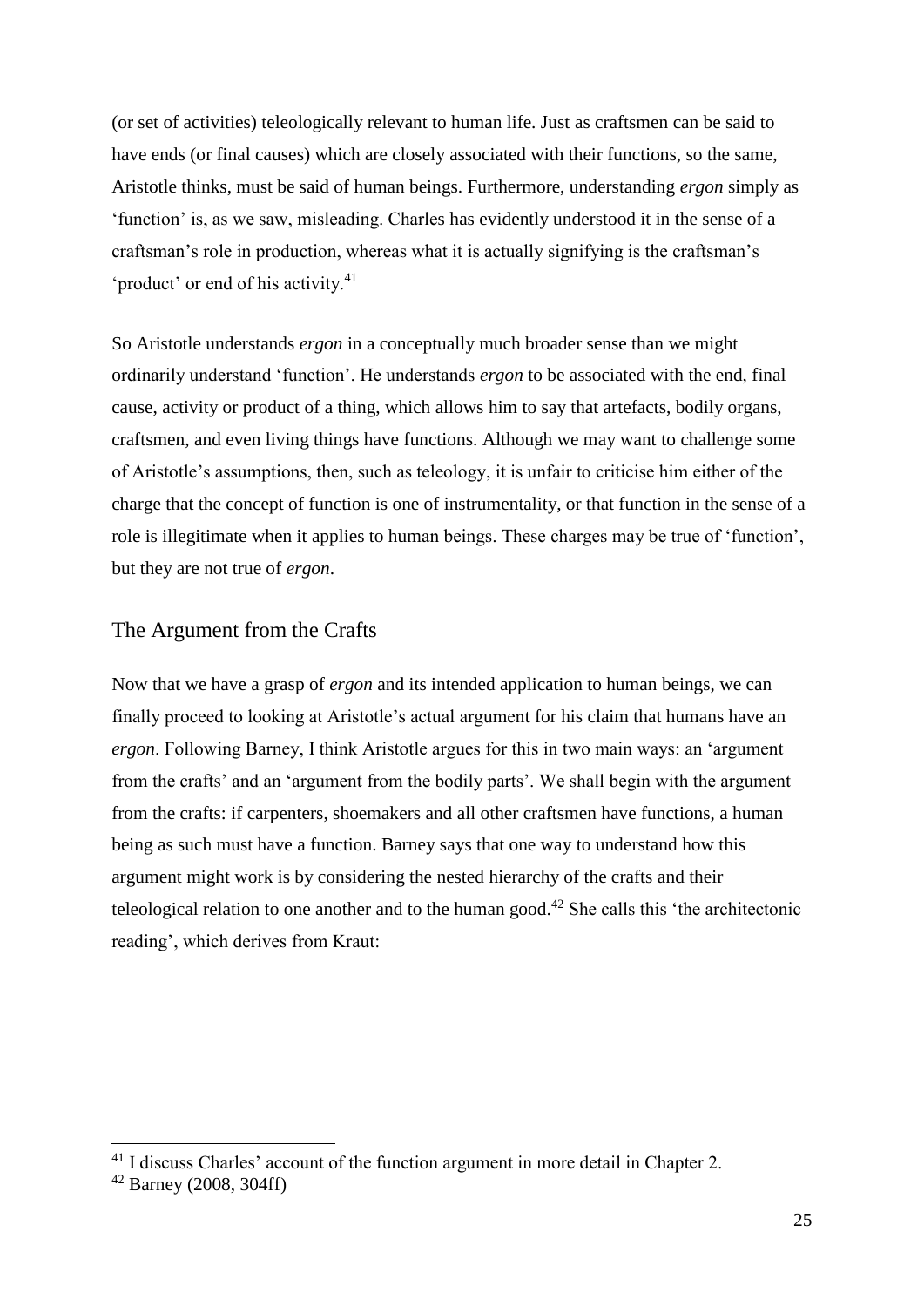when one finds a nested series of functions, they ultimately serve one highest function. The various functions of craftsmen must ultimately serve one higher function – and what else could that be but our functioning as human beings?<sup>43</sup>

The idea of this 'architectonic reading' is to appeal to the teleological structure of the crafts, which is an ordered hierarchy, consisting of a nested series of functions in which some ends are chosen for the sake of others. The crux is that if craftsmen have functions, the ends of these crafts must contribute to some further end which is functional in nature, and ultimately to the functioning of human beings as such. This suggests the existence of a human function.

According to Barney, the evidence which suggests that this is how the argument from the crafts is supposed to work comes from *EN* I.1-2. Here Aristotle has a vision of the crafts falling within an ordered hierarchy in his argument for the best or highest good. Every craft and human activity, Aristotle says, seeks some good, but since there are many different crafts and activities, there are also many different ends – in medicine the end is health, in shipbuilding a ship, in strategy victory, in economics wealth. What is crucial here is that the end or good of each of these crafts are associated with their *functions*, which can, as we saw, be either a product or an activity. Further, Aristotle recognises that some crafts fall under a single capacity, 'as bridle-making and the other arts concerned with the equipment of horses fall under the art of riding, and this and every military action under strategy' (1094a10-13). Thus some ends are chosen for the sake of others, meaning that some crafts are subordinate to others. But Aristotle thinks that these ends must finish somewhere: 'for at that rate the process would go on to infinity, so that our desire would be empty and vain' (1094a20-22). This ultimate end will be proper to the most authoritative or master art, which Aristotle calls politics (*politikê*). Hence, since this is the end associated with human affairs and cities, governing all of the other human activities, and moreover is the end that includes all the others, 'this end must be the human good' (1094b6-7). And this end is the same for an individual human and the city. So the 'highest' or 'architectonic' craft at the top of the hierarchy of this teleological structure will be associated with the human good, and attaining the human good will be associated with the human function.

<sup>43</sup> Kraut (2002, 82)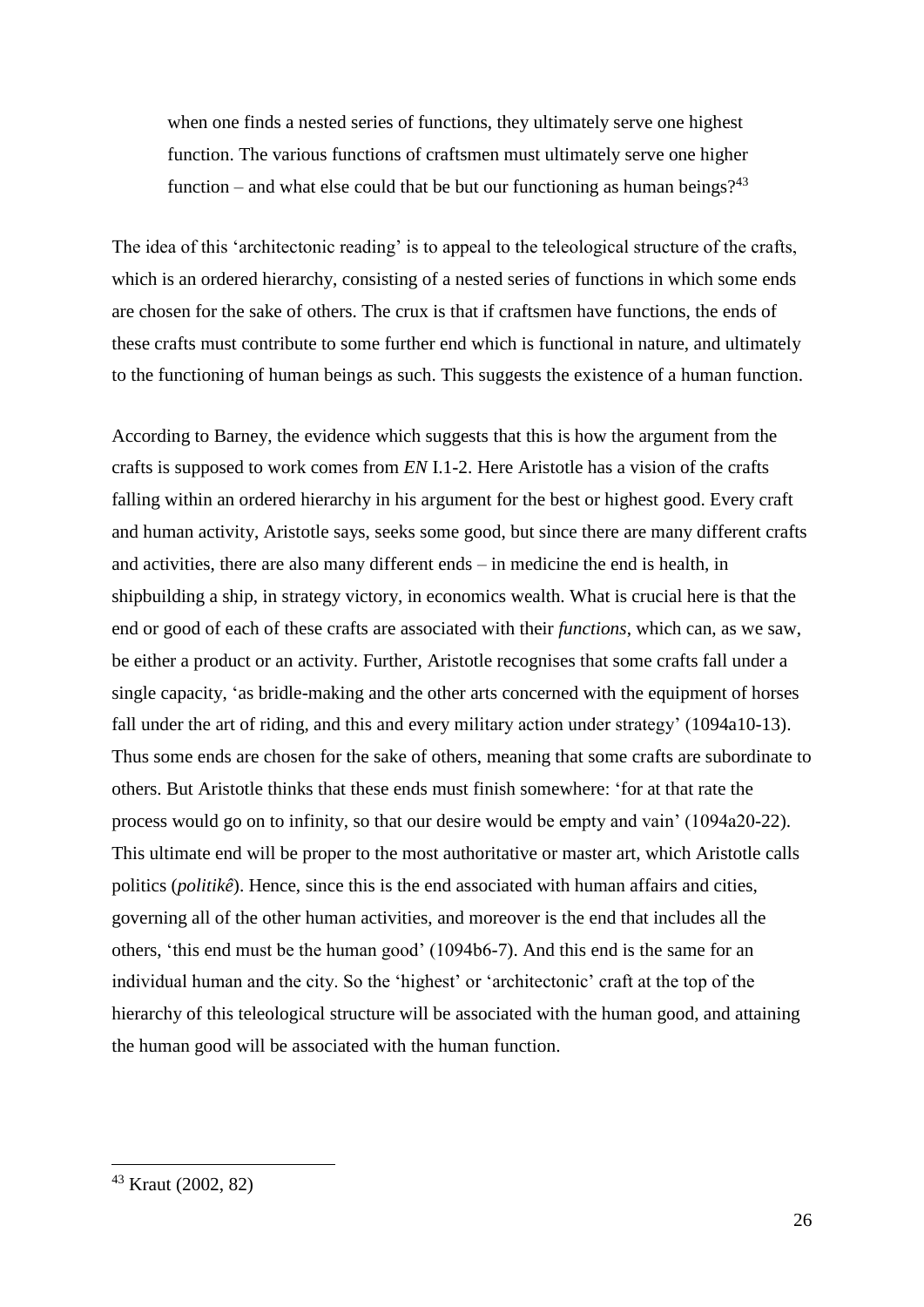It is important to observe that Aristotle recalls this passage in detail leading up to the function argument (1097a15-34). Again, he emphasises that in each sphere the good consists in an end achievable by action – in medicine health, in strategy victory, in architecture a house. Crucially, some ends are chosen for the sake of others, and if there is an end for all that we do, this will be the good achievable by action, and if there are more ends than one, it will be these ends. Thus Aristotle has provided another argument for the existence of a highest or best good, which he identifies with happiness. He then begins the function argument by pointing out how identifying *happiness* with the best good may seem a platitude, and so he seeks to give this platitude content by determining what the human function is. Thus, since the good of the crafts is associated with their functions, it is clear that in order to give a clearer account of what the good of man is, we need to ascertain what the function of man is.

To sum up. The architectonic reading takes the existence of the human function to be presupposed by the social teleology of *EN* I.1-2.<sup>44</sup> It takes Aristotle's conception of the human community as a functioning and teleologically structured whole, and the functioning of each of the crafts to be directed towards the human good. Then, as I understand it, it argues that the existence of the human function is presupposed by the existence of the highest good.

However, Barney says that even if the architectonic reading is successful in explaining the argument from the crafts, it opens the way to a potentially damaging objection, the 'instrumentalist objection'.<sup>45</sup> This objection follows by virtue of the criticism that the crafts are only of instrumental value, so that the activities or states in which our good consists are non-functional and not structured for some higher goal, so they are in no way subordinate to an ultimate human end or good. According to this objection, if there is a highest good, it is simply a form of pleasure. Crafts, then, are pursued solely either for money-making or for pleasure, not for some highest goal or good – e.g. shoemakers make shoes to make money and to amuse or please those who wear shoes. Shoemaking, then, and every other craft, is of purely instrumental value to the shoemaker and society alike. Barney says the instrumentalist vision of crafts and the good represents a strong alternative to Plato's and Aristotle's own conception of human society as a structurally organised and functioning whole, where the

<sup>44</sup> Karbowski (2019, 222)

<sup>45</sup> Barney (2008, 306ff.)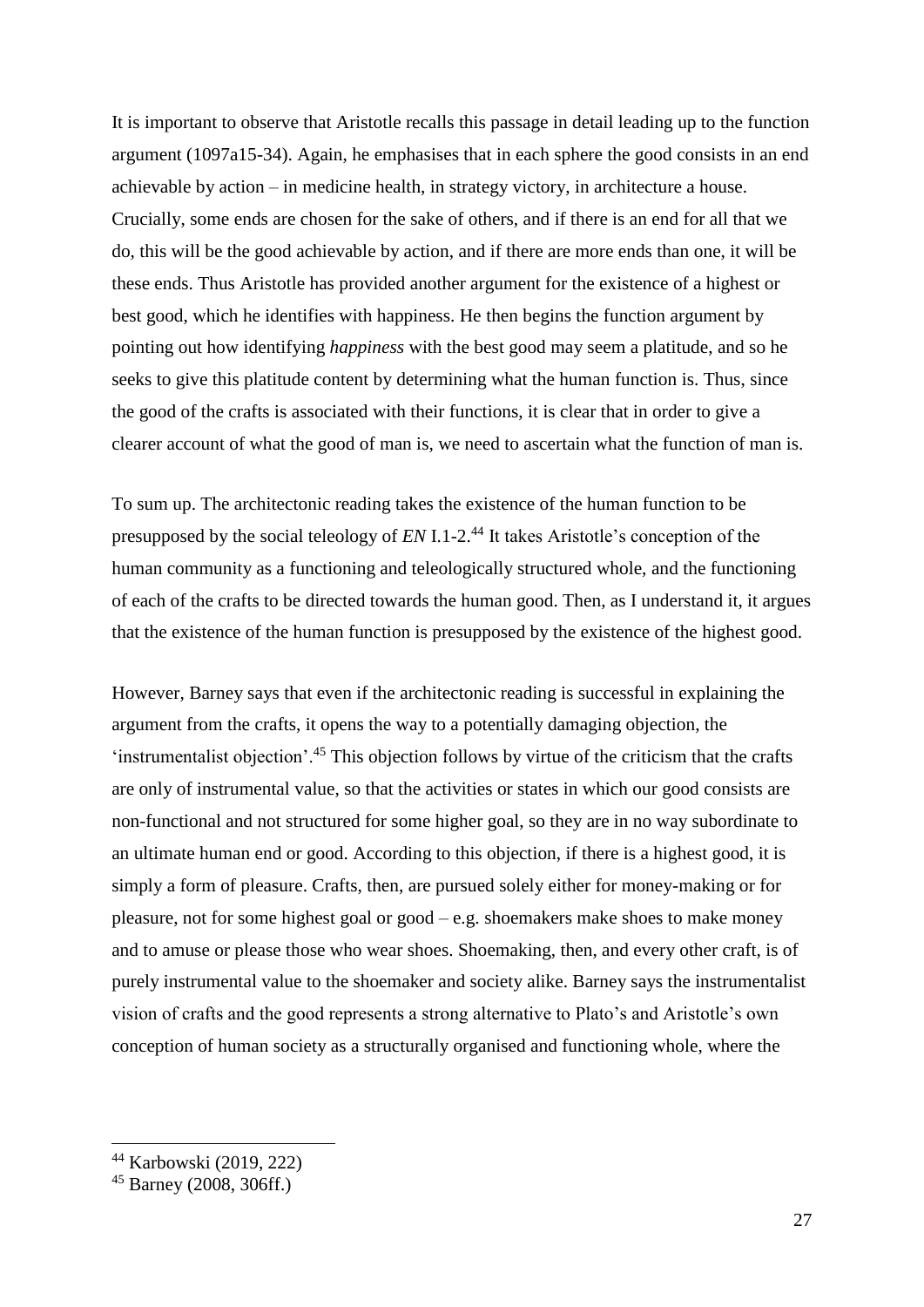good of each 'part' contributes to the common good of the city as a whole. Nothing on the architectonic reading inclines us to refute this rival view.

Nevertheless, Aristotle is fully aware of this rival instrumentalist or hedonist alternative throughout the *Ethics*, which he knows he cannot simply ignore. He often simply dismisses it, however, as something only 'ordinary people' and the 'most vulgar' would think, or something 'completely slavish', a bovine existence, and a childish perspective (1095b19-23; 1176b16-1177a11). For Aristotle, then, the alternative to his own functional view of human nature is evidently much worse. So Barney thinks Aristotle follows up his examples of the crafts with his question, 'Is he naturally (*pephuken*) functionless (*argon*)?' (1097b30), not merely to acknowledge the instrumentalist objection but to outright dismiss it. We can interpret this question in two ways. On the one hand, we can consider the etymological root of *argon*, i.e. *a-ergon*, literally *ergon*-less or without *ergon* (hence 'functionless'). On this reading, Aristotle is offering the logical alternative to his preferred view that human beings have a function. On the other hand, *argon* is a standard term that means idle, lazy or unemployed. So, on this reading, Aristotle is using the pejorative connotation of *argon* to suggest that if humans were *argon*, it would imply that humans were idle or lazy. Barney thinks that there is more than a simple indication of a *reductio* against instrumentalism here, as it concurs with Aristotle's other objections against it. That Aristotle may have a *reductio* in mind is also suggested, I think, by the fact that he asks these questions in the negative, 'has man *none*?' and 'Is he naturally function*less*?', as opposed to simply asking 'Does man have a function?', which would be more of an open question and less indicative of his disapproval of the instrumentalist challenge. Therefore, we can see that Aristotle asks 'Is he naturally *argon*?' as not only as a response but, crucially, as a strong dismissal to the instrumentalist challenge. The instrumentalist, Aristotle thinks, is committed to a functionless or idle and thereby 'degrading conception of human nature'.<sup>46</sup> But such a conception of human nature is absurd, so we should prefer instead to accept Aristotle's own view, and logical alternative, that humans have a function.

Curiously, Barney does not explicitly comment on Aristotle's use of the word 'naturally' (*pephuken*) here. Perhaps the most plausible way to understand 'naturally' is simply as a way for Aristotle to express what his concept of function entails for humans by comparing it with

<sup>46</sup> Barney (2008, 308)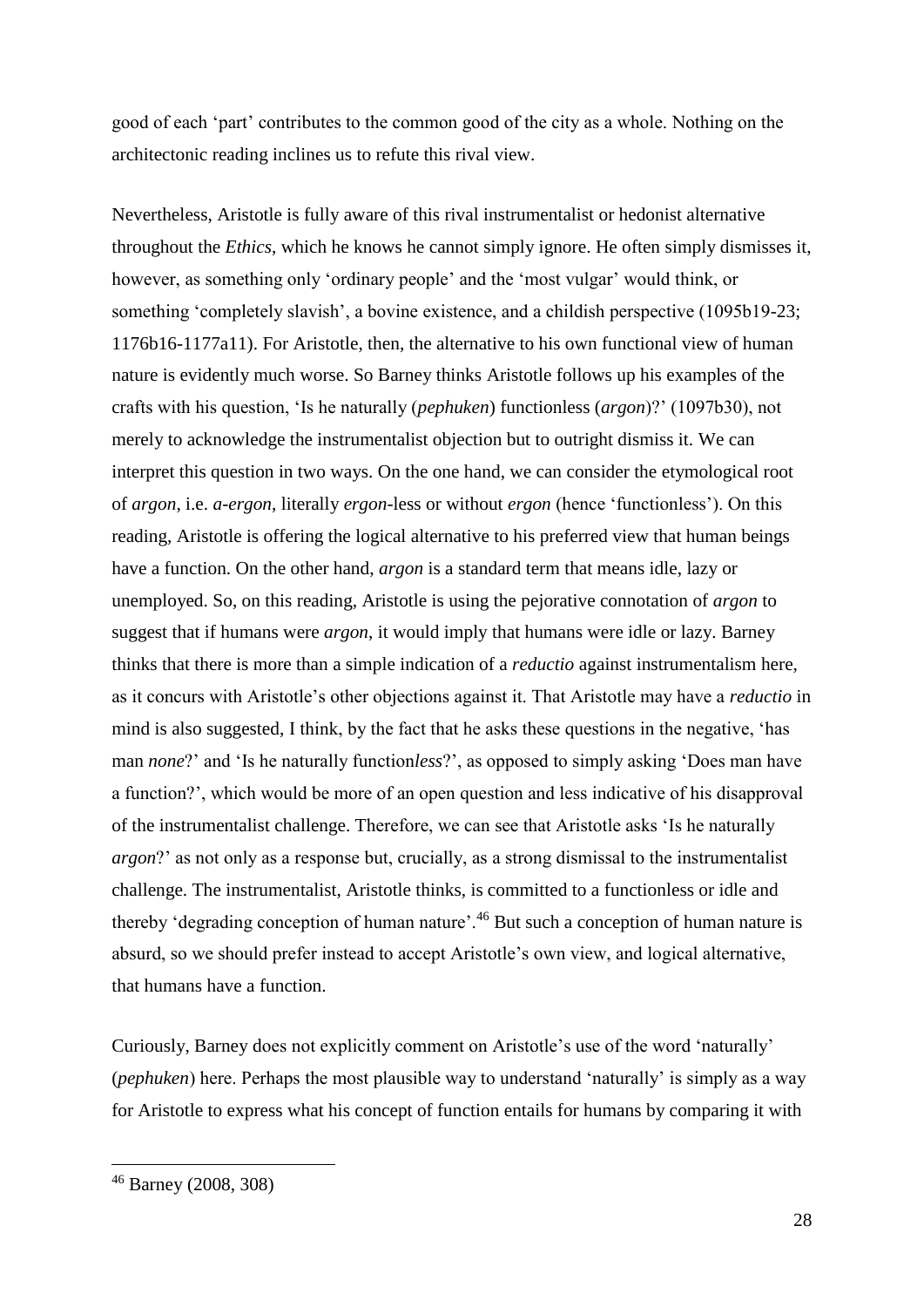carpenters and shoemakers: just as shoemakers are 'naturally' disposed to make shoes, so humans are 'naturally' disposed to do such-and-such a thing. So asking whether we are 'naturally' functionless or idle is a way for Aristotle to ask whether there is something that we are naturally disposed to do. Otherwise its association with craftsmen would make no sense, since it is hardly 'natural' for shoemakers to make shoes in the sense of something *nature*, as it were, intended. Whatever the case, this need not figure amongst Aristotle's main reasons for concluding that humans have a function; it can simply be entailed by his dismissal of the instrumentalist objection, that it would be absurd if human beings were not naturally disposed to do such-and-such a thing.

In sum, the architectonic reading of the argument from the crafts draws on the ordered, teleological hierarchy of the crafts, with their respective functions, and concludes that all of the crafts and other activities performed by human beings ultimately serve some final end which is functional in nature, *the* function of human beings as such. Aristotle then responds to the instrumentalist challenge by suggesting that instrumentalism would imply that we are functionless or, worse, idle, which he thinks would lead to a degrading conception of human beings, which is absurd. Barney says that this is not supposed to be a deductive argument that humans have a function, but it might put the instrumentalist in an awkward position. In particular, it might convince those with the right moral background and education, since they would already be inclined to Aristotle's side of the argument.<sup>47</sup>

Karbowski points out two potential problems with Barney's architectonic reading. The first problem, he argues, is that the architectonic reading presupposes that the craftsmen mentioned in the function argument (carpenters and tanners) stand proxy for their crafts (carpentry and tanning) and that they are teleologically related.<sup>48</sup> However, if Aristotle had intended to refer to the social teleology of *EN* I.1-2, he could have done so more explicitly. There is, for instance, no indication in the function argument that the craftsmen mentioned stand proxy for their crafts. Rather, the craftsmen mentioned are precisely that – crafts*men* – i.e. individuals within their particular crafts, not the crafts themselves. So we have mention of flute-players, sculptors, carpenters and tanners, not flute-playing, sculpting, carpentry or tanning. It could also be argued that the examples of the crafts mentioned in the function

<sup>47</sup> Barney (2008, 309)

<sup>48</sup> Karbowski (2019, 222)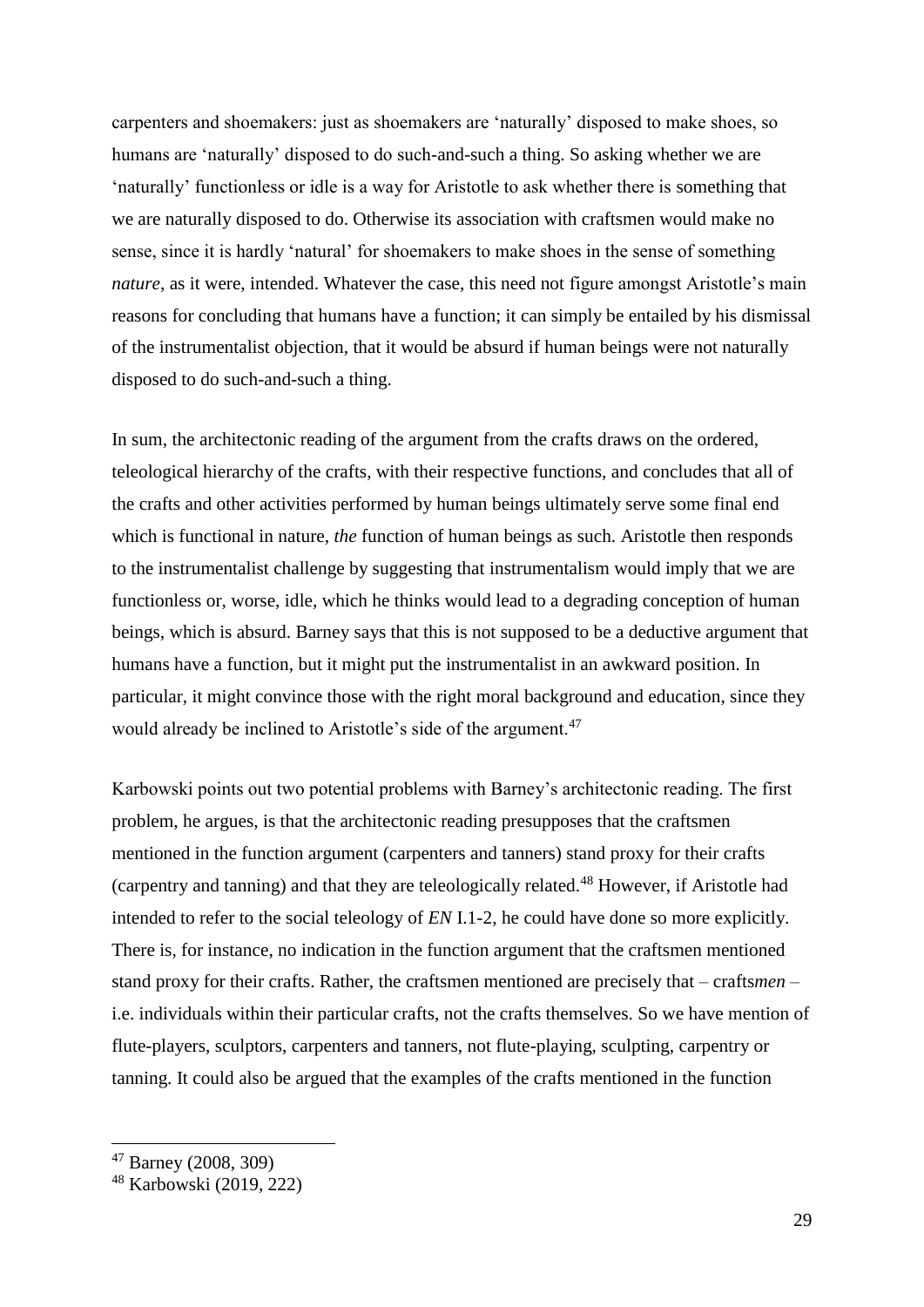argument – flute-playing, sculpting, carpentry and tanning – are completely different to those previously mentioned – medicine, strategy, shipbuilding, economics and architecture. If Aristotle had intended to refer to his social teleology in his argument for a human function, would it not have been clearer if he had at least chosen the same examples of crafts?

The second problem is that the architectonic reading presupposes a nested hierarchy of functions to which no explicit mention is made in the function argument. If Aristotle had intended to argue for the human function by referring to his social teleology, would there not at least be some indication of this strategy in the text? Indeed, we can even question whether Barney's reading conflicts with her strategy, which she states:

We should prefer a reading on which, without introducing anything *incompatible* with his physics and metaphysics, Aristotle's reasoning can get some traction by doing what it seems to do: appealing to obvious facts about carpenters and shoemakers, eyes, hands, and feet.<sup>49</sup>

In what way, however, is a reading that appeals to a nested hierarchy of crafts a reading that appeals to 'obvious facts about carpenters and shoemakers'? Indeed, it seems far from obvious that carpentry and shoemaking are teleologically related to one another or to other crafts, like medicine. And even if they are teleologically related to one another in a hierarchy, how do we explain their connection? Although it is clear how, as Aristotle puts it, bridlemaking can be subsumed under the art of riding, it is less clear how carpentry or shoemaking could be subsumed under another craft. Furthermore, other than Aristotle's explicit invocation of the crafts – which, as I mentioned, are not even the same examples – there is no suggestion of this architectonic strategy. The architectonic reading can therefore be argued to take significant liberties with the text.<sup>50</sup>

We should, of course, prefer a reading that takes a few as liberties as possible, and admittedly Barney's reading does take some. Nevertheless, this need not be a serious problem because no matter what reading of Aristotle's argument that humans have a function we take, his reasoning is, regrettably, as previously mentioned, always going to remain sketchy and

<sup>49</sup> Barney (2008, 303). Somewhat opaquely, she calls this strategy 'dialectical'.

<sup>50</sup> Karbowski (2019, 222)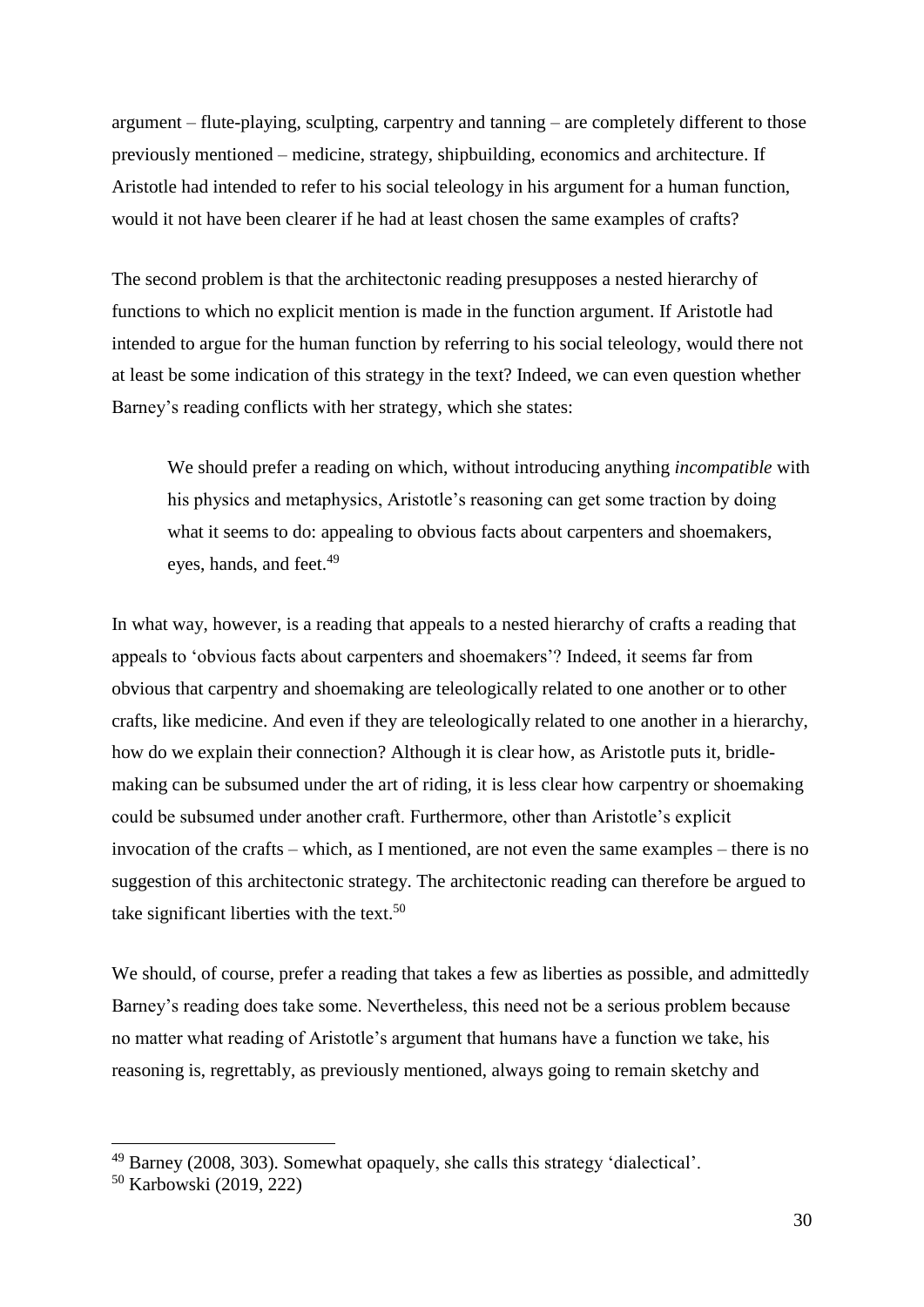unclear. So any kind of reading of Aristotle's argument for a human function will always have to take at least some liberties.

I also do not think that Karbowski's objections to Barney's architectonic reading are completely decisive. Barney could respond that there is no need to explicitly explain how carpentry and tanning are teleologically related to each other and where they fit within the hierarchy of crafts, since the main point is that all of the crafts *are* teleologically related to one another and ultimately subserve the highest good – this, Aristotle assumes, has already been established in *EN* I.1-2, and is again re-established in *EN* I.7 before the function argument begins. Thus Aristotle can simply begin the function argument with these assumptions already in place. Arguably, then, this teleological hierarchy of crafts has more than just its role in *EN* I.1-2, but also has a crucial role in *EN* I.7 just before the function argument begins. This could suggest that its reappearance is not accidental, and is in fact intended to be assumed and to figure within Aristotle's argument from the crafts.

So far I have argued that Aristotle argues for two related things in asking his rhetorical questions in relation to craftsmen. He is arguing that humans have a function in the sense of an activity – i.e. a function belonging to man which man has *qua* man, and not one which he has *qua* carpenter or *qua* tanner. He does this by appealing to the teleological hierarchy of the functions of the crafts outlined in *EN* I.1-2 that culminate in the function of human beings as such. Given that there is a highest end or good of all the crafts and activities achievable by action, human beings must have a function associated with that end. The weakness of such a reading, however, is that it is open to the instrumentalist challenge, which brings us to the second point. Aristotle argues that it would be absurd for humans to be functionless or idle; if humans were functionless, it would thereby commit us to an idle or lazy and thereby degrading conception of human nature. The premise that humans are functionless must therefore be wrong, so we should accept instead the alternative that humans have a function. But Aristotle has another argument for a human function, which I think complements his argument from the crafts, so now we have to consider this argument.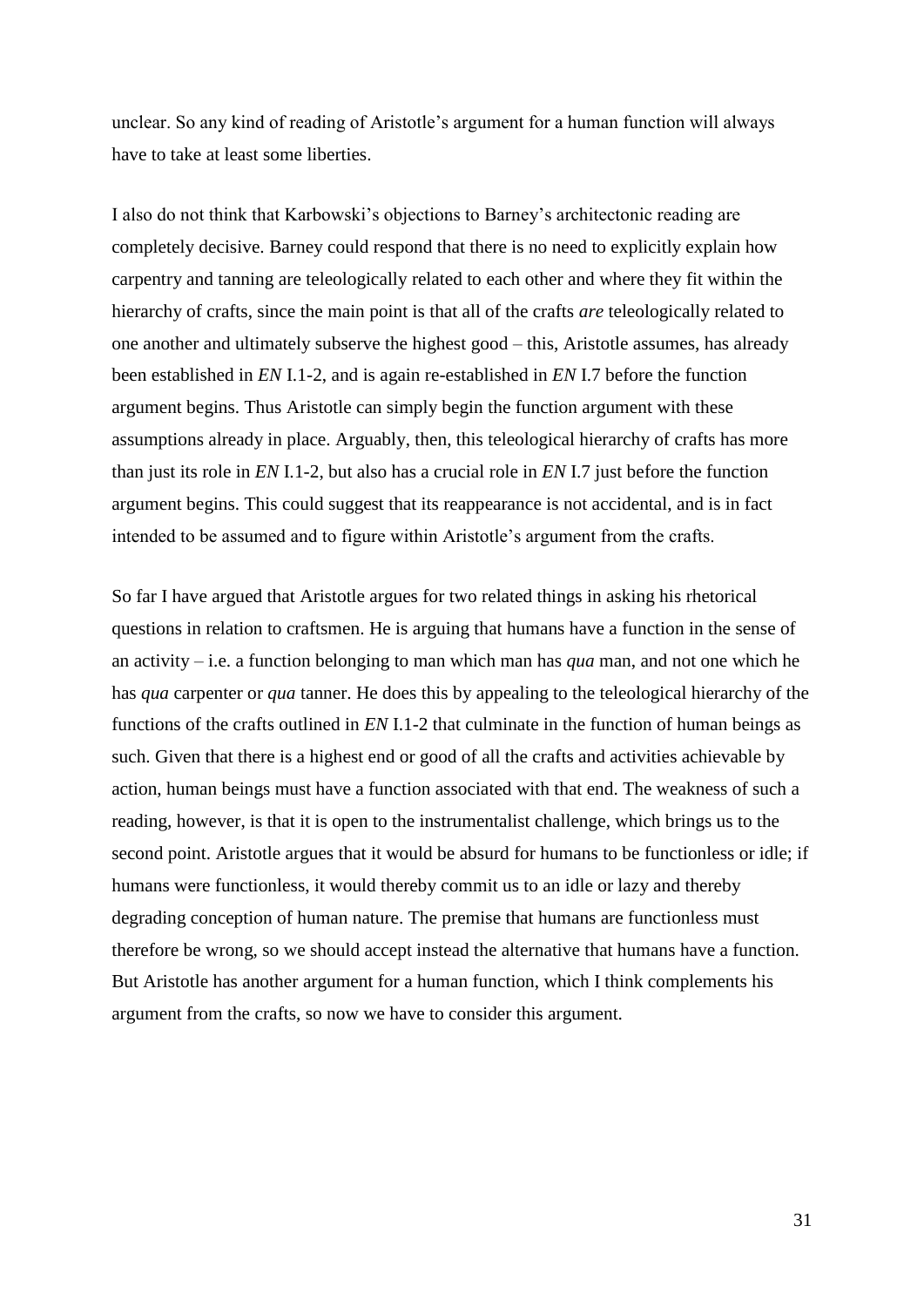#### <span id="page-31-0"></span>The Argument from the Bodily Parts

Barney's focus, as she herself admits, is on the how the argument from the crafts is supposed to work, though she still offers a suggestion for how this argument is supposed to go.<sup>51</sup> She says that, for Aristotle, the parts of animals are always the most uncontroversial examples of functions existing in nature. Aristotle expects us to recognise that eyes, hands, feet, and indeed all bodily parts, obviously have functions. Eyes are for seeing, and good eyes see well. Hence, like the crafts, such functions have normative force, since these facts are not reducible to what *some* eyes happen to do. Rather, eyes have the function of seeing because this is what eyes do insofar as they *are* eyes. So these bodily functions impose normative standards independently of whatever else we might do or desire to do with our eyes, hands, feet, or with any other organ. We may therefore, for Barney, take this argument 'as aiming only to defuse the instrumentalist objection, by showing that we have no good reason to assume that recognized social functions can *only* be a matter of social construction.'<sup>52</sup> As I understand her point, functions can belong both to the realm of the social (as with the functions of the crafts) and to nature, and to human beings in particular, given that all of the bodily parts listed are our own. Thus, according to Barney, we do not need to read this argument as a deductive argument that argues from the existence of the functions of the parts of a human being to a function of the whole human being.

Still, it is not so clear to me that Barney is right that Aristotle intends for the argument from the bodily parts to 'only' defuse the instrumentalist objection. It seems to me that Aristotle needs to secure a strong justification for why he thinks that just as all the parts of a human being have functions, so the whole must have one too. The fact that he does intend to compare the function of the whole human and the functions of his parts is evident by his use of the adverb 'so' as a contrast with 'just as'. Such language is usually introduced to compare the situation in question – whether there is a function of man – with the one just mentioned – that there is a function of every bodily part. So the relation of part to whole is apparently important for Aristotle in his argument from the bodily parts. It is unclear, however, what the argument for this is. It cannot surely be the same weak argument by induction or analogy dismissed earlier: since every part of man has a function, the whole must have one too. Aristotle needs to have a stronger argument for why we should think that there is a human

<sup>51</sup> Barney (2008, 298; 308-9)

<sup>52</sup> Barney (2008, 309)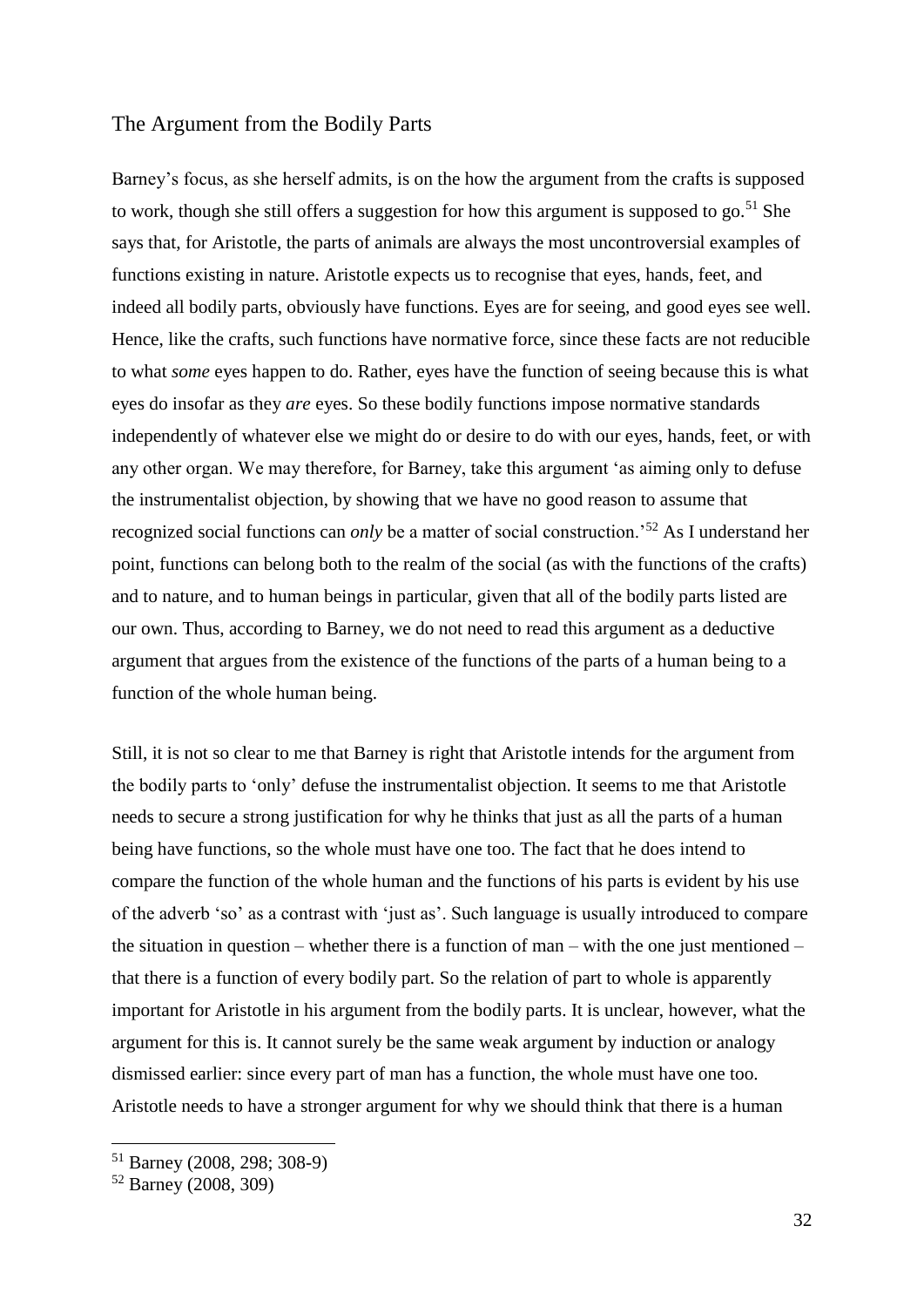function apart from all of our bodily functions. But I think Aristotle does have such an argument, which also makes it easier to see what Aristotle intends in his move from the parts of man to the function of man as a whole.

We could read Aristotle as arguing for the existence of a function of the whole human being to which these other functions belong as parts. However, this simply shows that the function of the whole of a thing is composed of the functions of its parts.<sup>53</sup> There would, then, be nothing special about the function of the whole that distinguishes it from those of its parts. Yet Aristotle says that the function of man is 'apart from all these' (1097b32). It is unclear what exactly this is supposed to mean. As Reeve asks, does Aristotle mean that the human function is apart from *each* of his bodily functions (the weaker view), or apart from *all* of them taken together (the stronger view)?<sup>54</sup> Reeve says that this passage in the *Parts of Animals* suggests the stronger view:

Since every instrument is for the sake of something, and each of the parts of the body is for the sake of something, and what they are for the sake of is a certain action, it is apparent that the entire body too has been constituted for the sake of a certain complete action. For sawing is not for the sake of the saw, but the saw for sawing; for sawing is a certain use. So the body too is in a way for the sake of the soul, and the parts are for the sake of the functions in relation to which each of them has naturally developed. (*PA* 645b14-20)

Aristotle says that every bodily part is for the sake of some action; i.e. every bodily part has a function. According to Aristotle, then, since all the bodily parts are for the sake of some complex action (or function) of the whole body, and the whole body is, in turn, for the sake of the soul, the bodily parts are for the sake of an action or function of the whole human being. This suggests that Aristotle thinks that the function of the whole human being will be a function apart from *all* of the functions of his subordinate parts. Crucially, this will be a function of his soul.

However, in attributing a function to the whole human over and above all of his bodily functions, Aristotle could be accused of committing the fallacy of composition: if each of x's

<sup>53</sup> Tuozzo (1996)

 $54$  Reeve (1998, xxix)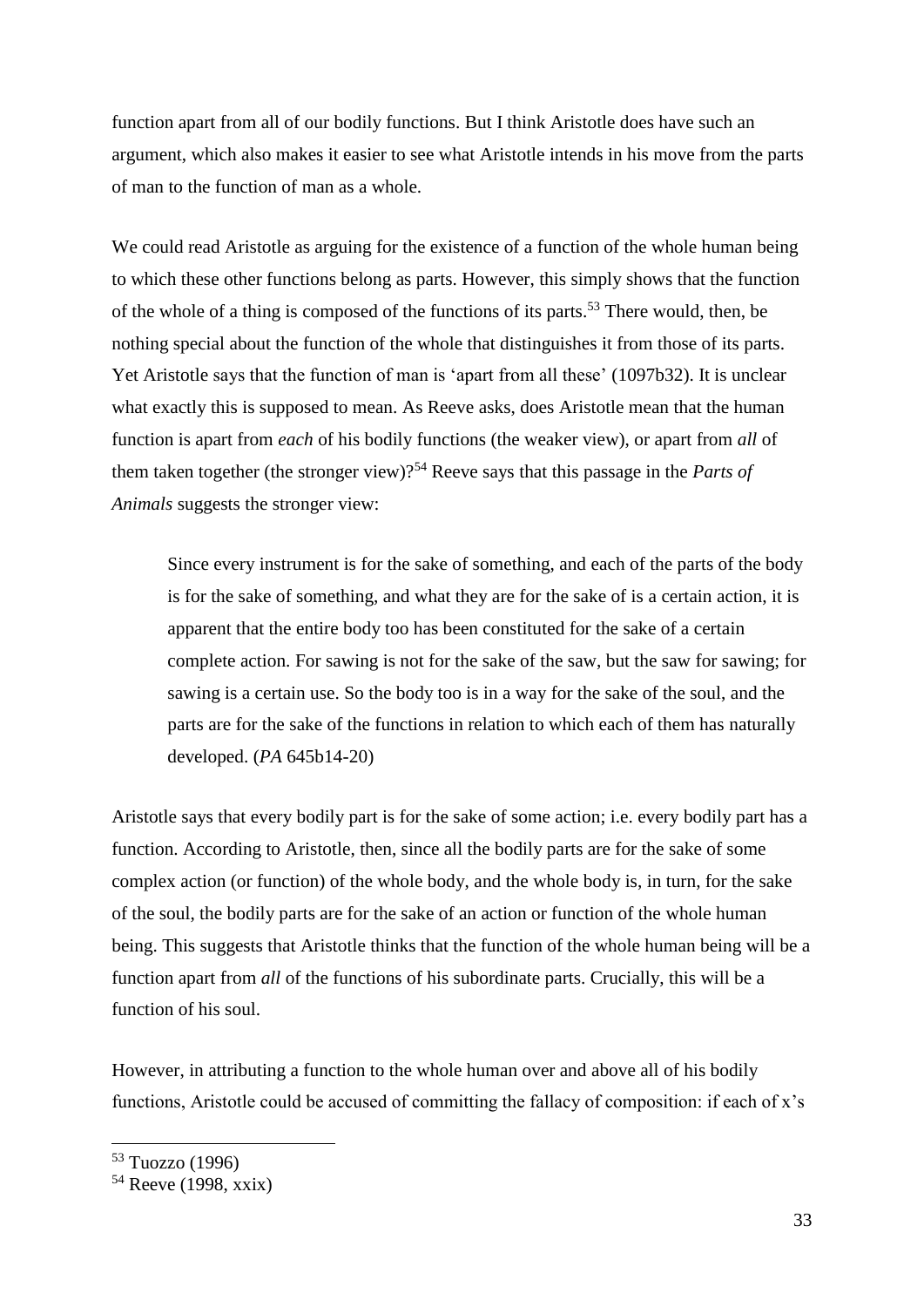parts have a function, then x as a whole must have a function. Although it may be true in some cases that there is a function of the whole for anything that has functional parts, it certainly does not seem to be universally true. Think of a Swiss Army Knife or some other multi-tool. Each 'part' or individual tool has a particular function, but there is no obvious function of the whole beyond all of its individual functions. If a multi-tool could be said to have a function, it must have a conjunctive function, and so its excellence will depend on whether it performs this conjunctive function well.<sup>55</sup> Yet, as we have just seen, Aristotle seems to think that the human function is not a conjunct of his bodily functions – it is apart from *all* of them. In which case, it could be argued that even if there is a function of every human bodily part, Aristotle commits a fallacy by concluding that there is a function of the whole human. Why, then, does Aristotle think that it is reasonable to posit a human function apart from, and in addition to, all those of his parts?

Tuozzo argues that Aristotle's argument that humans have a function relies on a particular conception of the relation between the parts and the whole of a thing, one rooted in Aristotelian metaphysics and biology.<sup>56</sup> Although it is true, Tuozzo says, that the bodily parts are not fully intelligible without understanding their functions, it is also true that these individual bodily functions are not fully intelligible without understanding their role in some larger whole.<sup>57</sup> In giving the examples of bodily parts, then, the point is to show that the whole human being provides the necessary context for *making sense* of these individual bodily functions. The crux is that 'the whole that makes these functions intelligible is itself a *functional* whole, that is, one that itself has a function distinct from that of its subordinate parts.'<sup>58</sup> If Tuozzo is right, Aristotle will have to explain how we can only make sense of the functions of the parts within the context of a functional whole, and how the functions of the parts are therefore dependent on the function of a whole.

If we can understand that the function of the eye, for example, is best explained by its function in the context of the whole organism, we can posit that a function for the whole animal exists which gives context to and explains the functions of each of its parts. It makes

<sup>55</sup> See Nagel (1972, 255).

<sup>56</sup> Tuozzo (1996). Tuozzo does not, however, argue that his account of Aristotle's argument from the bodily parts can resolve the potential problem of the fallacy of composition. <sup>57</sup> See also Connell (2016, 153) who recognises this point.

<sup>58</sup> Tuozzo (1996, 148)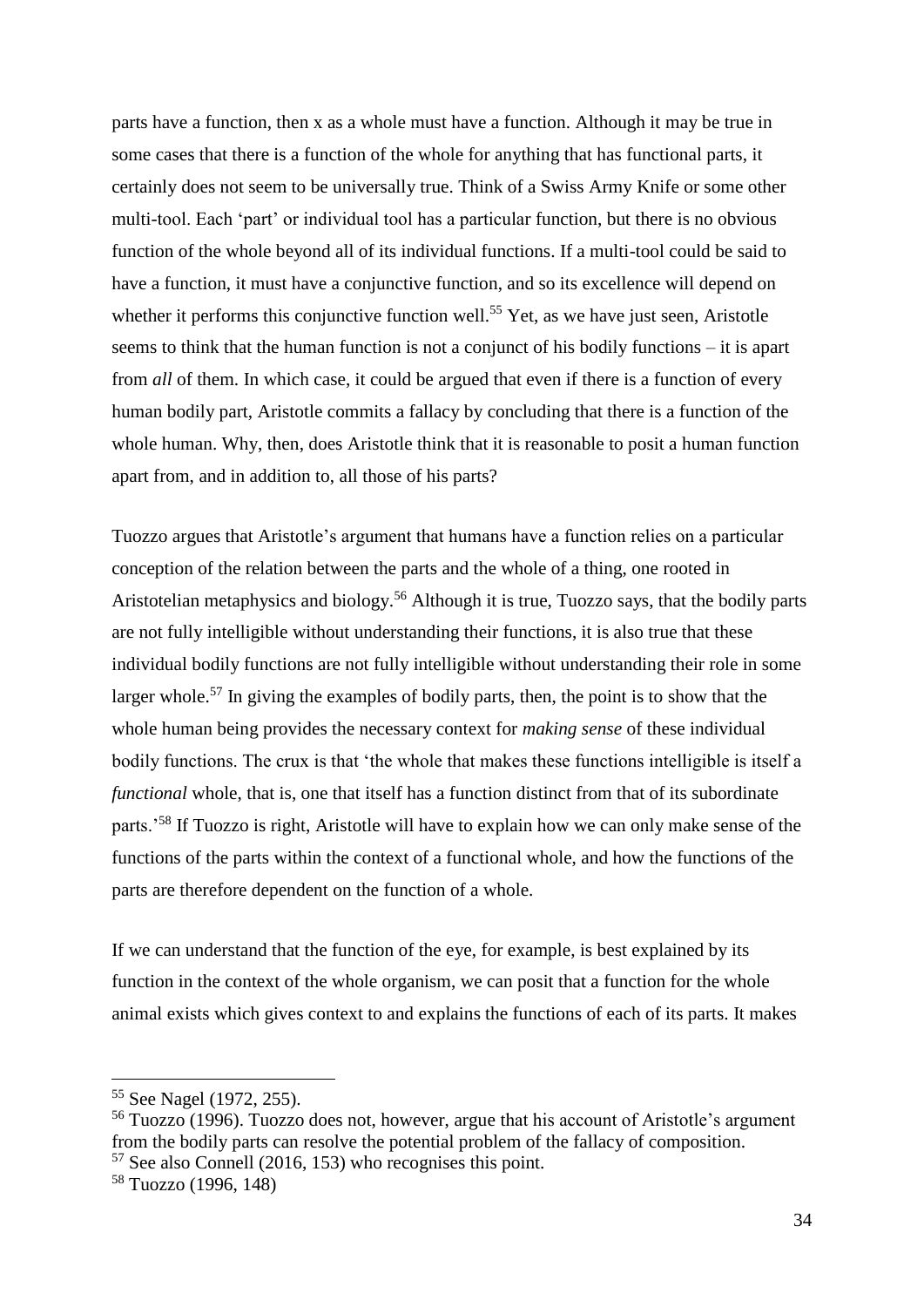no sense to speak of the eye functioning on its own, independently of the whole animal to which it is a part; we can understand its function only if it performs its function for the sake of the proper functioning of the whole animal. That is, we consider that such bodily functions exist only because of the function they contribute to the animal as a whole. For instance, the proper functioning of the eyes can allow the animal to see and therefore go about achieving some goal like finding food.

Moreover, if each of the parts of the body did not perform their functions for the sake of something, then there would be no point in them having functions. We know that if the eye were alone by itself, isolated from the body, *it* could not perform its function; it is not the *eye* which sees, but *that which uses* the eyes that sees, which for Aristotle is just the soul. Each of these functions, then, evidently allows for some kind of capacity to be realised, and this capacity belongs to the being's soul. Eyes provide the capacity to see, ears provide the capacity to see, and so on. We then ask: Well, what are each of these functions for? Or: To what do each of these functions contribute? Since no individual bodily part can function independently of the body to which it is a part, then neither also can the function of these parts, which defines and determines these bodily parts, be understood independently, but rather must be understood in relation to some goal-directed activity (or function) of the whole animal, which will be a function of its soul.

The dependence of the functions of the parts on the whole is most clearly expressed in the *Politics*:

[T]he whole is of necessity prior to the part; for example, if the whole body be destroyed, there will be no foot or hand, except homonymously, as we might speak of a stone hand; for when destroyed the hand will be no better than that. But things are defined by their function and power; and we ought not to say that they are the same when they no longer have their proper quality, but only that they are homonymous. (*Pol.* 1253a20-25)<sup>59</sup>

Bodily parts, such as hands, can therefore only perform their functions in so far as they belong to the whole human. And in so far as they belong to the whole human, the bodily parts

<sup>59</sup> Cf. *PA* 640b30-641a5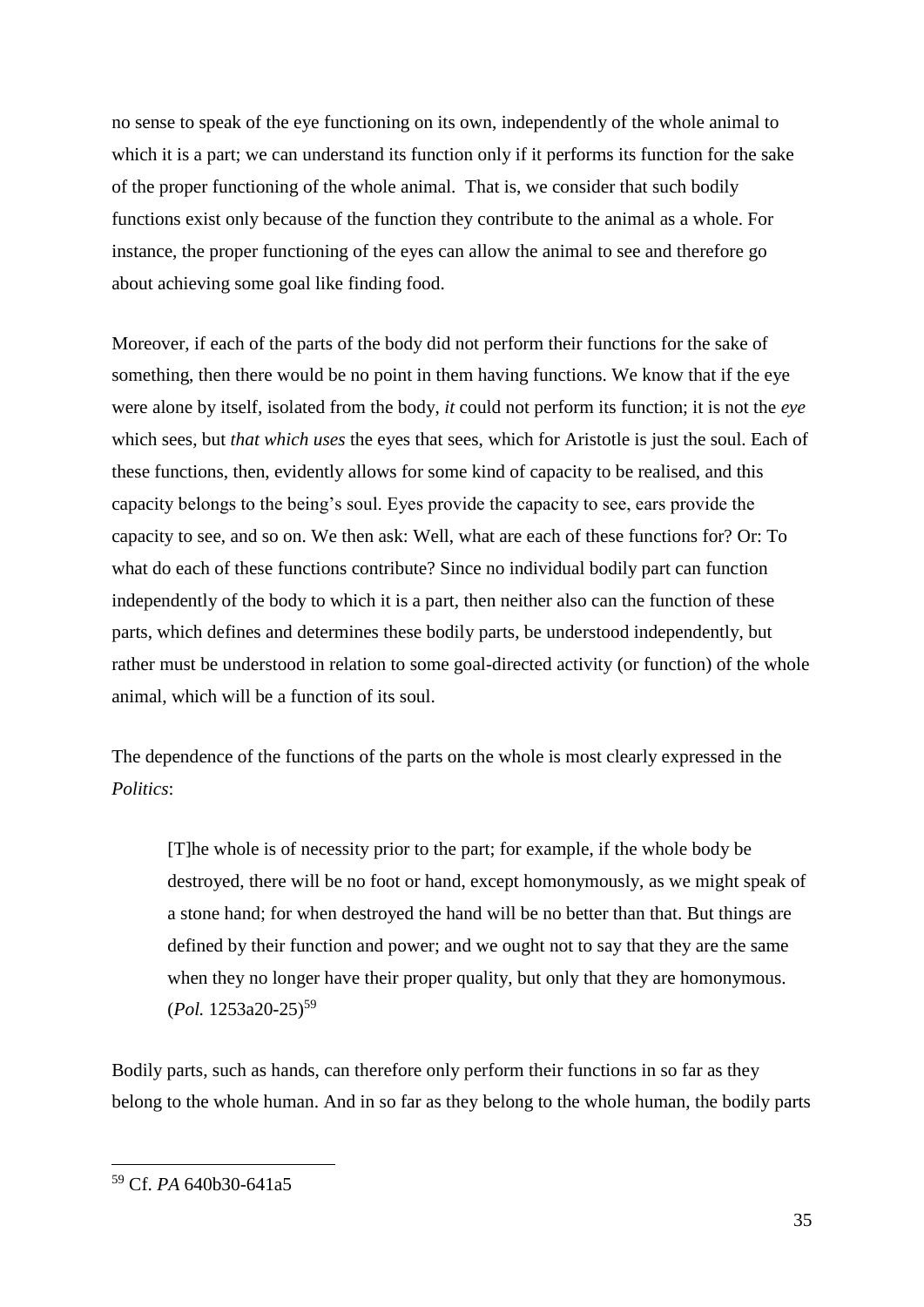are alive: 'it is not a hand in *any* state that is a part of man, but the hand which can fulfil its function, which therefore must be alive; if it is not alive it is not a part' (*Met*. 1036b30-32).

Tuozzo says that the following passage further reveals Aristotle's logic in arguing from the functions of the bodily parts to the function of the whole:

Whenever, then, there are activities (*praxeis*) that are for the sake of other activities, it is clear that the things whose activities they are stand to one another in the same way as the activities do. (*PA* 645b28-29)

Here, Tuozzo correctly recognises, we have a teleological structure of functions.<sup>60</sup> Interestingly, this teleological structure reflects the hierarchy of crafts and activities in the argument from the crafts. The difference is that here the structure consists of the activities of the different bodily organs. Again, just as in the case of the crafts, some activities are for the sake of others, and so all of these bodily activities must ultimately serve some final end or activity. In effect, then, Aristotle may think that the teleological relation between the crafts and the human good (as pursued by the city) is analogous to the teleological relation between the bodily organs and the human good (as pursued by the individual). If so, as Barney herself recognises, Tuozzo's reading offers to support the architectonic reading with the teleological principle that if the parts of a whole have a function, the whole must have one too.<sup>61</sup> Each part is for the sake of something, and ultimately for the sake of the human function as such.

Tuozzo then proceeds to argue that, for Aristotle, there is such an activity in animals for the sake of which all other bodily parts exist, namely sensation, and the bodily organ to which this activity ultimately belongs is the heart.<sup>62</sup> Sensation, the defining principle of animals, is 'that for the sake of which' or the reason why the other bodily parts perform their own functions. The reference to the bodily parts in Aristotle's argument for a human function supports the claim that humans have a function because the functions of the parts are not fully

<sup>60</sup> Tuozzo (1996, 149)

<sup>61</sup> Barney (2008, 302-3, n. 22)

 $62$  For Aristotle, an animal is defined by sensation, primarily the sense of touch, and it is the flesh which is the organ that is the medium of this sense (*PA* 653b19-33). But the flesh is for the sake of its organ, namely the heart. So the heart constitutes the centre of sensation (*PA*  656a27-30).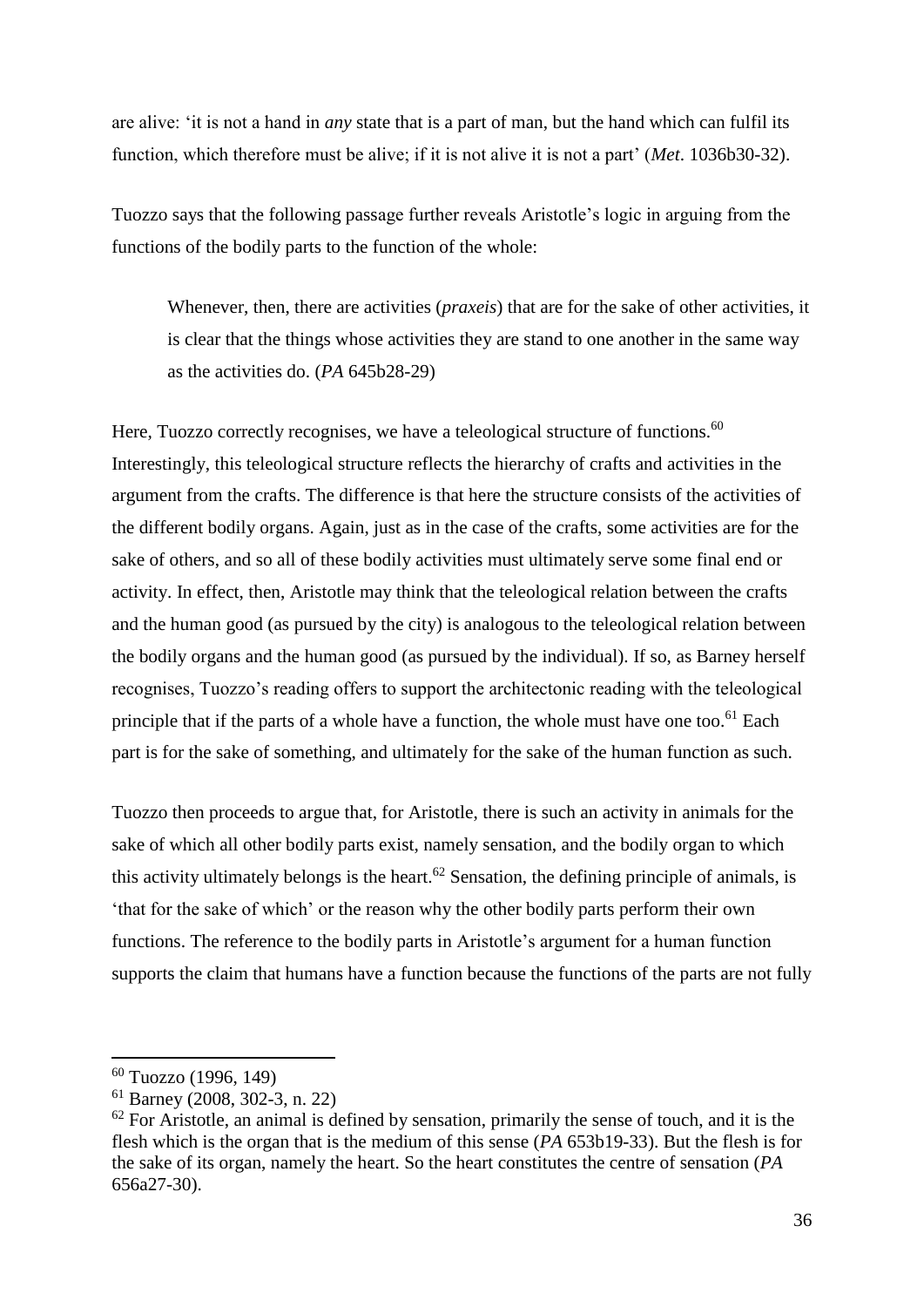intelligible without reference to the single function of the whole being they subserve.<sup>63</sup> This is plausible, as the heart and other vital organs are necessary for human beings to live. There is also an obvious hierarchy of bodily organs, since the heart, nourishing all the other bodily organs with blood, including the brain, could be seen as a vital organ. Hence for Aristotle the heart is the most essential, the flesh second, and so on.<sup>64</sup> Furthermore, we can live without certain bodily parts and organs, especially our limbs, but not without our hearts.

Yet although Tuozzo's account explains how a function of the whole animal can exist apart from those of its parts, he doesn't clearly explain how this would work with humans. Indeed, in so far as humans are animals and have hearts, it would appear that the function of their whole bodies besides those of their parts is one that they share with non-human animals, namely sensation. But that would imply that the defining principle of non-human animals is the same as humans, which is not the case.

Tuozzo's reading is also controversial. When he discusses the hierarchy of bodily organs, he seems to place an overemphasis on Aristotle's biology as being the main basis for concluding that humans have a function. Barney is likewise cautious of any kind of 'biological reading', as she calls it, of Aristotle's argument, namely one which argues that the main basis for claiming that human beings have a function is that we are members of a biological kind, and like all biological kinds, our natures are constituted by a set of capacities exercised in our characteristic function or activity.<sup>65</sup> Such a reading is no doubt plausible, but there is little textual evidence that Aristotle attempts it here. Indeed, according to Barney, though she admits that a biological reading is plausible within a general Aristotelian framework, 'such readings operate at an unsatisfactory remove from the text of the *Ethics*', so 'it threatens to wreck the reasoning [Aristotle] *does* present.'<sup>66</sup>

I am inclined to agree that there is little evidence to suppose that a purely biological reading is what Aristotle has in mind. Still, I don't think we need to be fully committed to it in the argument from the bodily parts. Instead, what is crucial to emphasise is Aristotle's

<sup>63</sup> Tuozzo (1996, 150)

<sup>64</sup> Cf. *GA* 740a18-19: 'the heart … is the first principle of both homogeneous and heterogeneous parts.'

<sup>65</sup> Barney (2008, 302)

<sup>66</sup> Barney (2008, 302). This is not to suggest that Aristotle's biology plays *no* role in his *Ethics*, but rather that it does not play a *central* role.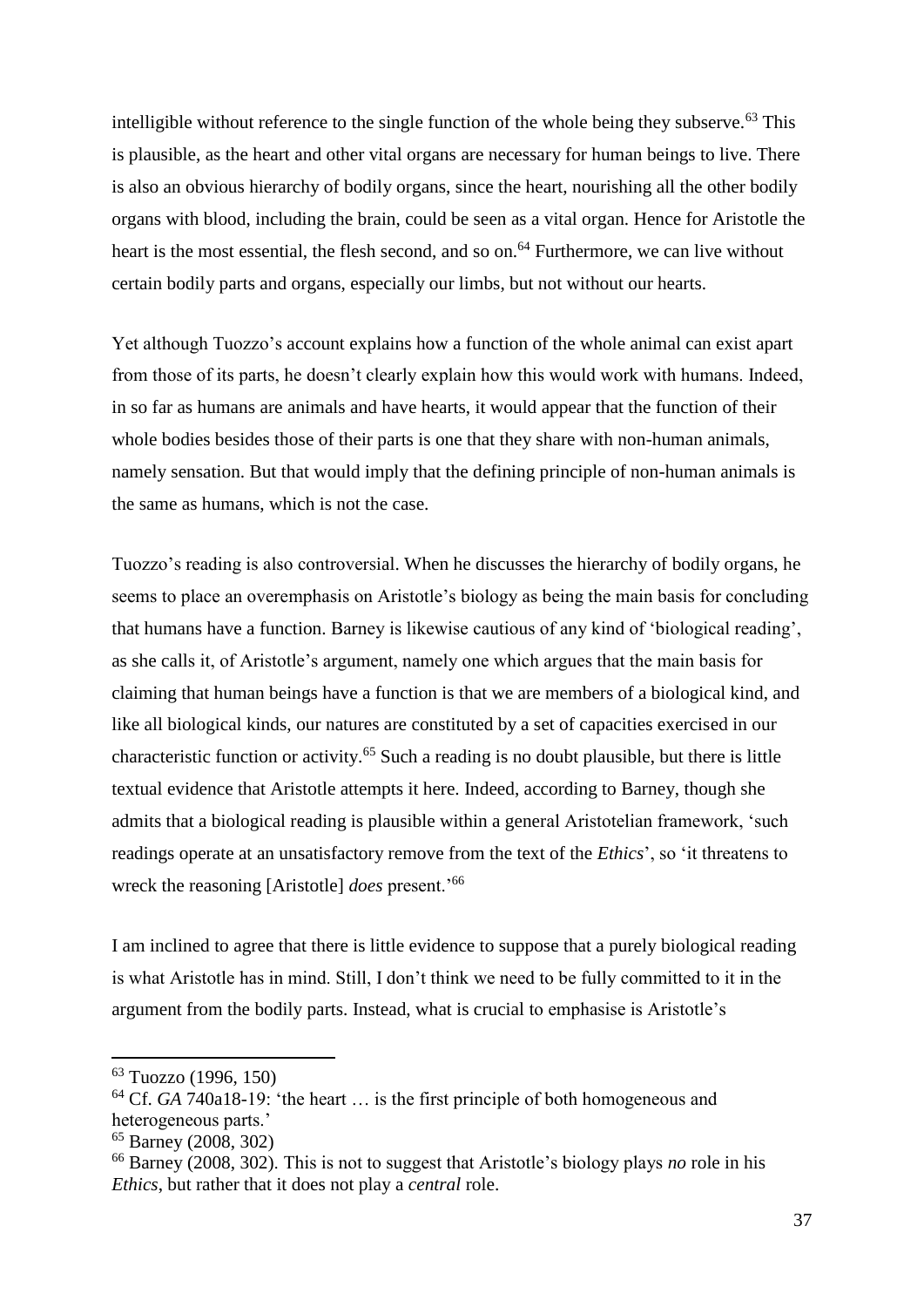conception that the existence of the whole is prior to that of the parts, which means that the parts are dependent on the whole. And since the functions of the parts can only be understood in the context of the teleological role they have in the whole, there must be a function of the whole apart from the parts, and which makes sense or provides context to those functional parts. Moreover, such parts have a hierarchical structure that mirrors that of the crafts. So, given that both the argument from the crafts and the argument from the bodily parts appeal to a teleological hierarchy associated with the activities of humans – in the former, the practical activities, while in the latter, the bodily activities – we thus have two complementary arguments that humans have a function. This should perhaps be no surprise, since they are, after all, both supposed to be establishing the same claim. When combined with his argument from the crafts, then, the argument from the bodily parts gives Aristotle a powerful basis for supporting his claim that humans have a function, one worthy of serious consideration. This is opposed to simply giving reasons that there *might* be one, which is all that someone who claims that Aristotle is not arguing for a human function could presume.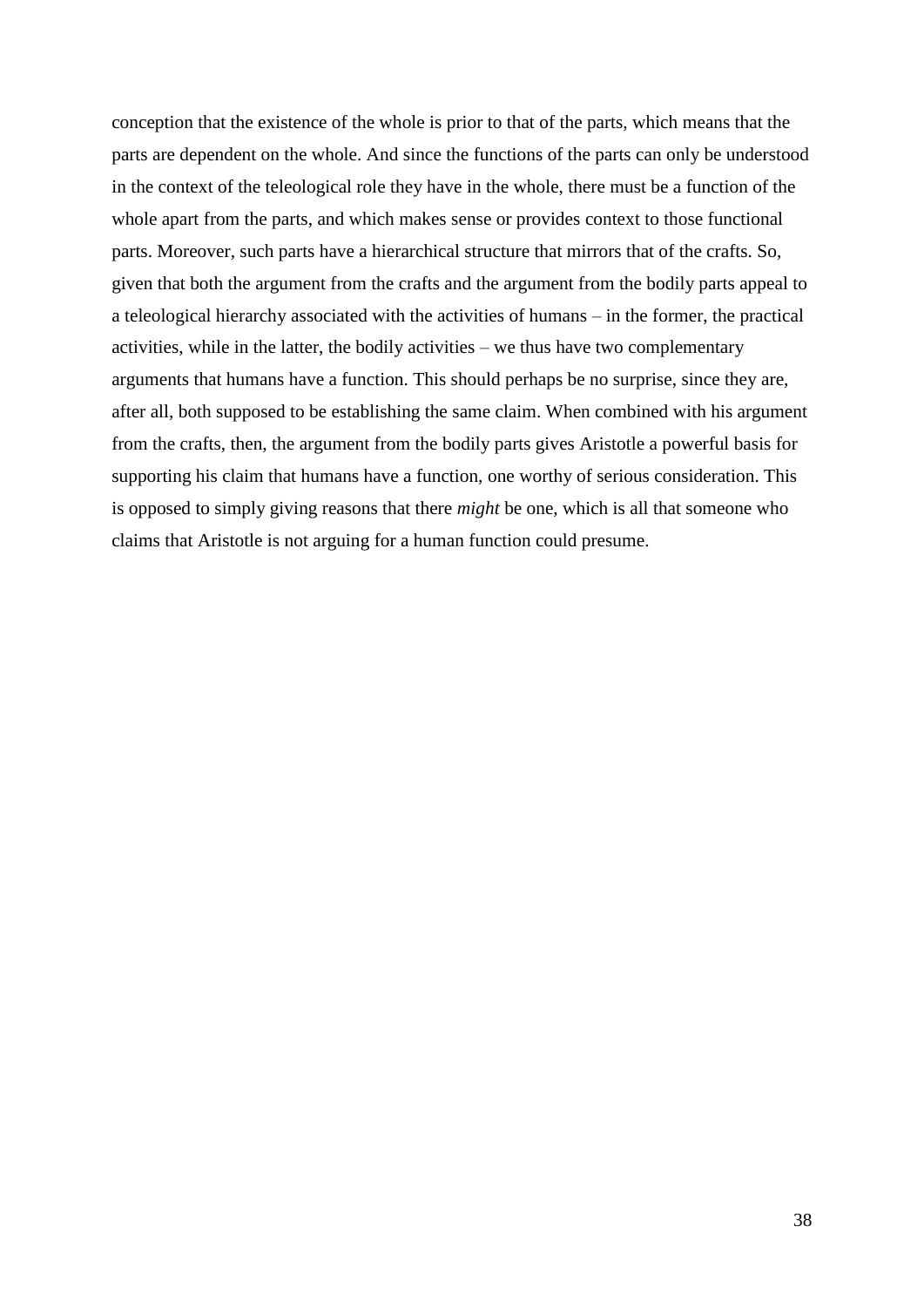## Chapter 2: The Peculiarity of the Human Function

As I argued in Chapter 1, Aristotle has an argument for his claim that human beings have a function, and one that is worth serious consideration. Having established this, Aristotle proceeds to find out what our function actually is:

What then can this be? Life seems to be common even to plants, but we are seeking what is peculiar to man. Let us exclude, therefore, the life of nutrition and growth. Next there would be a life of perception, but *it* also seems to be common even to the horse, the ox, and every animal. There remains, then, an active life of the element that has a rational principle. (1097b33-1098a4)

There are several interesting things of note in this passage. Aristotle says that 'life' or 'living' (*zên*) is shared with plants, but this cannot be the function that we are looking for, precisely because it is shared with another form of life. Here Aristotle makes an important but, I argue, problematic assumption, which will be the subject of this chapter: the function of man is peculiar (*idion*) to him. We may call this the *idion* claim or peculiarity requirement. It is important that we understand it because Aristotle's whole argument in this passage seems to depend on it: by eliminating the functions shared with plants and animals, Aristotle thinks he can determine the peculiar function of a human being. <sup>67</sup> The human function cannot, he argues, be the life of nutrition and growth, since this is a life shared with plants; the life of perception cannot be our function either, since this is a life shared with all non-human animals; the only remaining possibility is an active life (*praktikê*) of what has reason. This must therefore be the human function.

There are, however, several problems with Aristotle's claim that the human function is peculiar to humans. Underlying each of these problems is an understanding of the way 'peculiar' is used in this passage. To appreciate the first problem, we must first reconsider Aristotle's concept of function. Recall that in Plato's function argument a thing's function is defined as what it alone can do or what it can do better than anything else (*Rep.* 353a). So we can say that what a thing alone does (or what it does better than anything else) is peculiar to

 $67$  Note that, unlike the previous passage explored in chapter 1, it is uncontroversial that Aristotle is providing an argument here.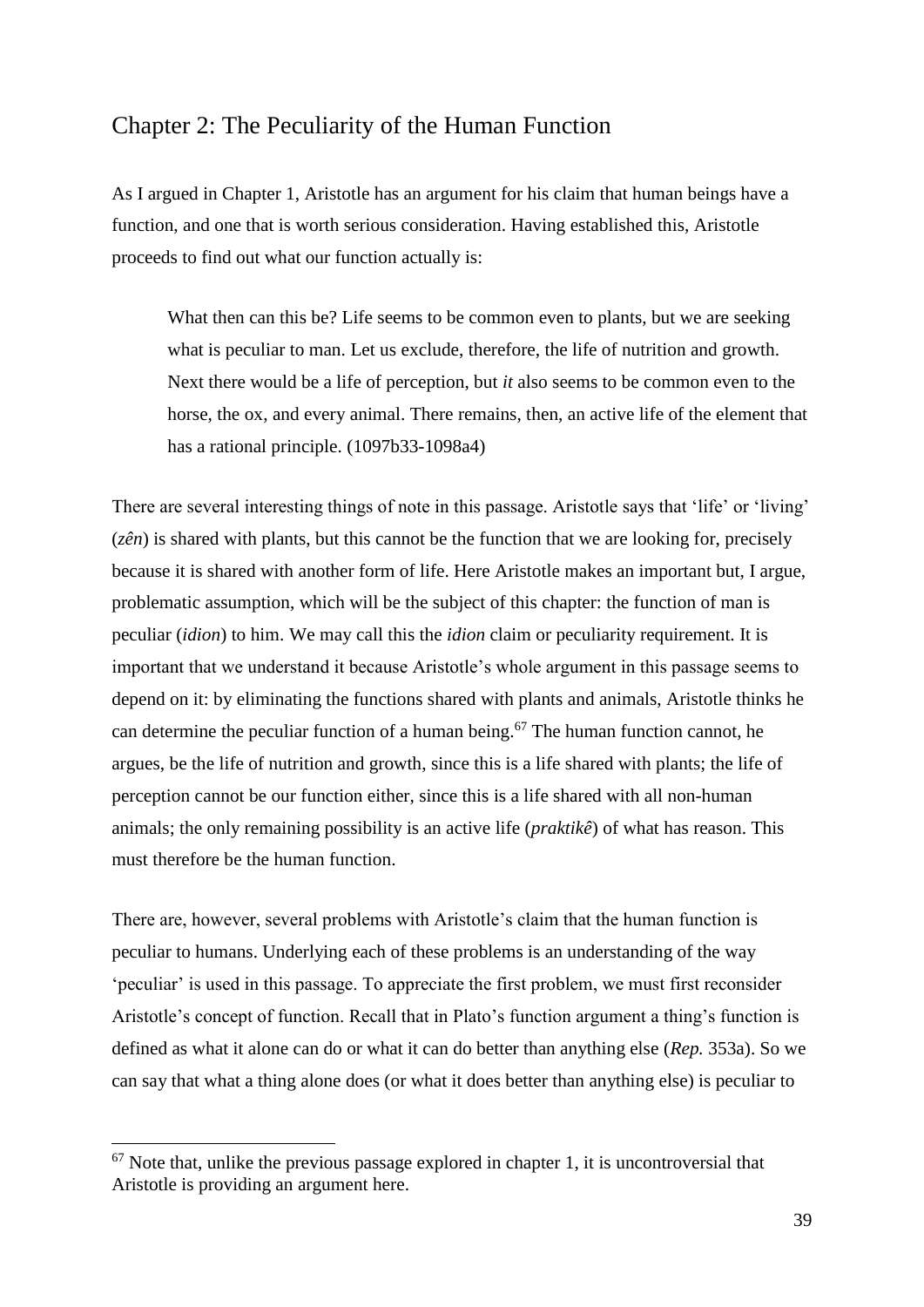it; e.g. only flute-players play the flute, and the heart is the only organ that pumps blood, so we would say that such functions are peculiar to flute-players and hearts respectively. Thus, if Aristotle adopts Plato's concept of function, he would appear to be committed to the conclusion that reason is a capacity or activity that humans alone can do or that humans can do better than anything else. But it is here that we encounter the problem. Aristotle's conclusion of the function argument that the human good is an activity of soul in accordance with virtue, and moreover with the best and most complete virtue, implies that we live according to the best good – the best life for a human – when we perform our function in accordance with the best and most complete virtue. In *EN* X.7 Aristotle argues that complete happiness will be the activity in accordance with our highest virtue, which will be the activity of the best thing in us, i.e. our intellect, and that this activity is contemplative (1177a12-18). This suggests that it is not only practical reason that is part of the human function but also theoretical reason or contemplation. However, by Aristotle's own reasoning, 'the activity of God ... must be contemplative' (1178b21-22). Consequently, the problem is that if Aristotle adopts Plato's concept of function, it would appear that he cannot accept that contemplation is peculiar to humans in the sense of what humans *alone* can do, while also accepting that contemplation is shared with the gods; nor, similarly, would Aristotle possibly accept that humans, mere mortals, can contemplate *better* than an immortal god. How then can contemplation be included in the function *peculiar* to humans if it is also *shared* with Aristotle's god?

The second problem is that there is apparently no single capacity or activity peculiar to humans. There are just too many capacities or activities that are unique to us in the sense that only humans can do them.<sup>68</sup> Humans are, after all, versatile animals: 'the most capable of acquiring the most arts' (*PA* 687a21-22). For example, only humans can speak a language, tell jokes, or cook food. Hence, in 'seeking what is peculiar to man', Aristotle apparently has an abundance of peculiarities to choose from, each as good a candidate as any other for the human function in so far as they satisfy the peculiarity requirement. But this means that there is no obvious warrant to single out rational activity as *the* peculiar function of human beings. Why is the human function 'a life of action of what has reason' and not something else like telling jokes or running for office?

<sup>68</sup> See Charles (2017, 107).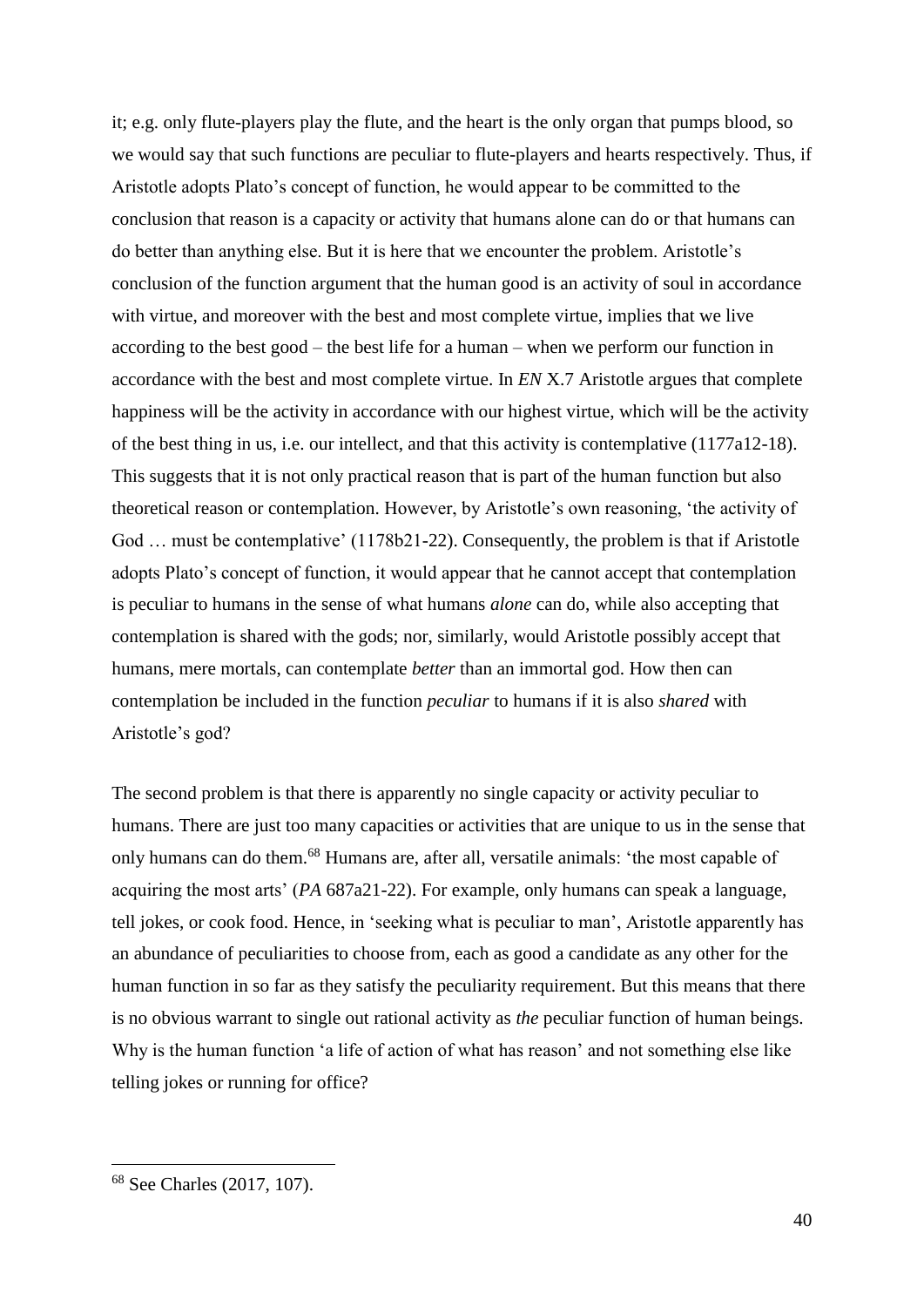The third problem grants that human beings have a function in the sense of some capacity or activity (or set of capacities or activities) that is peculiar to them. However, the objection then attacks Aristotle on the grounds that peculiarity is no recommendation: even if some capacity is peculiar to man, it does not follow that a good (or excellent) man is one who exercises that capacity well. <sup>69</sup> Why is performing the function *peculiar* to a human sufficient to make someone a good human?

My aim in this chapter is to explore proposed solutions to these problems. I will try to show that these problems arise from a mistaken understanding of Aristotle's *idion* claim, so that once we understand what it means to say that we are looking for the function 'peculiar' to humans, we will have answers to our three questions. I will also argue that we have to understand the meaning of 'an active life of what has reason' (the human function) in order to understand how our function is supposed to be peculiar to us.

#### Preliminary Responses

One suggestion to overcome the problem that we share theoretical reasoning with gods is to limit our function, 'an active life of what has reason' (*praktikê tis tou logon echontos*), to practical reason, and to thereby exclude theoretical reason (and thus the activity of contemplation) from the human function. Grant, for example, thinks that *praktikê* should be understood here as 'moral', 'as opposed to the life of animal instinct.'<sup>70</sup> He thinks *praktikê* has the same sense here as it has in Aristotle's statement that 'beasts have sensation but no share in action (*praxis*)' (1139a20).<sup>71</sup> That is to say, 'action' is understood here in a narrow sense as rational action on a decision, as opposed to the goal-directed movements of nonhuman animals.<sup>72</sup> On this interpretation then, when Aristotle says that our function is a *praktikê* life, this is taken to be restricted to practical activity and not also theoretical activity, and so only practical reason is peculiar to us. Hence the problem that contemplation cannot be peculiar to humans as it is also shared with the gods would not arise, since Aristotle does not intend to include contemplation in our function.

<sup>69</sup> Whiting (1988, 34). See also Clark (1972, 273), Clark (1975, 14-17).

<sup>70</sup> Grant (1885, 449)

<sup>71</sup> Grant (1885, 449)

<sup>72</sup> Irwin (1999, 239)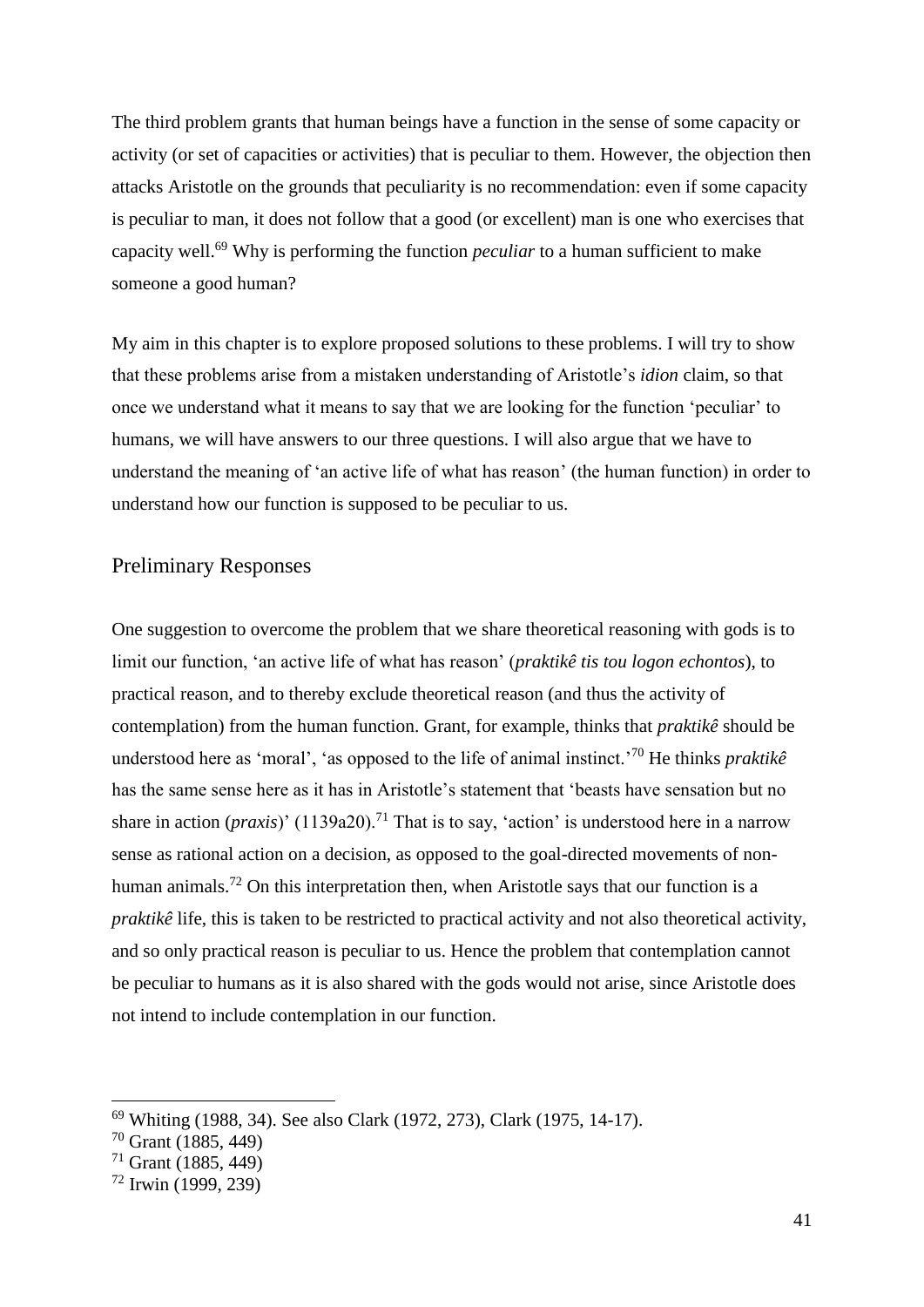But there is a problem with limiting our function to only practical activity. As Stewart observes: 'Man's function is not *praxis* in the sense of moral, as distinguished from speculative "action" – *theôria*: nor do the words *praktikê tis tou logon echontos* really limit us to the "moral life."'<sup>73</sup> According to Stewart, it is better to understand the peculiar function of man as an 'active life of the rational part' which includes contemplation. He cites a passage in *Politics* VII.3 to support this interpretation where Aristotle allows that contemplation is itself a type of action:

If we are right in our view, and happiness is assumed to be acting well, the active life will be the best, both for every city collectively, and for individuals. Not that a life of action must necessarily have relation to others, as some persons think, nor are those ideas only to be regarded as practical which are pursued for the sake of practical results, but much more the thoughts and contemplations which are independent and complete in themselves; since acting well, and therefore a certain kind of action, is an end, and even in the case of external actions the directing mind is most truly said to act. (*Pol.* 1325b14-23)

The important point is that Aristotle explicitly uses 'active life' (or 'life of action') in the *Politics* to cover both practical and theoretical activity. Indeed, it seems that, for Aristotle, theoretical activity is even more practical in a sense than things that are pursued for the sake of an end. May we allow, then, that theoretical activity is part of the human function, given that theoretical activity, for Aristotle, is in some sense 'active' or 'practical'? The *Ethics* and *Politics* are closely connected, so it is certainly possible that Aristotle intended the meaning of 'active life' in the *Politics* to have the same sense as that in the *Ethics*. One might therefore think that it is plausible to read this meaning of 'active life' back into the function argument. Besides, Aristotle explicitly discusses an 'active life' here in the *Politics* in the context of happiness, which is exactly what the conclusion of the function argument is supposed to establish.<sup>74</sup> For these reasons, I agree with Stewart in taking a 'life of action' to cover contemplation as well as a 'life of action' in the narrow sense of moral action. This understanding of 'active (*praktikê*) life' is important and I shall return to it later.

<sup>73</sup> Stewart (1892, 99)

 $74$  More precisely, the conclusion of the function argument aims to establish the human good, but Aristotle identifies the human good with happiness.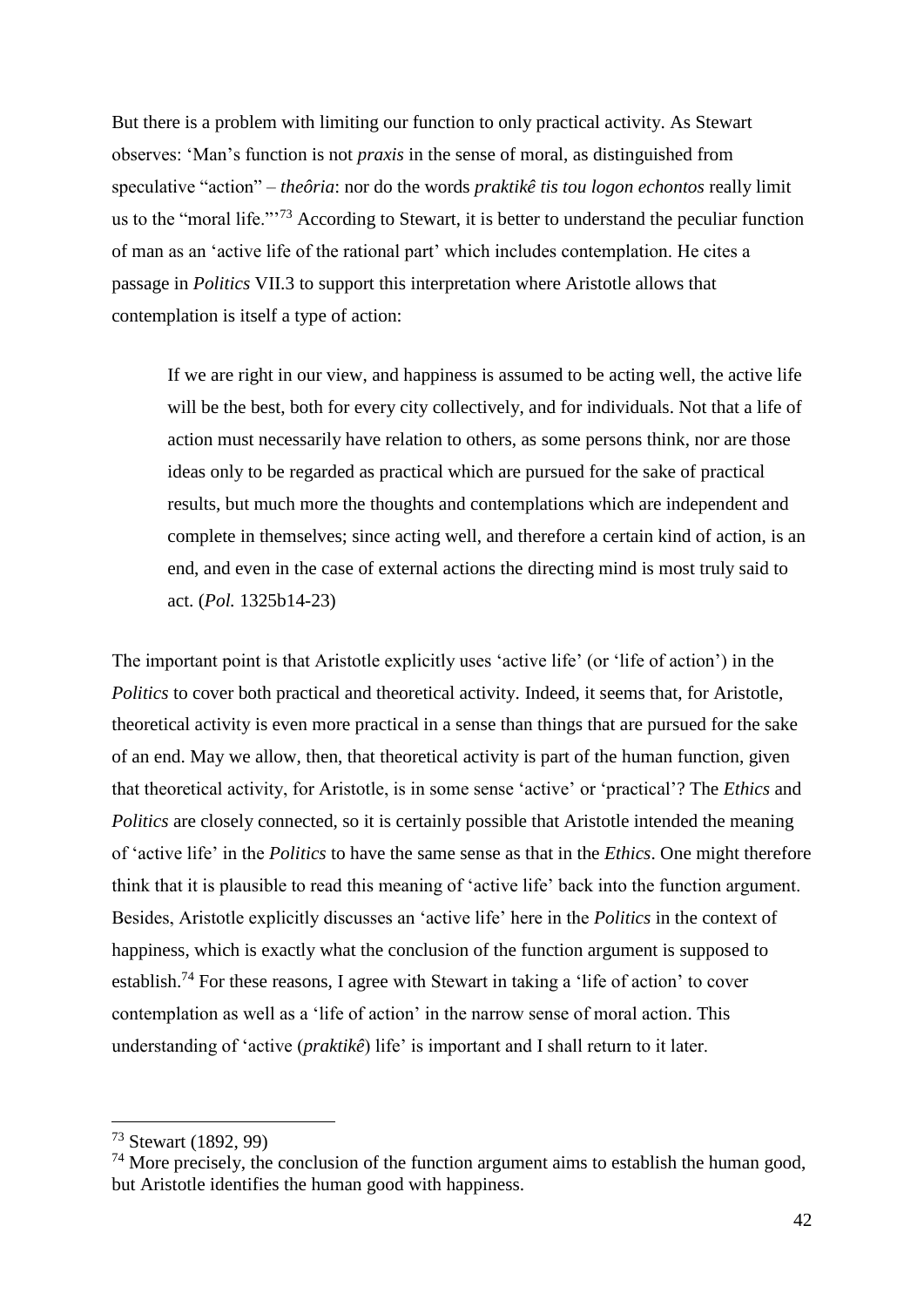But Joachim, though he acknowledges that 'life of action' may be intended to cover contemplation, thinks that it seems 'more natural' to interpret a life of action in the narrow sense to exclude contemplation.<sup>75</sup> He gives several reasons for this. He thinks that (a) we are looking for 'the good that is doable' (*to prakton agathon*), <sup>76</sup> (b) the contemplative life has already been set aside for later,<sup>77</sup> and (c) when Aristotle does treat of contemplation, even though he understands it as the most complete happiness of man, he recognises that 'contemplation is not in the technical sense something proper to man', i.e. it is not an *ergon idion*. <sup>78</sup> As Kraut recognises, this means that Joachim thinks the function argument is only trying to determine what the *second* best life for humans is – the best *human* life – which is one that develops peculiarly human virtues.<sup>79</sup> To support this claim, we could observe that the conclusion of the function argument aims to establish the 'human' good, so that living according to this good will be living the best life *qua* human. Yet this is not the same thing as the best life that we could lead, which will be one that tries to emulate what we have in common with a god.<sup>80</sup> But Joachim thinks that this poses no difficulty for Aristotle's defence of the contemplative life, for we are all capable of sharing in the divine activity of contemplation in so far as some element of the divine – the intellect (*nous*) – resides in us, as we contemplate not *qua* man but *qua* the intellect. Hence, for Joachim, in X.7-8 Aristotle seeks to go beyond the function argument, which is concerned with the human good (i.e. the merely human life), in order to seek what man has in common with a god (i.e. the best *possible* life).

Kraut, however, rejects Joachim's interpretation of the function argument in being only interested in seeking the second best good.<sup>81</sup> For in *EN* I, before the function argument, Aristotle talks about 'the good' as 'that at which all things aim' (1094a2-3) and the 'end of the things we do', which he soon identifies with 'the chief good' (1094a18-22). Moreover, Aristotle seems to refer to the chief good as 'the highest of all goods achievable by action' (1095a16-17). Thus, although Joachim says we are (a) looking for the 'the good that is doable' (or the good achievable by action) in the function argument, in *EN* I Aristotle has

<sup>75</sup> Joachim (1951, 50)

<sup>76</sup> Or 'the good achievable by action' (Ross).

<sup>77</sup> At *EN* 1096a4-5. Incidentally, Aristotle defers this discussion till *EN* X.7-8.

<sup>78</sup> Joachim (1951, 50)

<sup>79</sup> Kraut (1979, 469)

<sup>80</sup> Joachim (1951, 287)

<sup>81</sup> Kraut (1979, 469)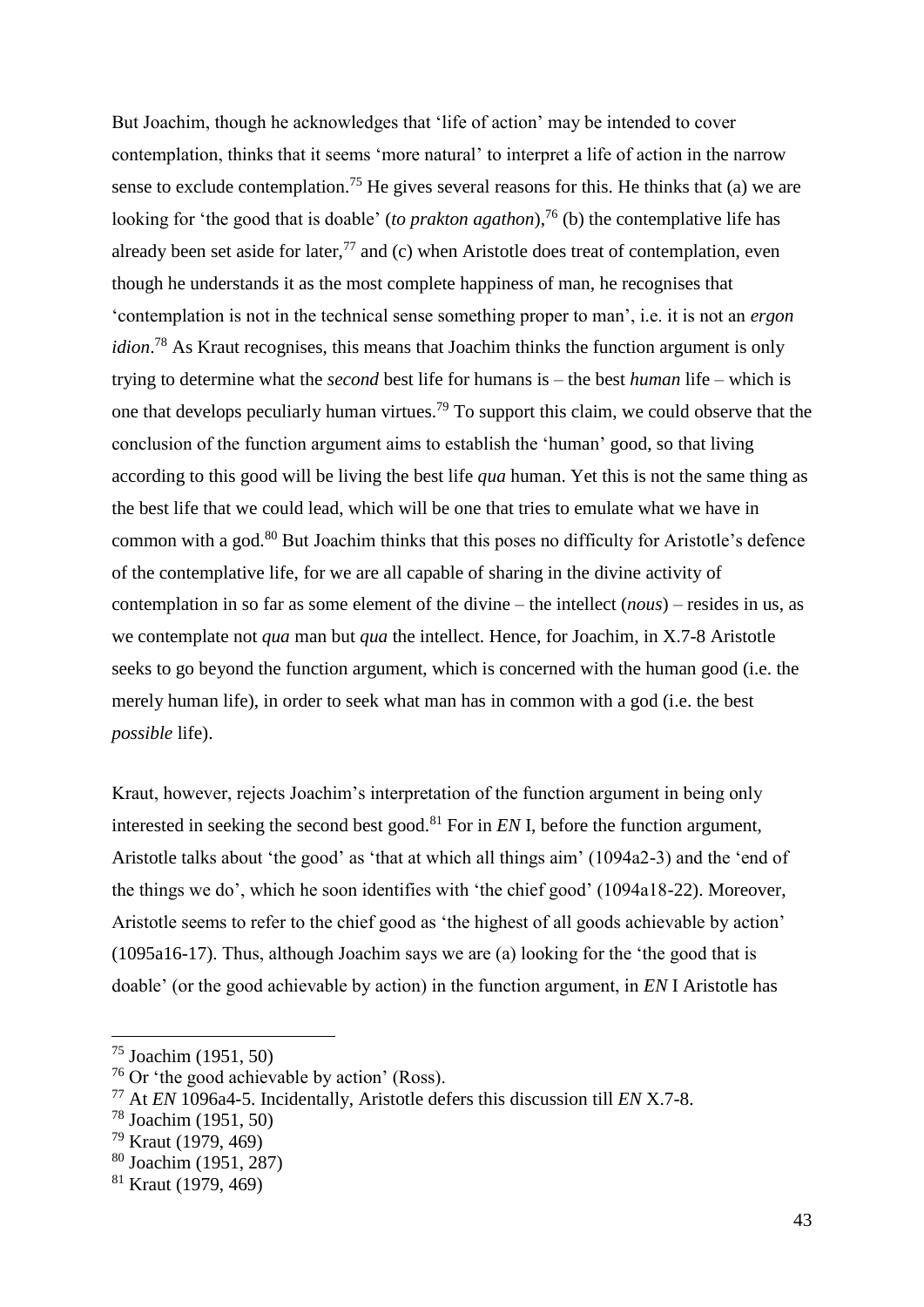already identified this with the chief good. Then, just before the function argument begins, Aristotle says that his aim is to provide a clearer account of what this chief good is (1097b22- 25). For these reasons, Kraut correctly concludes that the function argument must be scrutinised as seeking to specify the highest or best good that humans can achieve, not the second best good.

Kraut is also correct in observing that, at the beginning of *EN* X.7, Aristotle seems to recall the conclusion of the function argument, that happiness is an activity in accordance with virtue, as the starting-point in his defence of the contemplative life.<sup>82</sup> But if the function argument is only meant to tell us about the *second* best good, as Joachim thinks, this raises the question as to why Aristotle seems to appeal to its conclusion here in his defence of the contemplative life. So this certainly supports Kraut's interpretation that the function argument is concerned with the best good that humans can achieve.

Similarly, Charles says that there is no textual indication that Aristotle limits our function to practical activity.<sup>83</sup> Consider the conclusion of the function argument: 'if there are many virtues' the human good will be an activity 'in accordance with the best and most complete' virtue (1098a16-18). Although Joachim is right that (b) the discussion of the contemplative life has been set aside for later, the conclusion of the function argument seems to allow for this very discussion of the activity of the intellect as our best virtue to occur later. Accordingly, it seems better to interpret that 'best and most complete virtue' allows for contemplation to be part of our good.

There is one last point to address in Joachim's interpretation: (c) 'contemplation is not in the technical sense something proper to man'.<sup>84</sup> Kraut argues that Joachim's mistake is to miss the fact that there are two different ways that 'human' (*anthrôpinon*) is used in the *Ethics*. 85 In *EN* X.8 Kraut argues that 'human' is used in a narrow way, so that theoretical activity is no longer considered a human good. This narrow sense of 'human' describes goods that we value as useful because they reflect our emotional composition and the need for interaction

<sup>82</sup> Kraut (1979, 470)

<sup>&</sup>lt;sup>83</sup> Charles (2017, 107)

<sup>84</sup> Joachim (1951, 50)

<sup>85</sup> Kraut (1979, 470-471)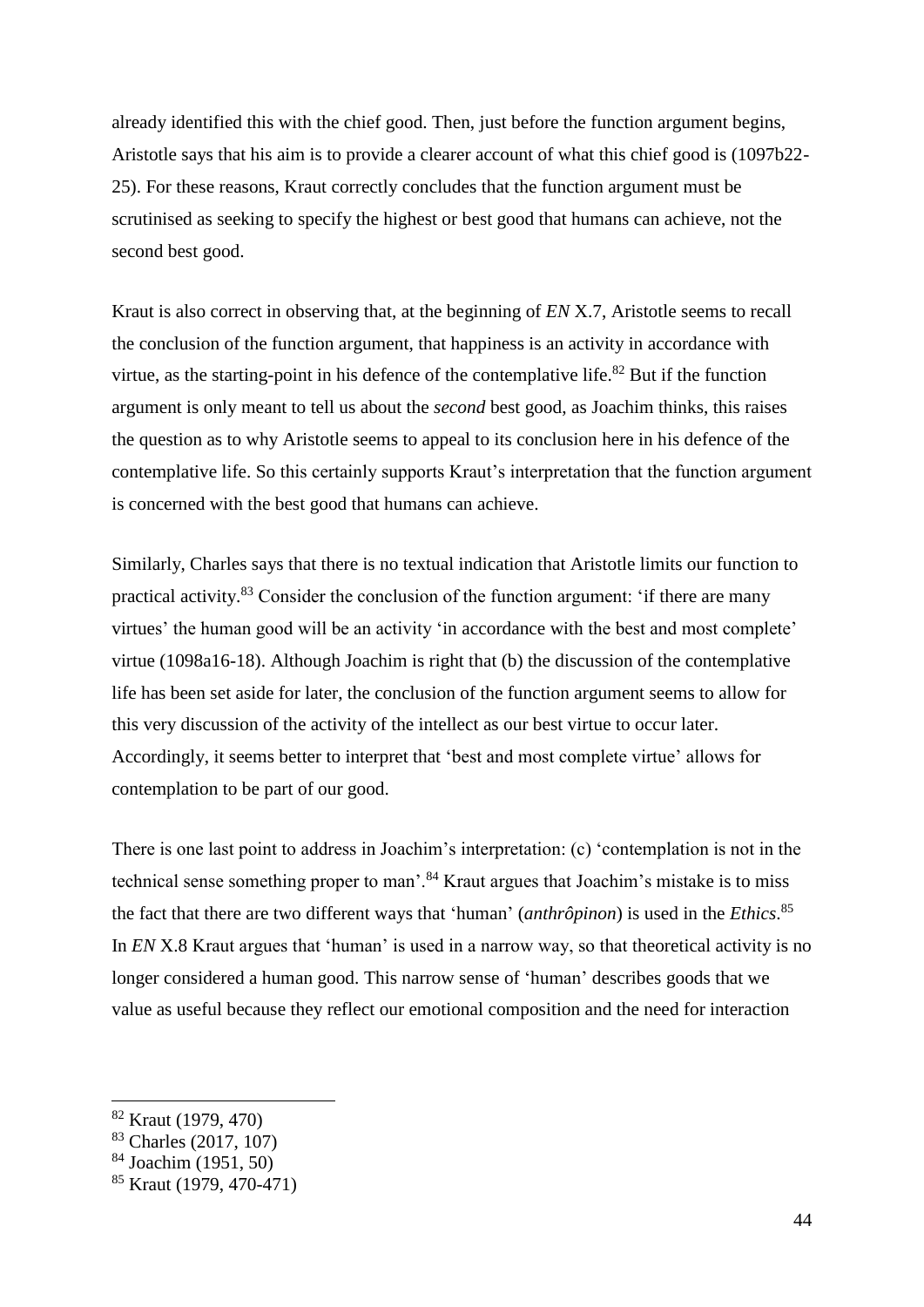with other human beings. <sup>86</sup> Accordingly, the 'human' goods in *EN* X.8 are those which we need to live well together, particularly the moral virtues and practical wisdom. In *EN* I, however, Kraut argues that 'human' is used broadly to cover both the practical and theoretical activities of human beings. Here the broad sense of 'human' reflects those goods which humans value because they distinguish us from plants and animals, the 'lower' life forms. In *EN* I.13, for example, Aristotle says that we must study 'human' virtue, since we are seeking human good and human happiness (1102a13-15), and at the end of the chapter he distinguishes two kinds of human virtue, moral and intellectual (1103a3-10). Accordingly, in *EN* I we are left with the impression that all the intellectual virtues, including philosophic wisdom (*sophia*), which promotes contemplation, as well as the moral ones, are considered 'human' in some broad sense. Hence, Kraut reasons, it is in the broad sense of 'human' that contemplation is counted as a human good, and thus part of our function.

I also think that Joachim's mistake is how he reads Aristotle's account of the contemplative life. Aristotle sees, on the one hand, the contemplative life as being more than a human life, but on the other, as a life that human beings can partake in, albeit to a limited extent. Observe what Aristotle says when he discusses the contemplative life:

But such a life would be too high for man; for it is not in so far as he is man that he will live so, but in so far as something divine is present in him; and by so much as this is superior to our composite nature is its activity superior to that which is the exercise of the other kind of virtue. If intellect is divine, then, in comparison with man, the life according to it is divine in comparison with human life. (1177b26-31)

Now, if this was *all* that Aristotle said about the contemplative life, then it would seem to support Joachim's interpretation that the contemplative life was not really a 'human' life at all. In the same paragraph, however, Aristotle apparently changes his mind:

But we must not follow those who advise us, being men, to think of human things, and, being mortal, of mortal things, but must, so far as we can, make ourselves immortal, and strain every nerve to live in accordance with the best thing in us; for even if it be small in bulk, much more does it in power and worth surpass everything.

<sup>86</sup> This is also the sense of 'human' Aristotle has in mind when he notes that Anaxagoras and Thales did not seek human goods (1141b3-8).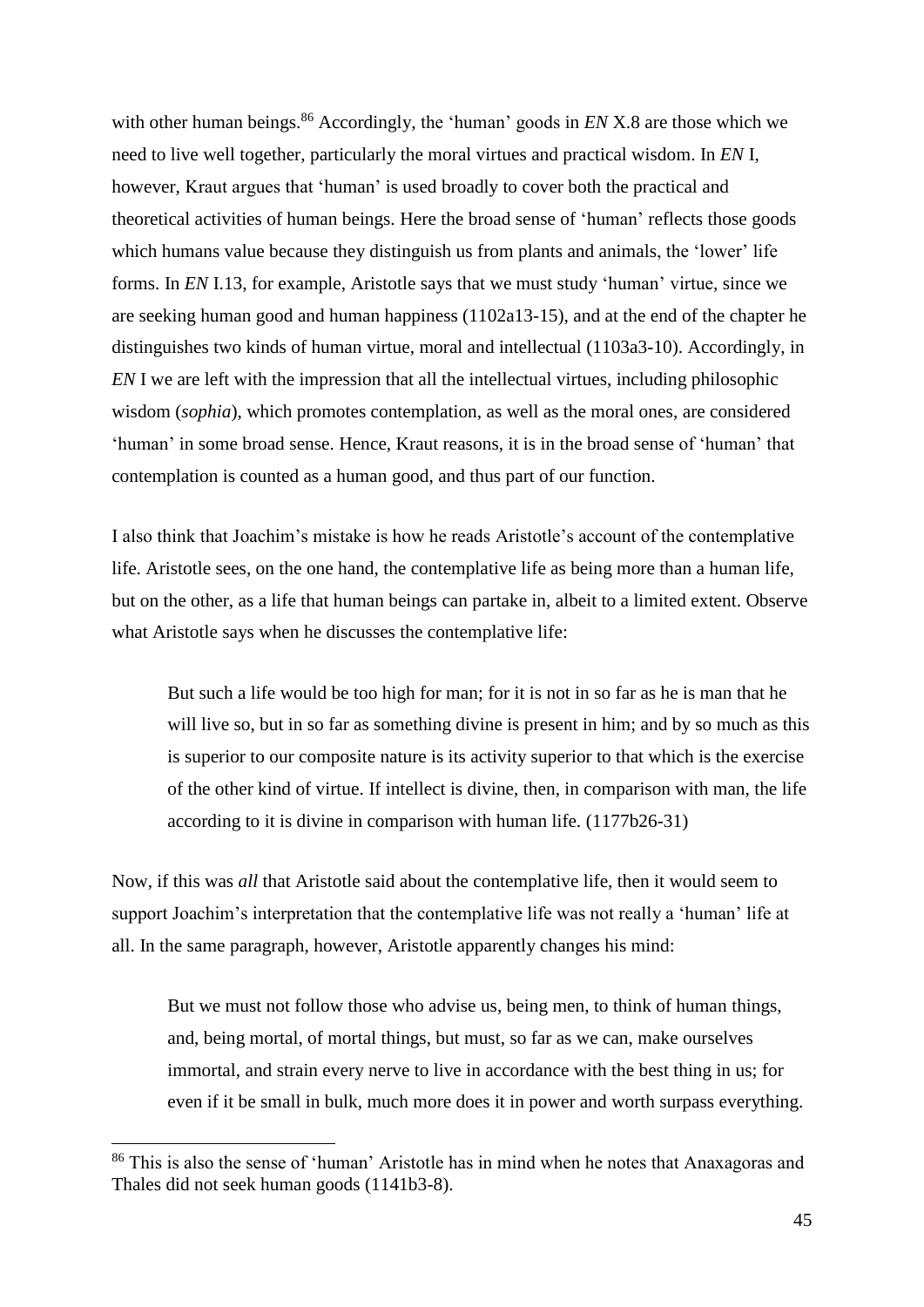This would seem, too, to be each man himself, since it is the authoritative and better part of him. It would be strange, then, if he were to choose not the life of himself but that of something else. And what we said before will apply now; that which is proper to each thing is by nature best and most pleasant for each thing; for man, therefore, the life according to intellect is best and pleasantest, since intellect more than anything else *is* man. This life therefore is also the happiest. (1177b31-1178a8)

The claim is that what is proper to a thing is by nature best for it, and that we should strain to live in accordance with the best and most authoritative thing in us. Aristotle's point is that the theoretical reason or intellect, the best and most authoritative part of a human, is what a human being is most of all. If so, then a life according to the intellect – the contemplative life – is after all a 'human' life, since we will live according to what we are most of all. Therefore, although Joachim is right that Aristotle evidently does somehow consider the intellect to be the divine and best part of ourselves, Aristotle apparently also considers it to be a human life, in the sense that it is what we are most of all, and that, so far as humanly possible, we are able to live according to it and to thereby partake in the life of the gods.

At any rate, then, despite these attempted solutions, it seems that if the human function is supposed to include contemplation, we still need to explain how this function is peculiar to us, given that the gods, who are alive, presumably also have rational souls required for contemplation. Kraut offers two solutions, though he favours the second.

The first solution is that human and divine contemplation differ in kind. Humans and gods are different kinds of beings, so one might think that there is a difference in *kind* between the contemplation of humans and gods which reflects this difference. The difference may be that human and divine contemplation are two different sorts of activity. Human beings also possess the capacity of imagination (*phantasia*), for example, and Aristotle thinks that humans cannot contemplate without images (*DA* 432a8-9). Presumably, then, gods, being purely rational beings, lack *phantasia*, and so do not do this. Or human and divine contemplation could be essentially the same activity but performed in different ways. For, unlike Aristotle's god, humans are not purely rational but have composite natures, which means that we need to eat, drink and sleep, for example. This means that humans, unlike god, cannot contemplate continuously. However they may be different, Kraut simply mentions that a property can be peculiar to humans even if other beings have a similar property. For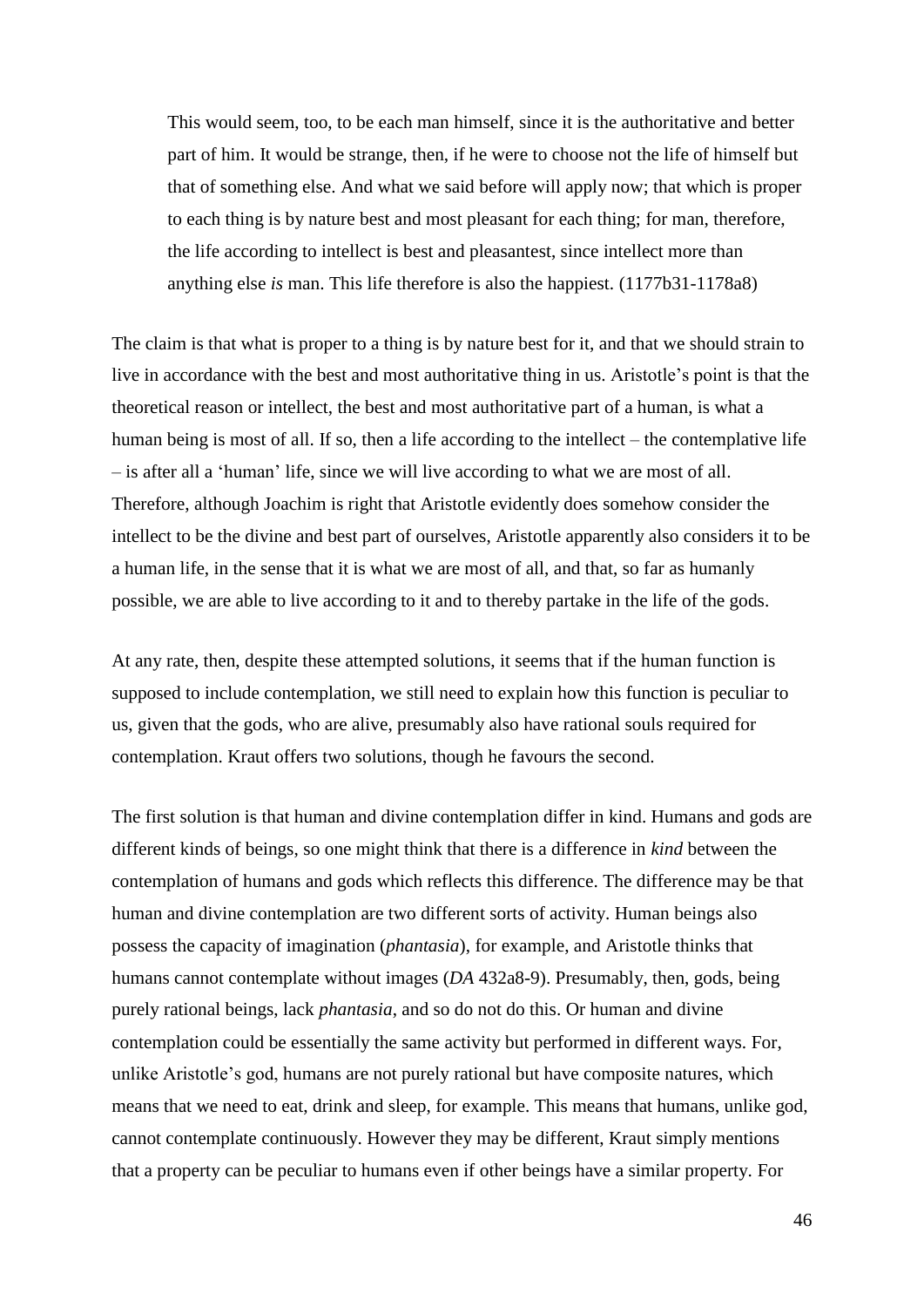instance, Aristotle recognises that some non-human animals display certain qualities that imitate the peculiarly human moral virtues and practical wisdom (1141a26-28, 1149b31-32; cf. *HA* 588a18-588b3). Still, for all the similarities, there is a difference, for although human intelligence and practical wisdom may in some way be analogous to that of certain nonhuman animals, it is nonetheless different in kind because non-human animals do not actually possess the moral virtues and practical wisdom. This could allow Aristotle to suppose that human contemplation is peculiar to humans, while also allowing the gods to contemplate, because, despite their similarities, differences nonetheless exist between human and divine contemplation. For Aristotle never says that human and divine contemplation are exactly the *same* activity, but seems to confine himself to the point that a difference exists between them: human contemplation, he says, is 'most akin' to the activity of god (1178b23; 1179a26), and that the life of humans is blessed like the gods in so far as some 'likeness' of this activity belongs to them (1178b27). In this way, Aristotle could think that humans possess a kind of contemplation that is uniquely their own.

Even if this is plausible, Kraut argues that if Aristotle thinks human contemplation is peculiar to us because human and divine contemplation differ in kind, and if the *idion* test in the function argument is set around what good or goods human happiness consists in, then practical thought and moral activity would apparently pass that test with higher marks than theoretical thought and contemplation.<sup>87</sup> As Ackrill observes:

no argument has been adduced to suggest that one type of thought is any more distinctive of man than another. In fact practical reason, so far from being in any way less distinctive of man than theoretical, is really more so; for man shares with Aristotle's god the activity of *theoria*. 88

Thus, even if human and divine contemplation are different, the claim is that practical reason is peculiar to humans to a higher degree than contemplation. When humans are morally good, they are more unlike any other being than when they contemplate. This matters because, if the function argument is aimed at determining the best life or highest good that human beings can achieve, and if the *idion* test is aimed at determining what sets us apart from *all* living things as a criterion for this best life or highest good, it would imply that Aristotle should

<sup>87</sup> Kraut (1979, 473-474)

<sup>88</sup> Ackrill (1974, 352)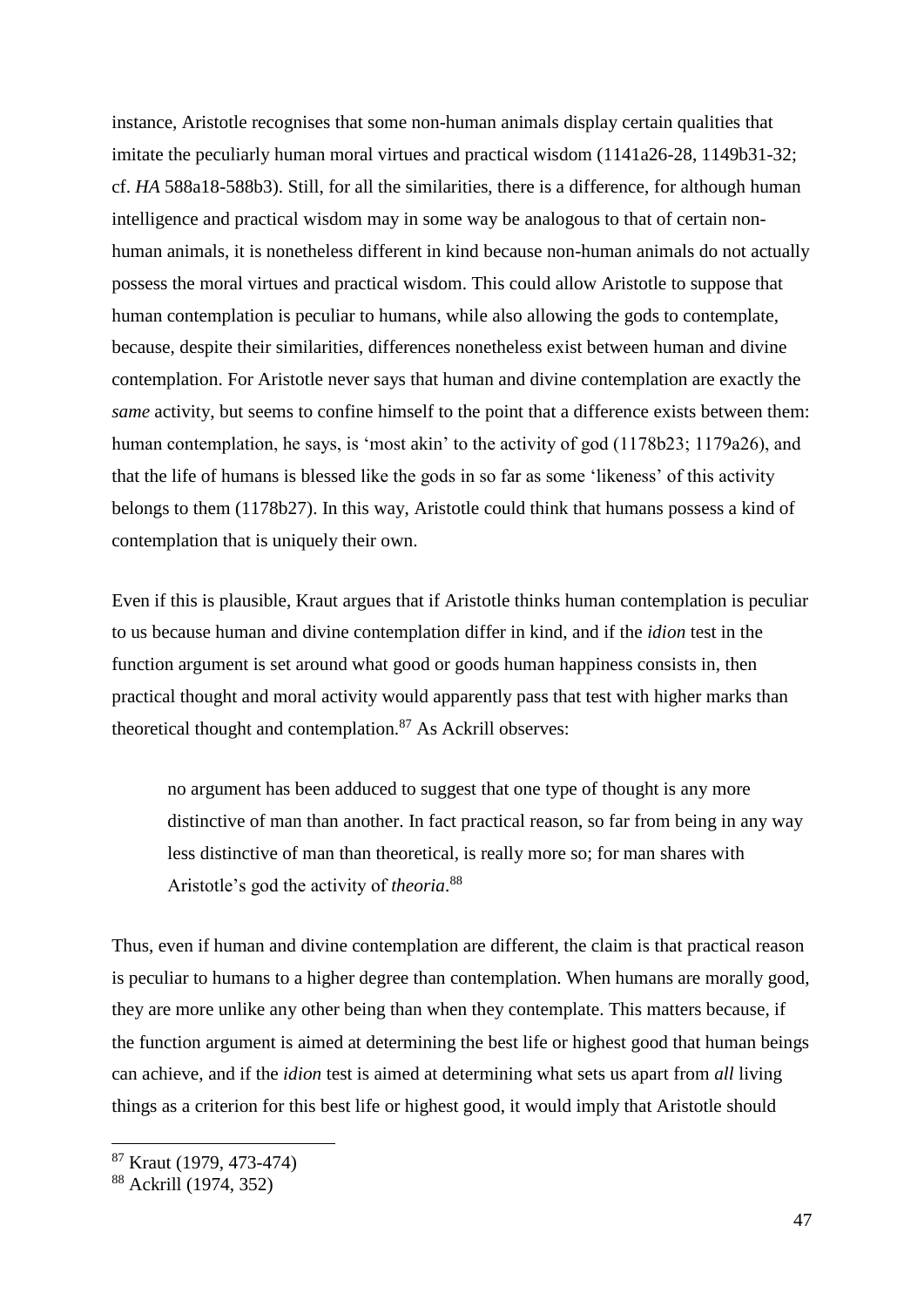then adduce practical activity as the best life, not contemplation. This, however, Kraut argues, puts Aristotle in an intellectually awkward position. Although Aristotle could think that the *idion* test simply sets a threshold beyond which something can count as the function of a thing, it would be ad hoc and convenient, Kraut argues, for Aristotle to require that the highest good be peculiar to human beings, and yet to ignore different degrees of peculiarity. If Aristotle answers in this limited way, he cannot deduce contemplation as our highest good. I am not entirely convinced by this response. Aristotle could simply think that he needs to deduce reason, regardless whether it is practical or theoretical, as our function, which would thus set a clear threshold that distinguishes us from other animals. He could then propose further, independent reasons why contemplation is our highest good (e.g. that it is most akin to the gods and so makes us more favoured by them). Nevertheless, it is more important for our purposes to consider the second solution, as this is Kraut's favoured interpretation.

#### Absolute and Relative Peculiarity

Kraut argues that Aristotle is using *idion* to refer to a property that is peculiar to humans relative to plants and animals.<sup>89</sup> To support this interpretation, Kraut draws from *Topics* I.5, where Aristotle distinguishes two ways in which a property (*idion*) can be peculiar to a thing: 'absolutely' (*haplôs*) or 'relatively' (*pros ti*) (102a18-30). While learning grammar, for instance, is absolutely peculiar to human beings (as no other being has this property), walking on two feet is peculiar to man only with respect to a certain class of animals, like horses and dogs. If a 'property' can have either of these senses, then, we need to try and establish which of these senses Aristotle has in mind in the function argument. Kraut says that we cannot simply assume that Aristotle has absolute peculiarity in mind, since Aristotle nowhere says that whenever *idion* is unaccompanied by either *haplôs or pros ti* the former must be assumed. Surely Kraut is right about this. We must therefore try as much as possible to let the context decide which of these two senses of *idion* Aristotle has in mind. For Kraut, the answer amounts to whether Aristotle requires that the highest good be absolutely peculiar to humans, or whether he requires that it only be peculiar relative to some group. Kraut favours the latter answer. For him, Aristotle is not looking for the function which is absolutely peculiar to humans in the sense of some activity that distinguishes humans from *all* other living beings, including the gods, but for the function that sets us off from all *lower* life-forms

<sup>89</sup> Kraut (1979, 474ff.)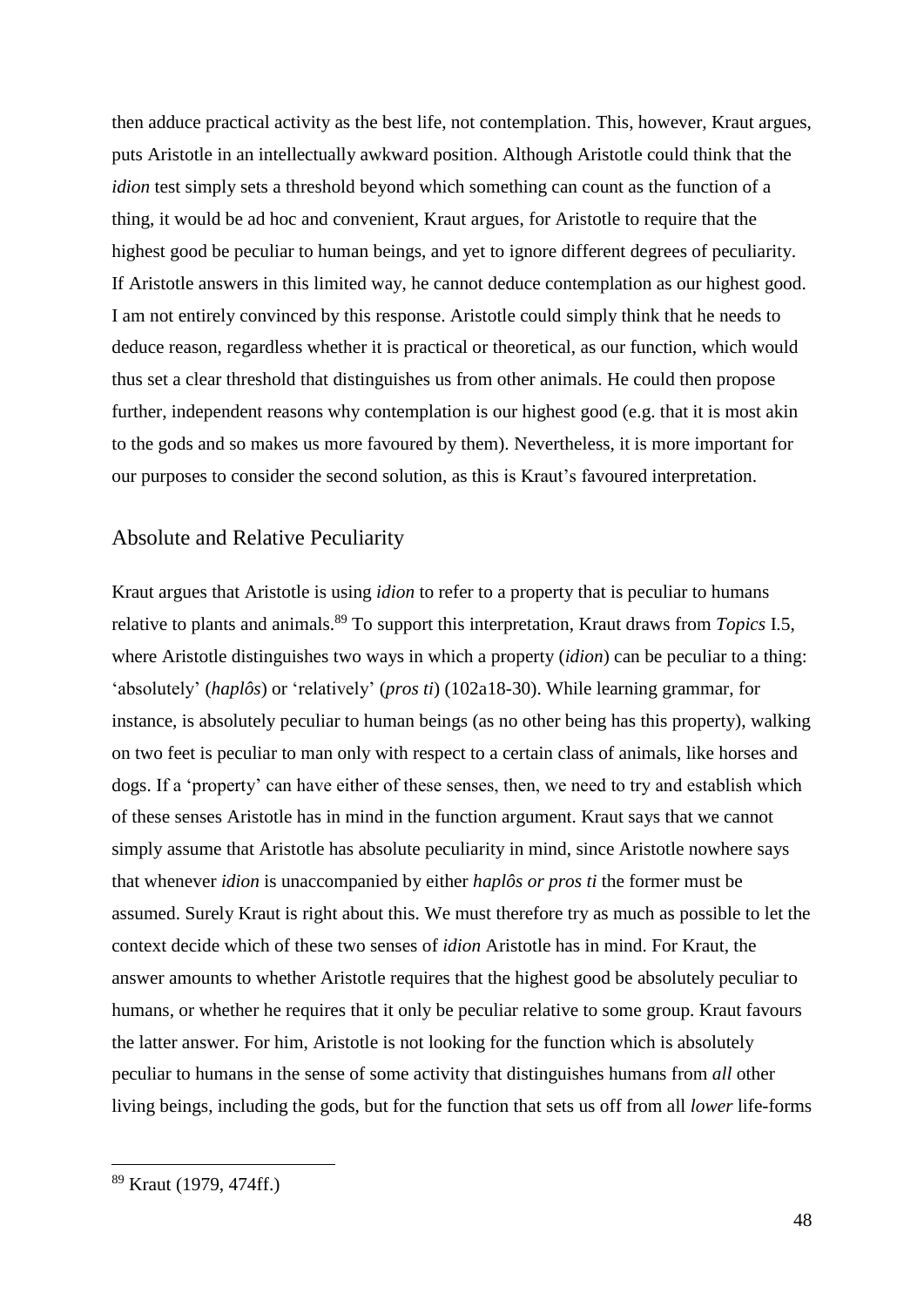– plants and animals. Aristotle is not trying to show that humans, and every other kind of living being, will flourish if it focuses on performing an activity specifically appropriate to it, because, according to Kraut, Aristotle does not consider the fact that we are a distinct type of living thing as ethically important.<sup>90</sup> There is no value in merely being different from other living beings; what is important is whether or not those other forms of life are inferior or superior to us. Thus the value of possessing a function 'peculiar' to us lies, according to Kraut, in what makes us superior to lower forms of life. Because Aristotle thinks that we are superior to plants and animals,  $91$  his main interest is in what is peculiar to us relative to these lower forms of life. But since he also thinks that we are inferior to gods, he is not concerned with absolute peculiarity. To flourish, then, we have to focus on an activity (contemplation) that distinguishes us from inferior beings (plants and animals) and what likens us to superior beings (gods). Though contemplation is not peculiar to humans in the sense of being unique to us, this does nothing to detract from its value. The function argument, then, according to Kraut, presupposes a deep and widely shared metaphysical worldview: although we are superior to some living beings, we are nonetheless inferior to others.

Kraut's interpretation suggests a solution to our first problem. By saying that we are looking for what is 'peculiar' to humans, we should understand Aristotle to mean 'peculiar relative to plants and animals', not absolutely peculiar to us.<sup>92</sup> Thus, whether or not human contemplation differs to that of god, Kraut thinks Aristotle does not require that there be such a difference in order to defend contemplation as being part of the human function and as the best human life, as contemplation of *any* kind is peculiar to us relative to plants and animals.

There are several points that Kraut thinks supports this interpretation. Aristotle explicitly rejects nutrition, growth and perception as being *idion* to humans on the basis that they are common to either plants (in the case of nutrition and growth) or animals (in the case of perception). Therefore, if we want to interpret *idion* according to its context here, then we should take the peculiarity in question to be relative to plants and animals.

<sup>90</sup> Kraut (1979, 477)

<sup>91</sup> E.g. *Pol.* 1256b20-22: 'after the birth of animals, plants exist for their sake, and that the other animals exist for the sake of man … if nature makes nothing incomplete, and nothing in vain, the inference must be that she has made all animals for the sake of man.'

<sup>92</sup> Kraut (1979, 476)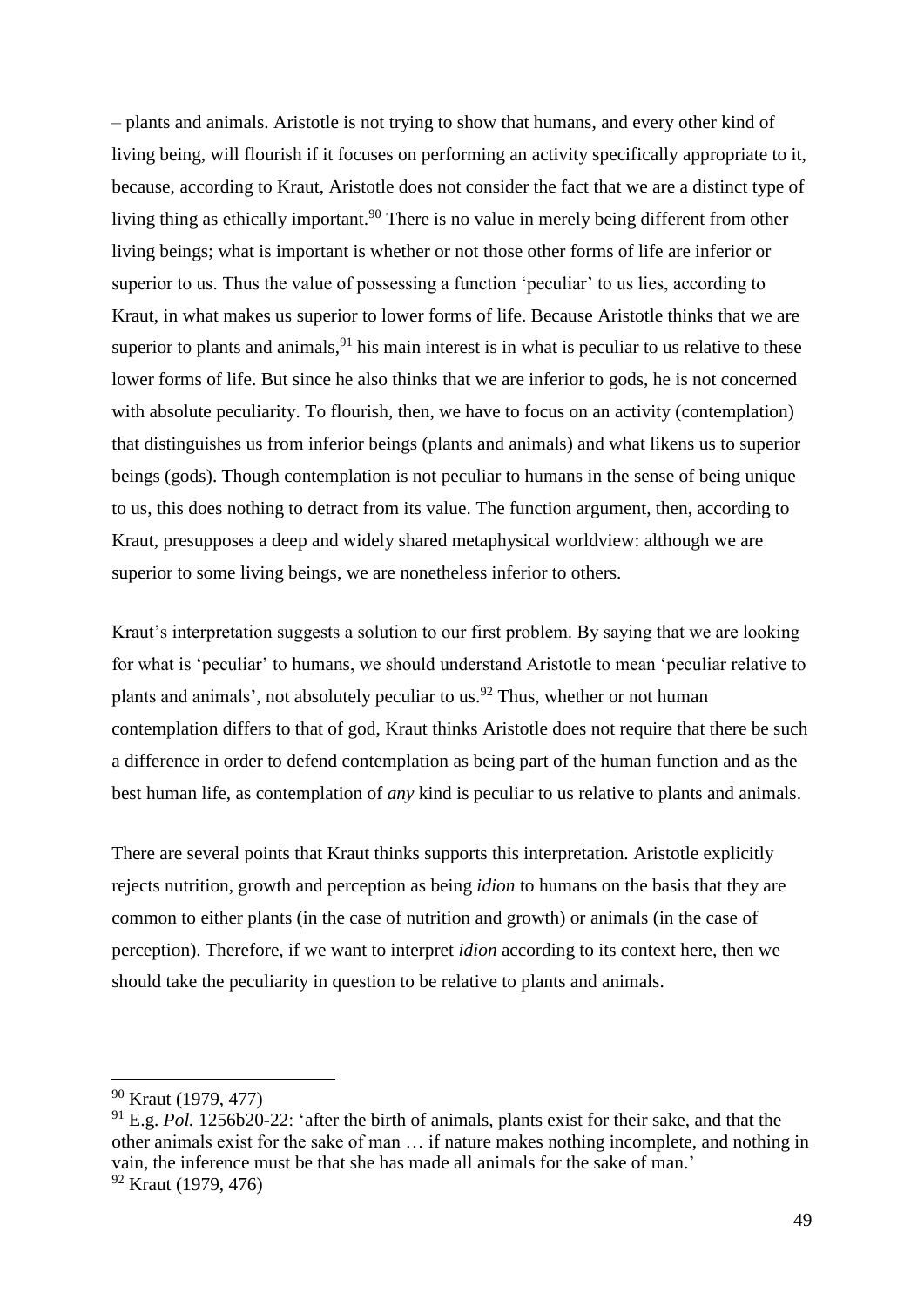Kraut thinks this is further supported by *EN* I.13 where Aristotle says that the capacity for nutrition and growth are not part of human excellence because its excellence appears to be something common and not human (1102b2-3). According to Kraut, Aristotle cannot mean that this part of the soul is common to *all* living beings, 'since on Aristotle's theory god is alive but has no nutritive faculty.'<sup>93</sup> Therefore, Kraut argues, Aristotle must have restricted the range of living beings to plants, animals and humans, as only they possess this faculty.

Further, Kraut considers that in *De Anima* II.3 Aristotle argues that one should separately define each of the different kinds of soul and not simply give a definition that will apply to them all: 'it is absurd in this and similar cases to look for a common definition (*koinon logon*) which will not express the peculiar (*idios*) nature of anything that is ...' (414b25-27). It is absurd to look for what each of these different kinds of soul have in common; we should instead look for a peculiar definition (*idios logos*) of those living beings that have the same kind of soul, allowing us to group many species together under a single definition (*logos*). Both man and god have rational souls, so they shall be grouped together under a single *logos* that distinguishes them from plants and animals. There will therefore be a single *idios logos* that applies to all rational beings, whether man or god. Kraut argues that we should expect the function argument of *EN* I.7 to adopt the same framework as that of *De Anima* because it draws on the same technical psychology. What is therefore *idion* to man is the highest faculty of man's soul – reason – and according to *De Anima*, this requires man to have his own *idios logos* that distinguishes him from plants and other animals.<sup>94</sup> We can also use this point to solve our second problem about the interpretation of *idion*: we can require that *idion* in the relative sense has to be understood against the psychological background of *De Anima*, which allows us to exclude non-psychic activities like cooking food, even if such activities are peculiar to humans.

I think that Kraut makes many good points, and I broadly agree with him that there is some textual support for his claim that *idion* refers to what is peculiar relative to plants and animals. There are, however, a couple of responses to Kraut's reading of *idion*. First, Kraut's interpretation does not seem to solve our third problem: there is no connection made between a relative property and what makes someone a good human. This means that his

<sup>93</sup> Kraut (1979, 475)

<sup>94</sup> Kraut (1979, 476)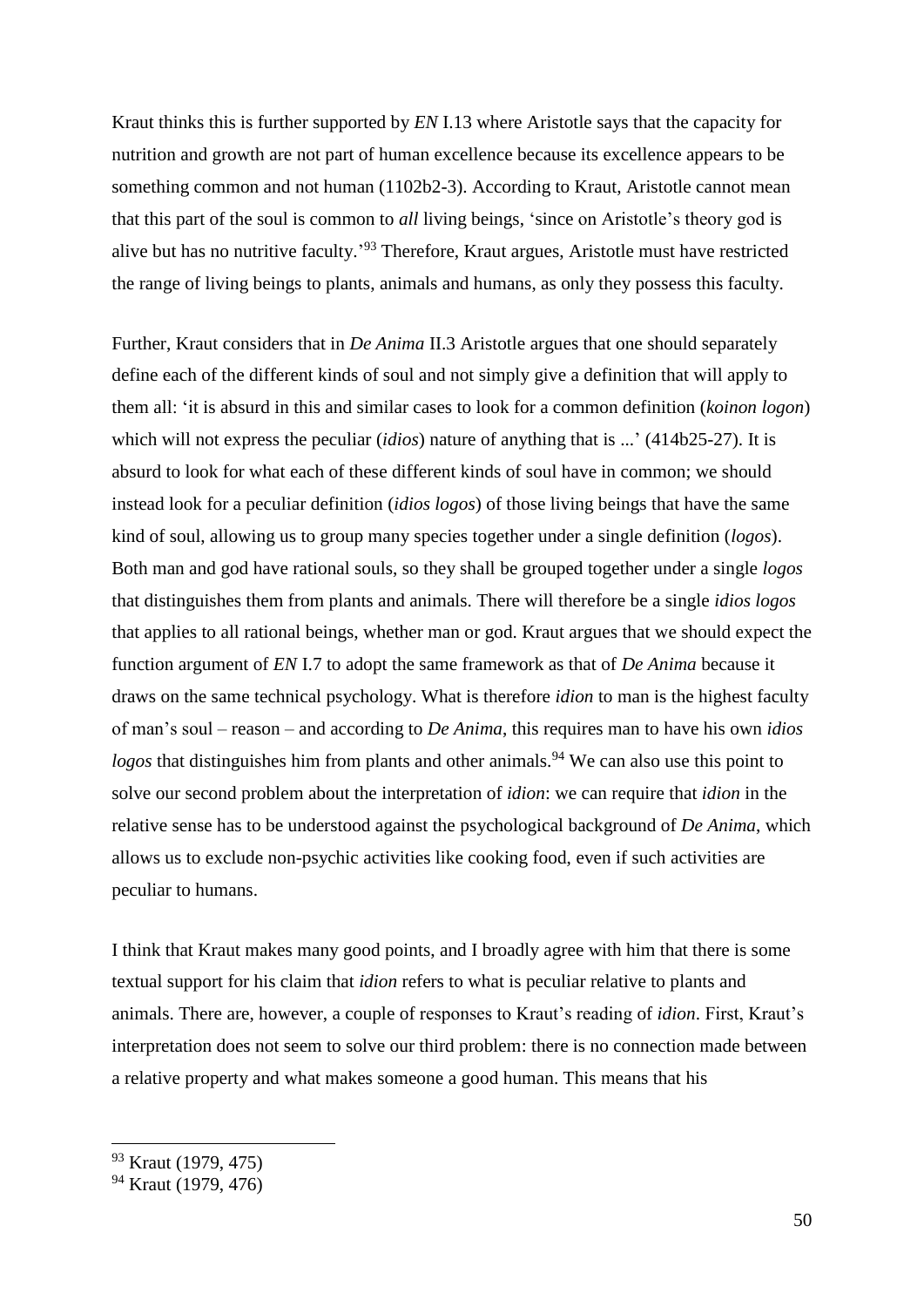interpretation does not do the job we need it to do, since it cannot account for why performing the function peculiar to a human relative to plants and animals makes someone a good human. Secondly, the relative reading of *idion* does not seem enough on its own to illustrate all that Aristotle may have in mind. Here I am not sure whether Kraut is right that Aristotle is using *idion* in the function argument in the same sense as that in *Topics* I.5, where Aristotle is clearly referring to the non-essential properties of a thing, such as being capable of learning grammar (102a18-19). For, as I shall discuss more below, Aristotle also understands *idion* to refer to a thing's essence. This would mean that Kraut's relative reading of *idion* would be unnecessary, because we can just claim that Aristotle intends for *idion* to pick out our essence, and a thing's essence alone is enough to distinguish its function. We still then have to explain why essentially rational beings like us are good of their kind if they exercise their rational capacity well.

## Essence

Whiting argues that Aristotle is using *idion* in the function argument to refer to what is essential, or to the human essence as a whole.<sup>95</sup> Like Kraut, Whiting looks to the *Topics* for her interpretation of *idion*. Though, unlike Kraut, she draws on *Topics* I.4, where, as just mentioned, Aristotle says that *idion* is sometimes used to refer to the essence of a thing, and sometimes it is used to refer to one or more of its necessary but non-essential properties (101b20-23)*.* Though Aristotle rarely uses *idion* to refer to a thing's essence, this seems to be how, according to Whiting, he uses it in the function argument. For in the function argument, she argues, Aristotle refers to activities of the soul, and since Aristotle takes the soul of an organism to be its essence and not simply one of its necessary but non-essential properties, <sup>96</sup> this means that when he refers to activities of an organism's soul, he is referring to activities of its essence. Whiting recognises that this can solve our first problem: 'Only if we interpret *idios* as referring to the human essence as a whole', she says, 'can we allow that contemplation belongs both to human and to divine welfare.'<sup>97</sup> So, if we interpret *idios* as referring to the whole conjunct of essential properties of a human, we can allow that the human function or essence (including contemplation) is peculiar to humans. That is because any individual conjunct of a human's essence may be shared with that of another being so

<sup>95</sup> Whiting (1988, 37-8, 47)

<sup>96</sup> See *DA* 412b11.

<sup>97</sup> Whiting (1988, 38)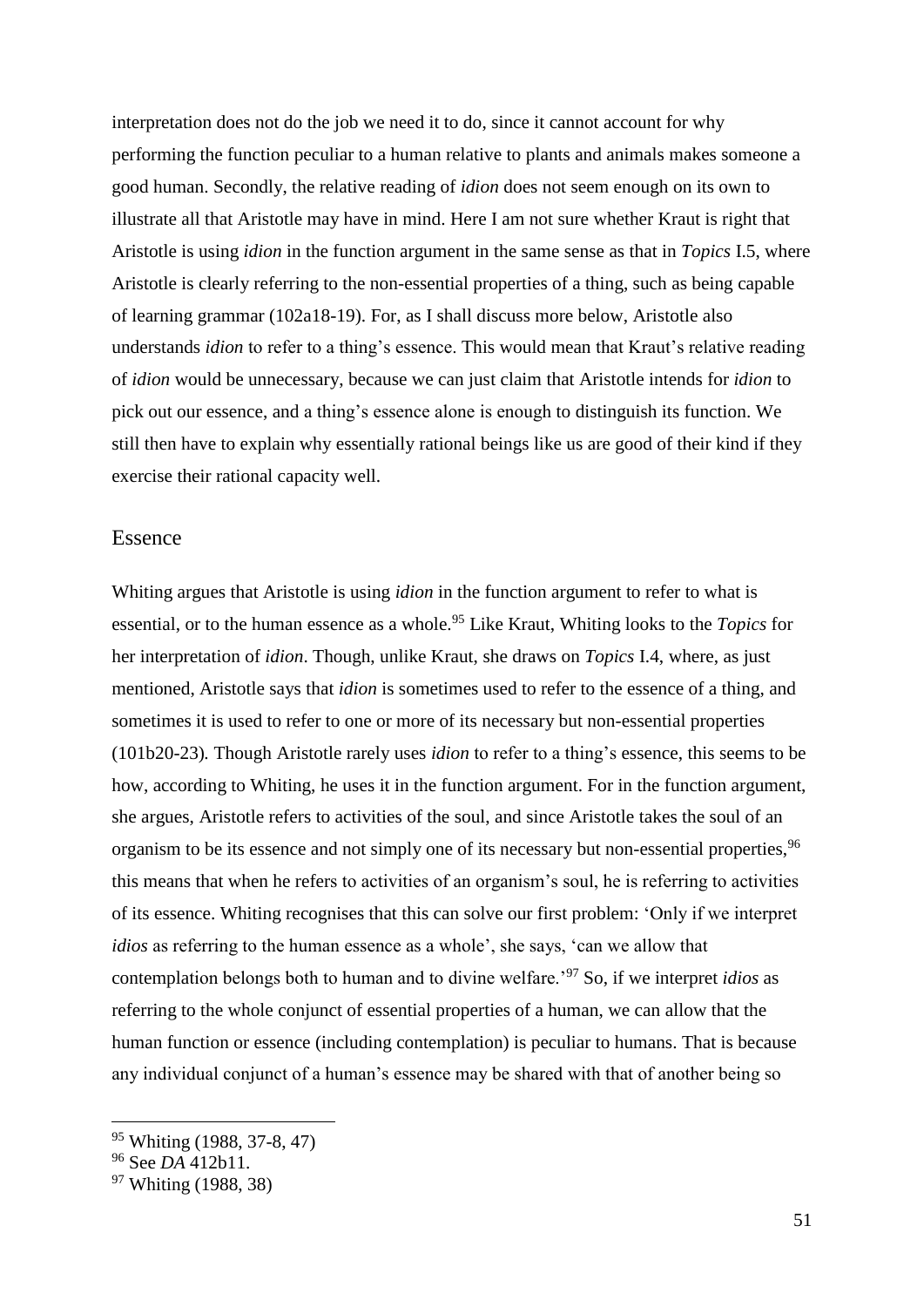long as there is at least one conjunct of a human's essence which belongs to a human and not to the other being. This suggests a solution to the first problem because Aristotle can allow that both humans and god share in contemplation, since there are other things that are a part of our essence (like the nutritive and perceptive faculties) which are not shared with gods. But this approach also suggests a solution to our second problem: while the capacity for prostitution, for example, is peculiar to us in the ordinary sense of the word 'peculiar' as being something unique to humans, it is not part of our essence to prostitute ourselves, and so it cannot be part of our function. Lastly, we can solve the third problem because it suggests that only those activities associated with the human essence can mark someone out as a good human being.

Whiting's interpretation can solve all three of our problems by suggesting that Aristotle's *idion* claim is metaphysical. Its crucial claim is that when Aristotle says he is looking for what is *idion* to humans, he is employing his metaphysical understanding of the connection between a thing's essence and its function. What a thing is (i.e. its species or *eidos*) is determined by its essence, which is its function.<sup>98</sup> In short, the peculiarity of the human function derives from the peculiarity of the human essence. If, then, man shared his essence with plants or animals, they would belong to the same species as plants or animals, and thus have the same function. But man is distinguished from plants and animals because the essence of man is to be rational, and hence our function is to be rational. Reason more than anything else defines us as a species.

Whiting is of course right to point out that *idion* can refer to the human essence as a whole. In this sense, there is nothing inherently wrong with this metaphysical reading of *idion*. Moreover, the connection between our essence and our function is consistent with Aristotle's metaphysics and the rest of his philosophy, and so it is certainly possible that, in looking for our function, Aristotle meant that our function is determined by our essence.

Nevertheless, there is no explicit indication that Aristotle is concerned with an account of our essence to deduce our function. Rather, on a textual basis, when Aristotle asks, 'What then can this [function] be?' (1097b33), Aristotle is only concerned with eliminating the kinds of life peculiar to plants and animals in order to know what our function is. We want to know

<sup>98</sup> *Met.* 1030a11-14. Cf. *Meteor.* 390a10-13; *DA* 412b9-22.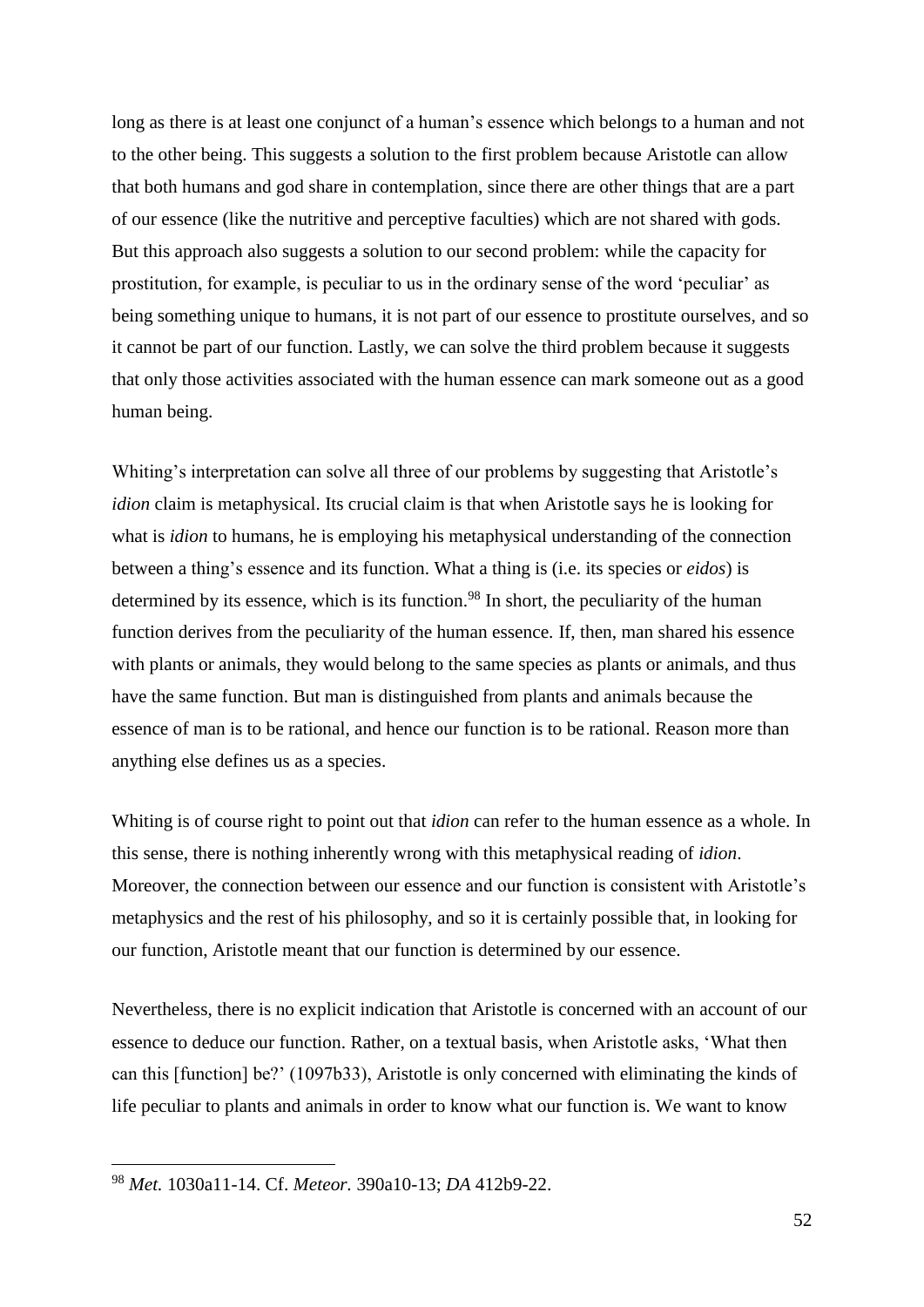how we should live and what the good life for human beings is, and we can find this immediately by looking for the kind of life peculiar to beings like us. So our function will be the kind of life that enables us to live well, and metaphysics does not matter for this question.

Indeed, there is some indication that Aristotle thought a metaphysical style of argument inappropriate or beyond the scope of the *Ethics*, since doing so exceeds the kind of 'exactness' or 'precision' necessary for an ethical inquiry. After the function argument, for example, Aristotle says that we must 'not look for precision in all things alike, but in each class of things such precision as accords with the subject-matter, and so much as is appropriate to the inquiry' (1098a26–31). Aristotle has also argued that each subject has its own standards of precision since the beginning of the *Ethics*: 'Our discussion will be adequate if it has as much clearness as the subject-matter admits of, for precision is not to be sought for alike in all discussions, any more than in all the products of the crafts' (1094b11- 14). So, according to Aristotle, we do not always need to speak precisely or with exactness to reach certain conclusions. Rather, we must 'look for precision in each class of things just so far as the nature of the subject admits', so that we must be content 'to indicate the truth roughly and in outline', and to speak about things which are only for 'the most part true and with premisses of the same kind to reach conclusions that are no better' (1094b19-25). It therefore seems to be a mistake to look for further 'precision' in ethics beyond what is necessary, and this includes, I think, for Aristotle, why our function is deduced only by deducing the kind of life peculiar to us, and not by explaining our function in terms of our essence. An explanation invoking our essence would, in Aristotle's terms, be looking for such further and unnecessary 'precision', or in other words, would be overly technical. Moreover, he may also have thought that he cannot assume that readers of the *Ethics* will be familiar with his ontology.

But one might respond that even if Aristotle is only concerned with eliminating the kinds of life peculiar to plants and animals, the kind of life appropriate to a living thing is still *determined* by its essence. Thus a full explanation of why such a way of life is in fact peculiar to humans may involve an understanding of our essence. On this point I cannot disagree, for it seems that if we do want to determine or give a full explanation *exactly* why this is the characteristic life of a being (or to provide a more technical explanation), we will need to understand its essence. Hence some metaphysical distinctions are helpful. But if, on the other hand, we just want to know what a being's characteristic life is (which we find by eliminating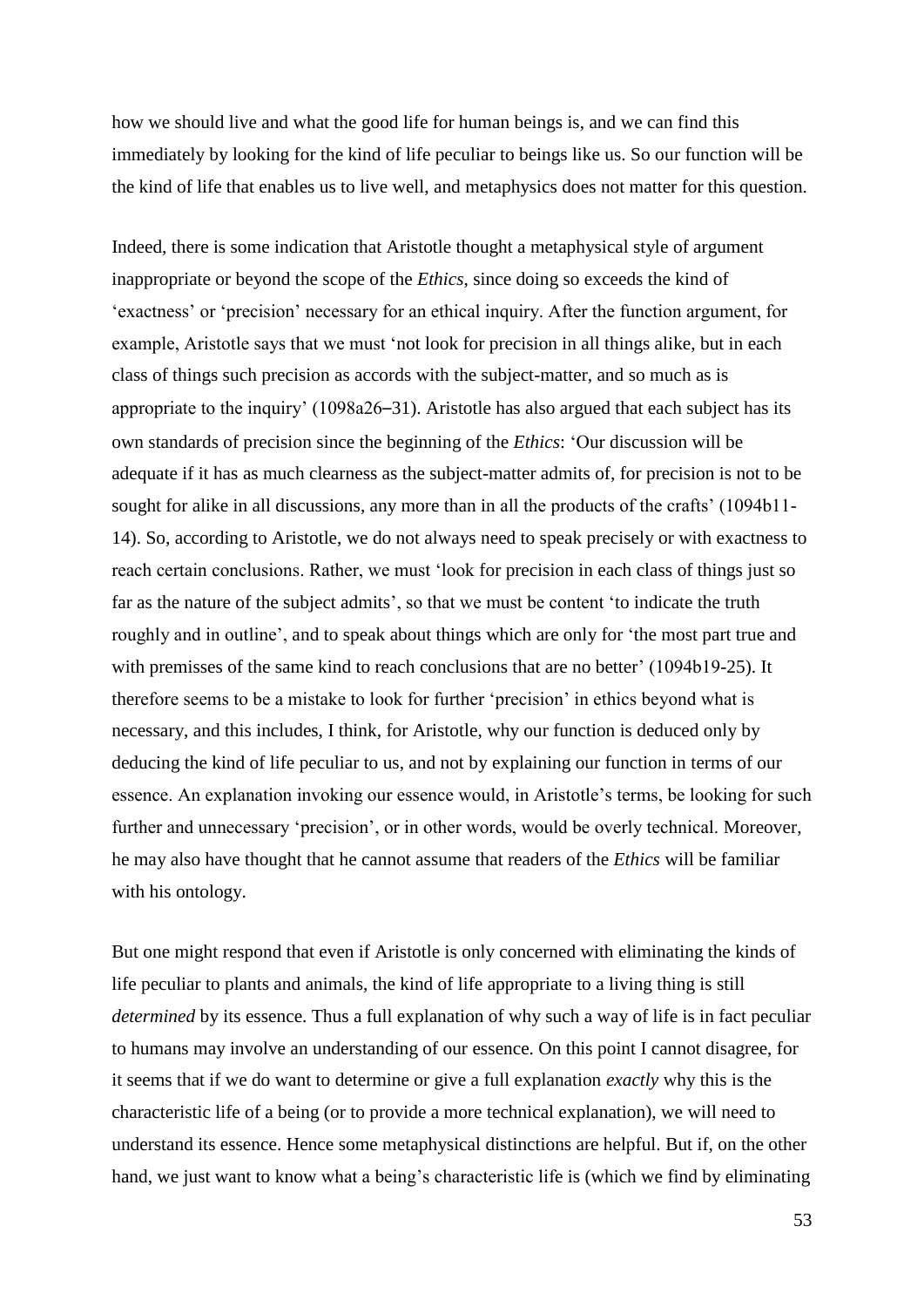the characteristic lives common to other beings) a metaphysical theory is not necessary to understand Aristotle's view. I am not claiming that this is a decisive criticism against Whiting, as she does not claim that one has to be fully versed in Aristotelian theory of being to understand the function argument, but that all one needs to do to understand *idion* is connect what is *idion* to a thing to its essence. Nor am I claiming that some metaphysical knowledge matters for understanding the *Ethics*. Rather, what I am claiming is that Aristotle does not invoke the concept of essence to deduce what our function is and why performing this function well will be the good life for beings like us. Invoking our essence may be useful in finding the kind of life that is peculiar to us, but it cannot be invoked to explain why this particular life is good for us, or at least such metaphysical explanations are not sufficient by themselves to do so. Hence, even if an understanding of essence is needed to fully understand exactly why a living thing has its own particular kind of life or function, this does not, I think, invalidate my point that Aristotle does not explicitly invoke his metaphysics at this point in the *Ethics*, nor the fact that metaphysics seems to be beyond the scope of an ethical inquiry.

## A Kind of Life

Is there a way, then, to provide an interpretation of *idion* that resolves these problems but conforms better to the reasoning that Aristotle explicitly presents? Let's consider Charles' interpretation. Charles asks us first to consider Aristotle's use of the term 'activity'. He rightly points out that in saying 'the function of man is an activity of soul' (1098a7), Aristotle is not talking about activity in general but that of living (*zên*) (1097b33) or life (*zôê*), which is a special case of an activity.<sup>99</sup> This is evidently crucial for understanding our function, as Aristotle later refers specifically to the human function as 'a certain kind of life' (1098a13). According to Charles, the types of 'life' Aristotle considers – nutritive, perceptive and active (*praktikê*) – are distinguished by (i) the activity which guides or controls the other activities the organism engages in and (ii) the activities so controlled. Human lives differ from those of plants and animals because our lives involve different activities and a different controlling activity. But human lives differ from that of the gods too, because our lives involve activities which we do that the gods do not; e.g. we sometimes act on our desires and emotions, we perceive, and our bodily limitations mean that we have to eat and drink. This solves the first

<sup>99</sup> Charles (2017, 107)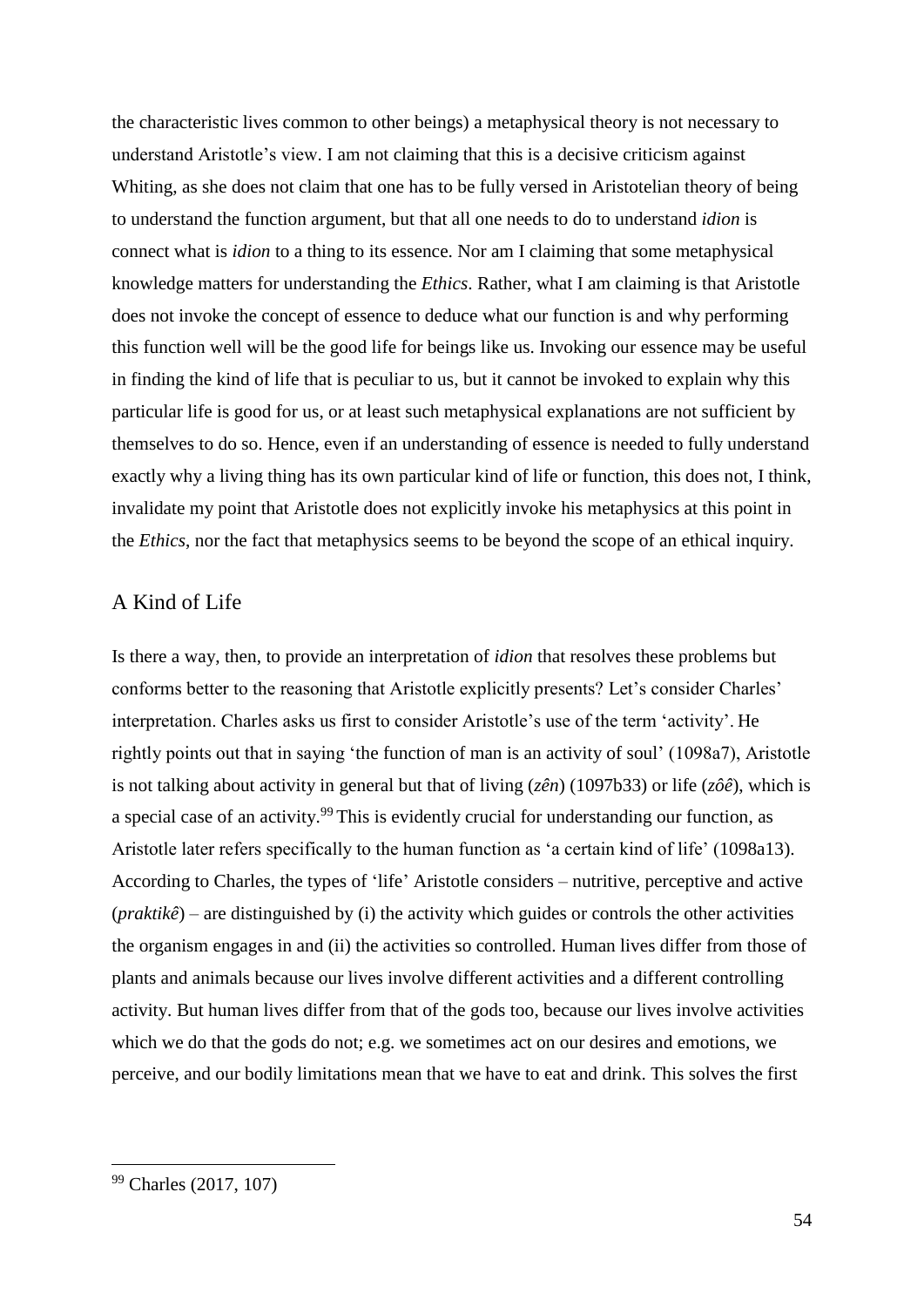problem because even if our activities are controlled to some extent by theoretical reasoning, our reasoning controls different activities to those of the gods.

Next Charles asks us to consider Aristotle's concept of 'function'.<sup>100</sup> In addition to saying that our function is a kind of life peculiar to us, Aristotle later adds: 'we say a so-and-so-and a good so-and-so have a function which is the same in kind' (1098a8-9). This tells us that the function of a kind of thing is the activity which good or excellent individuals of that kind do well. Not only this, Charles says, but the function is the type of activity that such excellent individuals *have* to do well if they are to be excellent members of that kind. For humans, it is performing the human function well that marks someone out as an excellent human, and this is the type of activity that excellent humans have to do well if they are to be excellent humans. Hence even if activities such as telling jokes or playing games are distinctively human activities, doing these activities well will not be sufficient to distinguish someone as an excellent human; less than excellent humans can excel at these, but only excellent humans can perform the human function well and thereby be distinguished as excellent humans. What Charles seems to be saying, then, is that it is not that Aristotle identifies the activity which is peculiar to humans and then states what it is to be a good human; rather, he thinks Aristotle employs the idea of doing well and what it is to be a good human in order to distinguish the function peculiar to humans. For Charles, this puts an additional constraint on what it is to be the function of a kind. The function of an A is not simply the life-activity which all and only A's do; it is also that life-activity whose doing well distinguishes an excellent A. This solves the second problem because it rules out all of the other activities that only humans do as being our function because only good humans perform the human function well. It also solves the third problem (one which Charles does not discuss) because it explains why performing our function well makes someone a good human: the peculiar function of a human is the activity that good humans have to do well in order to be good, and so only humans performing the human function well will be good.

Broadly speaking, I agree with Charles' interpretation. Charles rightly emphasises that Aristotle's concern in the *Ethics* in finding the good life for a human involves individuating the kinds of life belonging to different living beings. There is also other evidence in the

<sup>100</sup> Charles (2017, 108)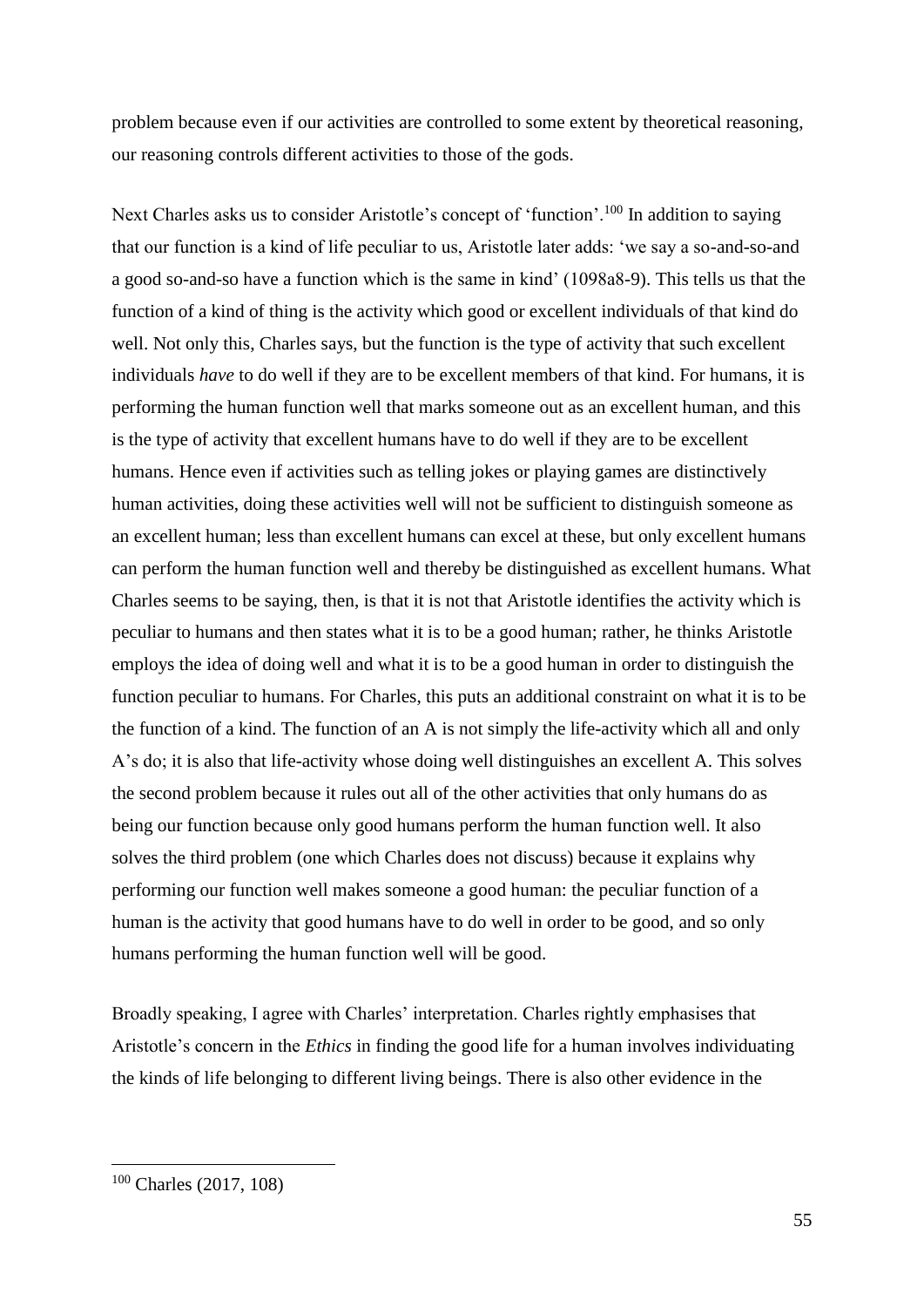*Ethics* that Aristotle took the kind of life appropriate to animals and humans to be important in defining their lives:

Now life is defined in the case of animals by the power of perception, in that of man by the power of perception or thought; and a power is referred to the corresponding activity, which is the essential thing; therefore life seems to be essentially perceiving or thinking. (1170a16-19)

In so far as humans are a species of animal, perception governs our lives, but Aristotle sees humans as being distinguished from other animals by the capacity for thought: in fact, the life of thought is considered here as *the* defining life of humans.

Yet while I broadly agree with Charles, I think more needs to be said as to why Aristotle considers the concept of 'life' in the function argument to deduce our function, and therein why individuating the kinds of life belonging to different beings would enable him to determine the good life for humans. More also needs to be said on what Aristotle means by deducing that the human function is an 'active life', and whether this is indeed a life peculiar to humans. If we can be clear on why he thinks that a consideration of life and the different kinds of life appropriate to living beings is important, and how an 'active life' is peculiar to humans, I think that we will have a clearer understanding of what Aristotle is trying to do in this part of the function argument.

Consider this: given that Aristotle has spent the majority of his discussion preceding the function argument on practicable goods – those ends or *erga* achievable by action – such as in the crafts, why then does he consider 'living' (*zên*) as the first possible candidate for the human function? Two suggestions present themselves. The first is that human beings are alive, which means we have souls, and living, more than anything else, is considered a function of the soul.<sup>101</sup> Since we are essentially living beings, this means that if we want to live well, some sort of 'living', whatever it may be, will be important. Yet I think this gives only a superficial understanding as to why a human being's *function* is related to the kind of life that only humans live. Additionally, Aristotle's function argument is focused explicitly on finding the function of *humans*, not the function of the *soul*, and nothing hitherto in the

<sup>101</sup> Cf. *Rep.* 353d9-10.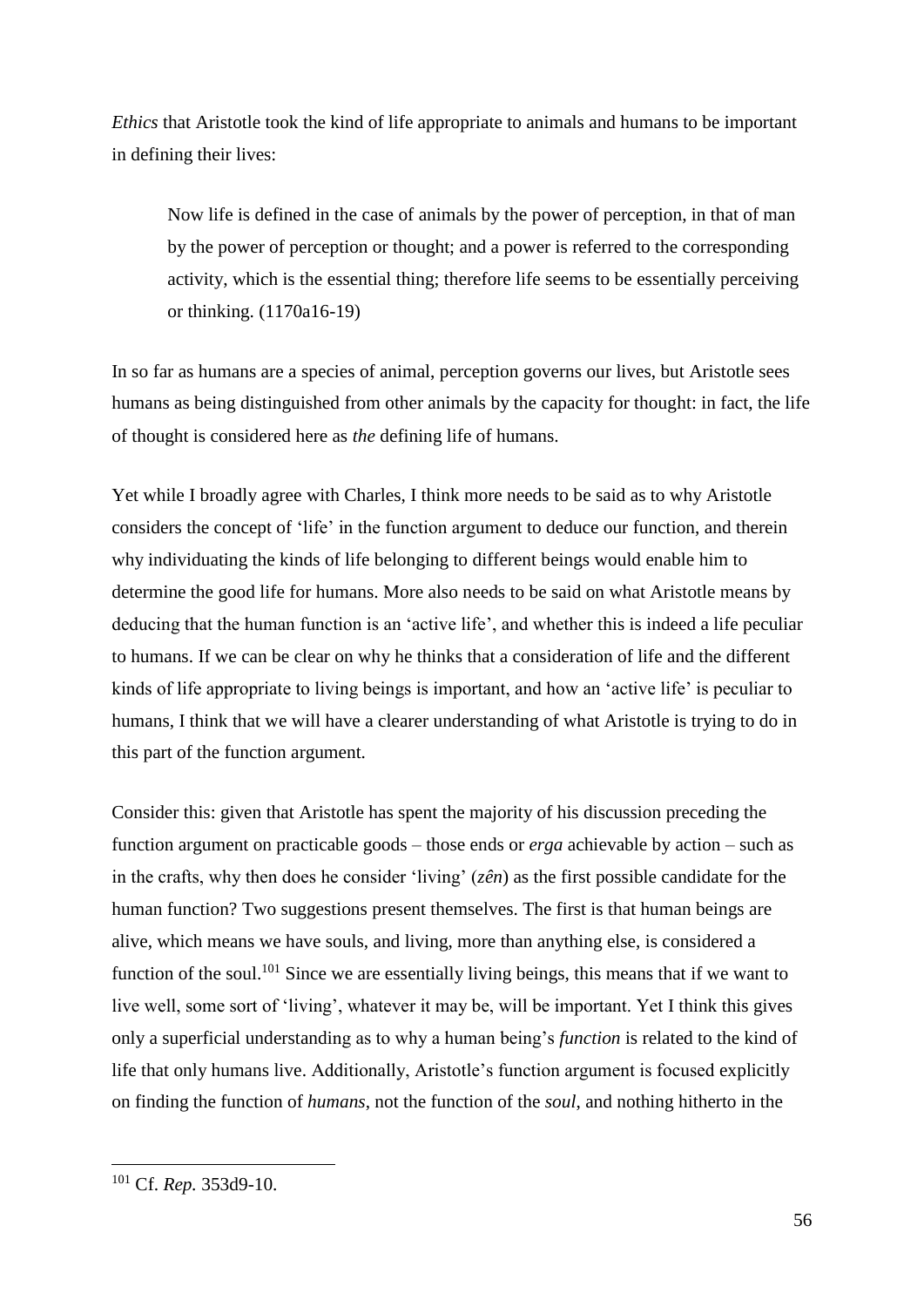*Ethics* inclines us to think that in seeking the good life for a human being we should be thinking about living well only in the context of our souls. The second suggestion, which is my preferred answer, draws on what Aristotle says about the best good in the earlier chapters of *EN* I. When he asks what the best good could be, he does so on the basis that 'both the general run of men and people of superior refinement say that it is happiness, and identify living well (*eu zên*) and doing well (*eu prattein*) with being happy' (1095a18-22). Yet the problem, as Aristotle observes, is that people *differ* about what they take the happy or good life to be. I take this to mean that they disagree about exactly what *kind* of living well (or doing well) is conducive to happiness, i.e. what kind of 'life' is conducive to 'the good life'. As Aristotle remarks, some take happiness to consist in the life of pleasure or enjoyment, some the life of honour, and others the life of contemplation. Thus, to settle this dispute, we need to find the kind of 'living' and 'doing' appropriate to a human being, or in other words, the human 'function'. This explains why Aristotle seeks the human function and why he thinks the function peculiar to humans will be a particular kind of life. Then, just as we would expect on this reading, in the few lines preceding the function argument Aristotle acknowledges that saying that happiness is the best good is a platitude, whereas we want a clearer account of what it actually is, namely what kind of 'living' allows us to live well and be happy (1098b22-24). So we can interpret the motivation of the function argument as seeking to provide this clearer account, specifically of how to live well as a *human*. And this is just what Aristotle is looking for when he says: 'living (*zên*) seems to be common even to plants, but we are seeking what is peculiar to man' (1097b34) – the 'what' refers to the kind of living (*zên*) peculiar to humans, which will be conducive to our living well (*eu zên*).

In seeking what is peculiar to humans, it should now be clear that the *idion* claim must be understood as seeking the kind of *living* peculiar to humans. On what basis, then, does Aristotle deduce the kinds of living peculiar to plants, animals and humans in the function argument? It seems that Aristotle is assuming the results of his biological and zoological researches.<sup>102</sup> Aristotle does not offer a detailed explanation of these kind of lives in the *Ethics*, so he may have assumed that readers of the *Ethics* will have at least some familiarity with his biology, even if detailed biological explanations do not matter for ethics. Anyway, it will be helpful for us to clarify the background to understand Aristotle's reasoning. Aristotle thinks that 'living' (*zên*) is not limited to a single definition for all living things, but that it has

<sup>102</sup> See esp. *DA* II.2-3, 413a20-415a13; cf. III.12, 434a22-30.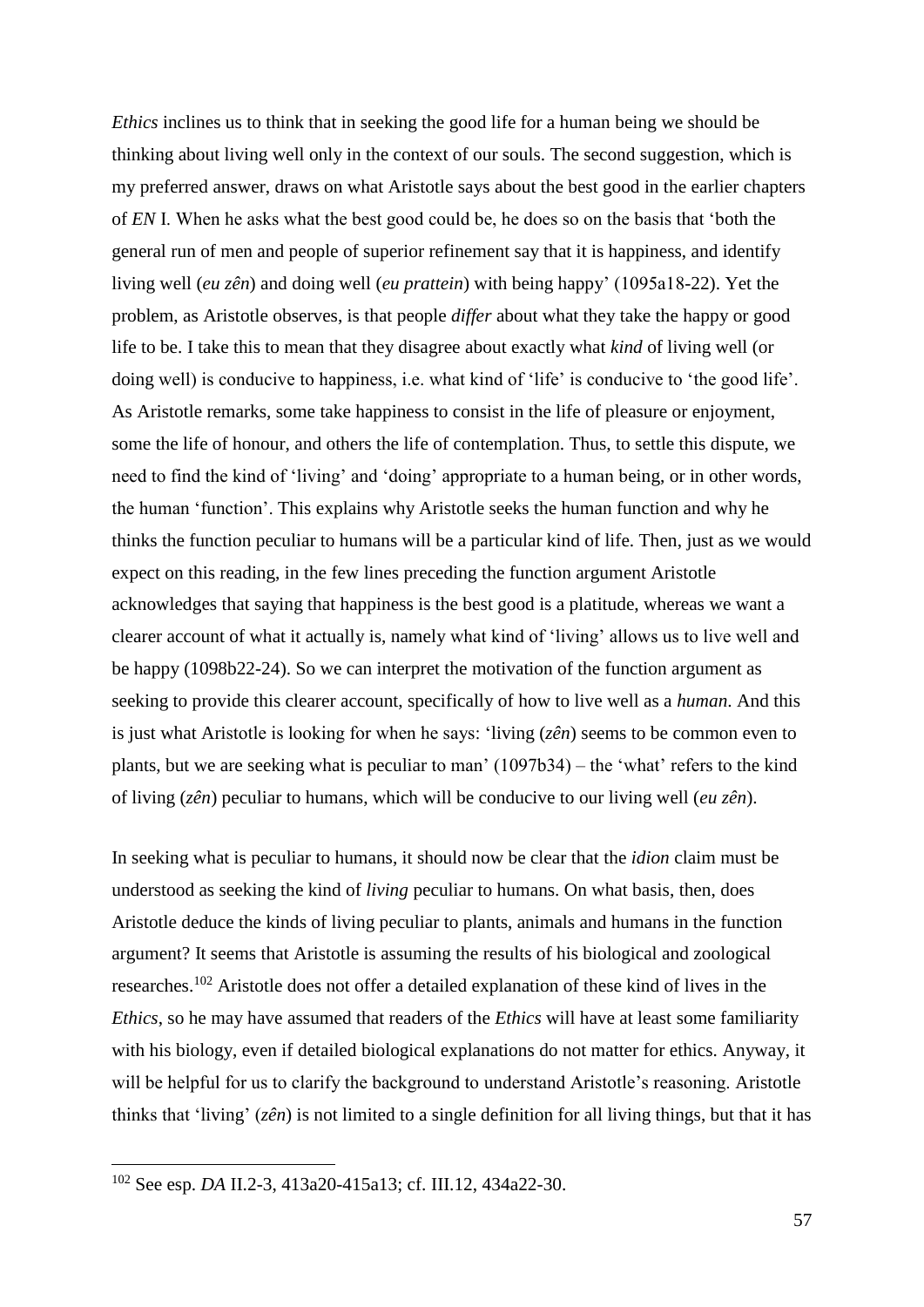several senses, and provided even one of these belongs to a thing we say that that thing is living, namely reason or intellect, perception, self-movement, and self-nutrition and growth.<sup>103</sup> Hence Aristotle recognises that even plants are living, since even they possess the power to grow and nourish themselves, which is in fact the only psychic power they possess. Consequently, the characteristic life (or function) of plants is a life of nutrition and growth. But while this allows us to define what it means for plants to be living, an animal is living primarily because of perception; some animals lack the power to move themselves around, yet they possess at least one power of perception, namely touch (which is why, according to Aristotle, touch is the primary sense). Accordingly, the characteristic life or function of animals is defined as a life of perception. Humans are different to other animals, however, because we have a rational part of our souls, which is itself divided into a part that actually has reason (the scientific part), which enables us engage in theoretical or contemplative activity, and a part that obeys it (the calculative or deliberative part), which enables us to engage in practical or moral activity.<sup>104</sup> All of this shows that there are just three characteristic lives among mortal beings: the life of nutrition and growth belonging to plants, the life of perception belonging to animals, and an active life of the rational part of the soul belonging to humans. Since we are looking for the characteristic life peculiar to us, our function must, by elimination, be an active life of the rational part of the soul.

In what sense, though, is living an 'active life of the rational part of the soul' *peculiar* to us? Recall the passage of *Politics* VII.3 quoted earlier where Aristotle says that an 'active (*praktikê*) life' need not only refer to a life involving external or moral actions (e.g. acts of justice or courage) but in fact much more to actions of thought and contemplation (1325b14- 23). This is important because it suggests that an 'active life' involves both moral activity and contemplation. But is such an active life peculiar to us in the ordinary sense of the word 'peculiar' as a life that only humans can live? I believe that Aristotle thinks so. In an important passage, Aristotle says that acts of justice, courage, temperance and other moral acts 'would be found trivial and unworthy of gods' (1178b17-18). Put another way, although the gods are alive and active, they are too far removed from us to be concerned with such petty human affairs and moral activities. The only activity worthy of them is contemplation, so that their life would apparently be defined exclusively as contemplative, and so it is

<sup>&</sup>lt;sup>103</sup> Cf. *Top*. 148a29: 'life seems to be not one kind of thing only, but one thing in animals and another in plants.'

<sup>104</sup> See *EN* 1098a4-5, 1102a-3, 1139a3-b5.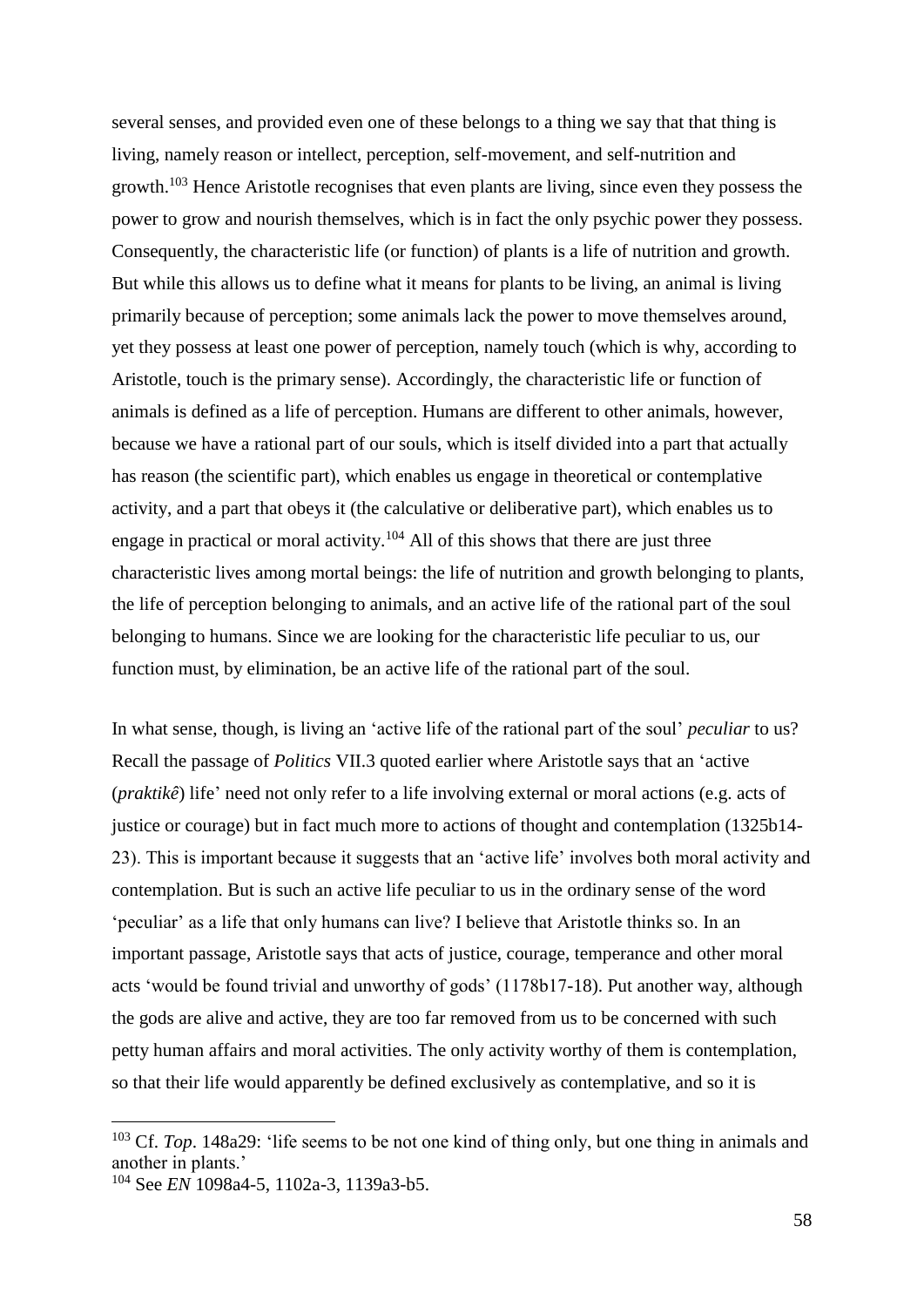'active' only in so far as it is contemplative. Yet what is crucial to remember about the 'active life' of a human is that it is defined by *both* moral *and* contemplative activity. It is thus possible that the human function is peculiar to humans in the ordinary sense of the word 'peculiar' as a life that only humans can live, since only *human* lives involve this combination of rational activities. So we can understand the *idion* claim as aiming to distinguish a life peculiar to us as a life that only humans can live, even if part of that life consists in an activity (contemplation) that is shared with another being.<sup>105</sup>

In sum, when Aristotle says he is looking for the function of a human being, he has in mind a particular kind of life for a human – moral and practical, as well as contemplative. The significance of deducing the kind of 'life' appropriate to us is that the connection between our way of life or 'living' and the good life (or our way of 'living well') is more immediate and clear for a reader of the *Ethics* to understand. In short, the emphasis on life leads us to the central topic of the *Ethics* – the good life.

Understanding the peculiar function of a human as the particular kind of 'life' for a human suggests a solution to all three of our problems. It solves our first problem because contemplation can be considered peculiar to us, not necessarily because human and divine contemplation are different, or because Aristotle is only interested in the function of humans relative to plants and animals or the essence of a human, but because contemplation is included within the particular life that only humans can live. For when we emphasise that our function is an active *life* – a life which comprises both contemplative and moral activity (involving theoretical and practical reasoning respectively) – we can see that our function involves a different set of activities to that of a god. Importantly, this is also consistent with Charles' interpretation that the characteristic lives of plants, animals and humans is defined by a controlling life-activity and the activities controlled. His interpretation stresses that the characteristic life of an organism defines *how* the organism lives, and so in my understanding of our function as an active *life*, this will have to entail an understanding about *how* we live such a life (namely, that we use our rational part to guide or control our moral and

<sup>105</sup> I offer no detailed account of this apparent inclusivist conception of *eudaimonia*, which argues that Aristotle includes both practical reason and contemplation within a happy life. Though if both practical reason and contemplation are part of the human function, would the exercise of both be in some way conducive to complete happiness?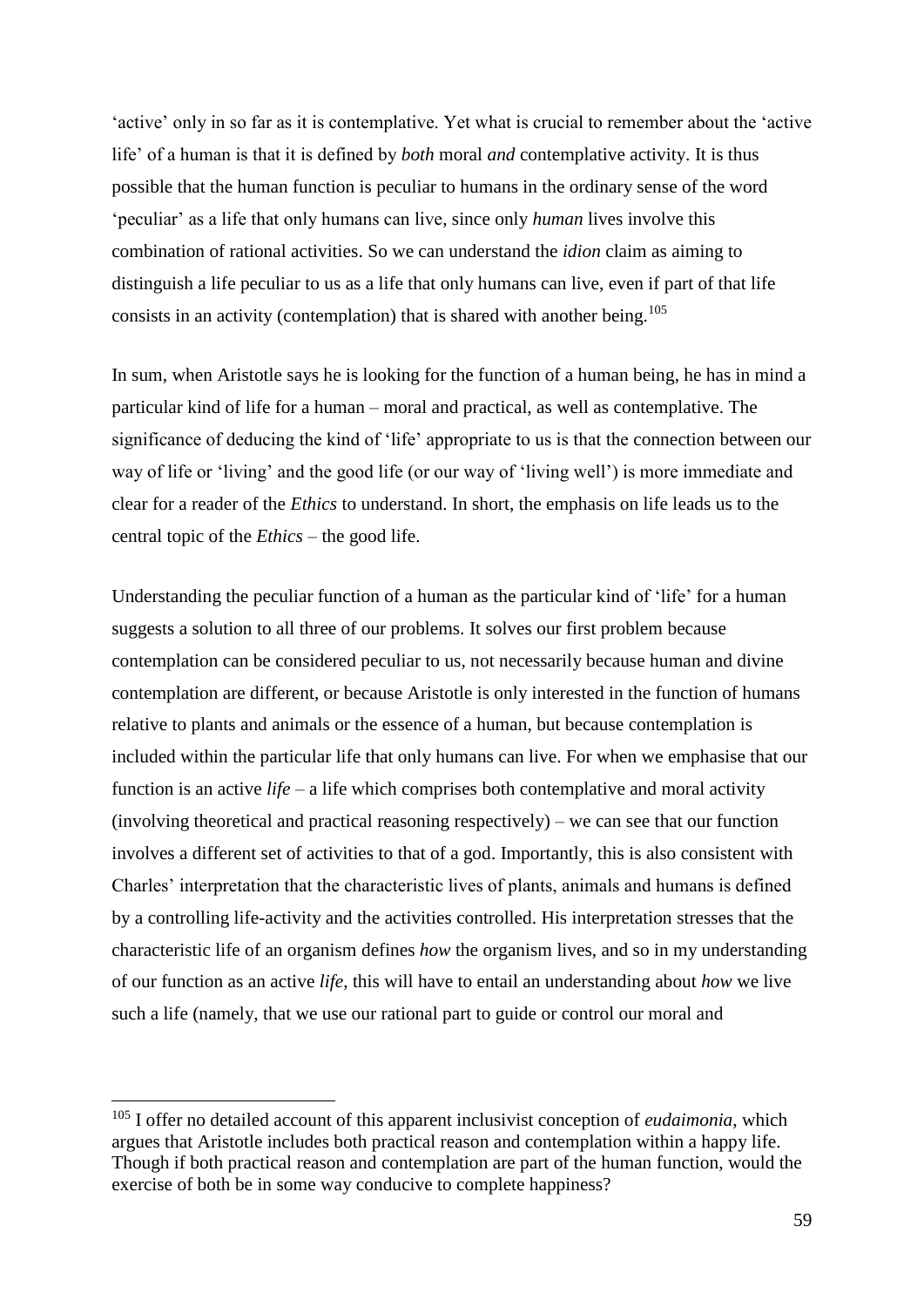contemplative activities).<sup>106</sup> This interpretation also solves our second problem because it allows us to rule out other activities that humans do which are peculiar to us in the ordinary sense but are not part of our function: activities peculiar to us like telling jokes are not part of our function because they are not part of what it means to live an 'active life' (i.e. they involve neither moral nor contemplative activity) and so in this sense are not instances of what it means to perform the human function. Lastly, to solve the third problem, recall Charles' interpretation that Aristotle is interested in distinguishing a function of a kind of thing which good individuals of that kind have to do well if they are to be good. Charles argued that the idea of doing well is important, since the human function will be the activity whose doing well distinguishes excellent humans. But my emphasis on 'life' in the function argument shows that the idea of *living* well is equally important. After all, *both* living well *and* doing well are, for Aristotle, agreed to be components of happiness. We can therefore see why peculiarity is significant for being a good human: in so far as someone lives the characteristic life of a *human* well, i.e. by focusing on the characteristic *human* excellences or virtues, rather than, say, living the characteristic life of an animal well (perhaps by focusing more on food and other appetites or excellences of animals), he will distinguish himself as a good human being.

So we can understand our function as a life that involves the peculiar combination of practical and theoretical activity, which only humans can live. One challenge to this interpretation, however, which Charles raises, is that if perceptual activity is excluded from this combination because it is shared with non-human animals, why is theoretical activity included, given that we share it with the gods?<sup>107</sup> The only activity that we do not share with the gods is our practical reason, but restricting our function to practical reasoning encounters the problem discussed earlier, that the function argument would only be seeking to establish the second best life for a human, the life of moral action, not the best possible life for a human, the life of contemplation.

<sup>106</sup> I do not mean to suggest that our reason would control *only* our moral or contemplative activities; we may, of course, use our reason in many other activities, even banal or everyday ones like cleaning or tying shoelaces. Yet these are not part of our function, since they are not part of an 'active life'; nor will living well in accordance with them make us good human beings.

<sup>&</sup>lt;sup>107</sup> Charles (2017, 107)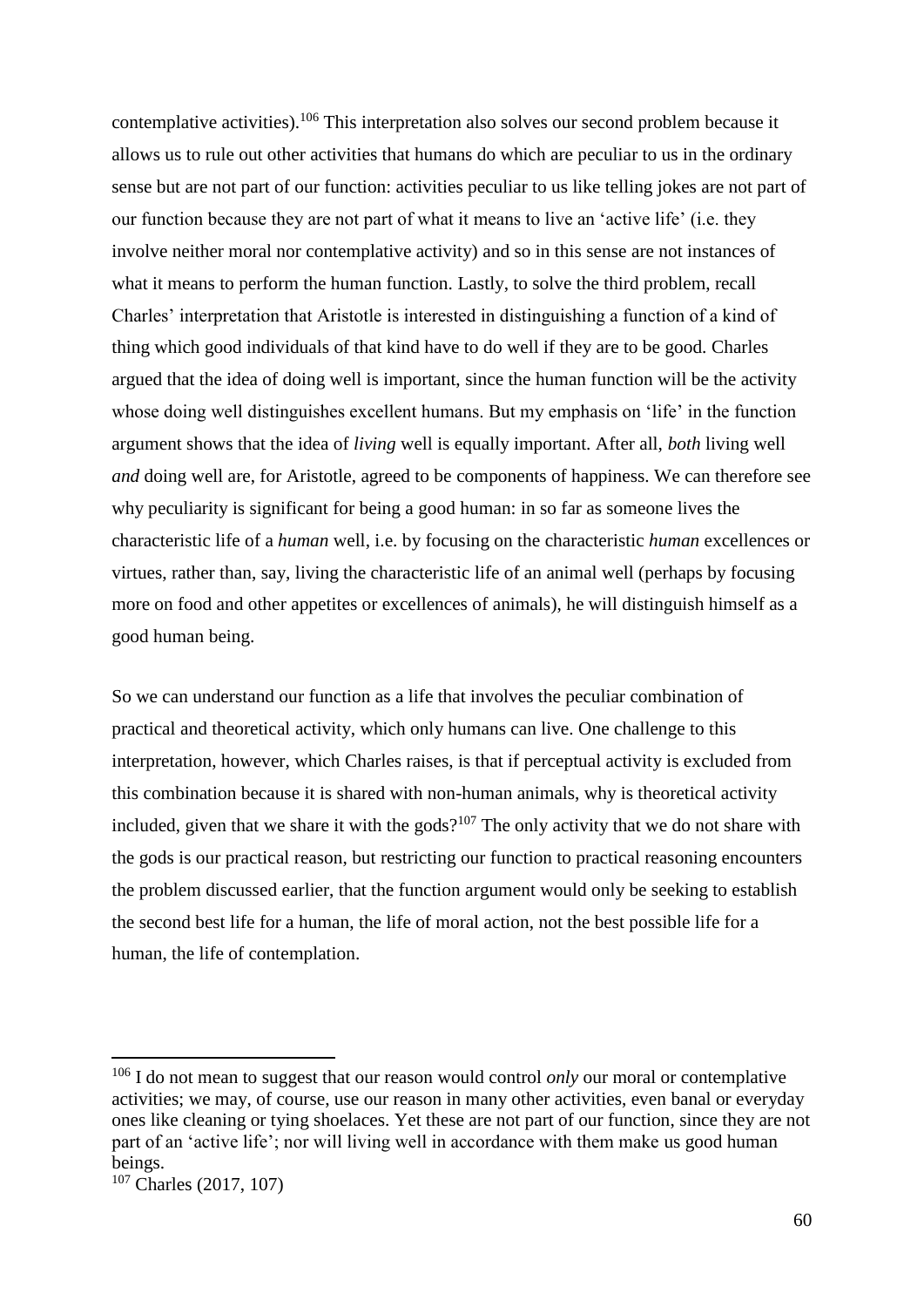Nevertheless, this is not a real difficulty. Aristotle defines our function as 'an active (*praktikê*) life of what has reason' and not, as it is for animals, 'a life of perception'. For Aristotle, an active life is defined by a life of action in accordance with the rational part of our souls. Such activity is either moral or contemplative, since the rational part is itself divided into two parts, and each part corresponds to the two kinds of rational action that can occur, practical or theoretical activity. A perceptive life, on the other hand, may be defined as a life of activity in accordance with the perceptive part of the soul. What this means is that, in a 'life of perception', perception guides or controls the actions of the animal. Moreover, living well in accordance with such a life enables the animal to achieve its good. And crucially, since non-human animals lack reason, this means that they can never include practical or theoretical reasoning within their function, a 'life of perception'. Theoretical and practical reasoning, on the other hand, as activities of the rational part of the soul, *are* included within our function, as they are both considered part of an 'active life of what has reason', that is, types of activity of the rational part of the soul. This doesn't, of course, mean that perception plays no role in our lives. Perception can contribute to the practical life because it can make us aware of differences that matters for practical reasoning. Perceiving that there is danger ahead allows me to understand that I should avoid it, for example, which I then do. But this is the point: we humans possess the ability to not only perceive our environment but to also reason and understand it. And in so far as we can effectively use these powers of intellect in guiding how we act, we will live well.

In sum, in saying that human beings have a 'function', the emphasis is on the kind of 'life' characteristic of human beings, one which only they can live. So the peculiarity of the human function derives from the kind of life that only humans live. As we shall examine in the next chapter, Aristotle thinks that living such a life well is the good for human beings.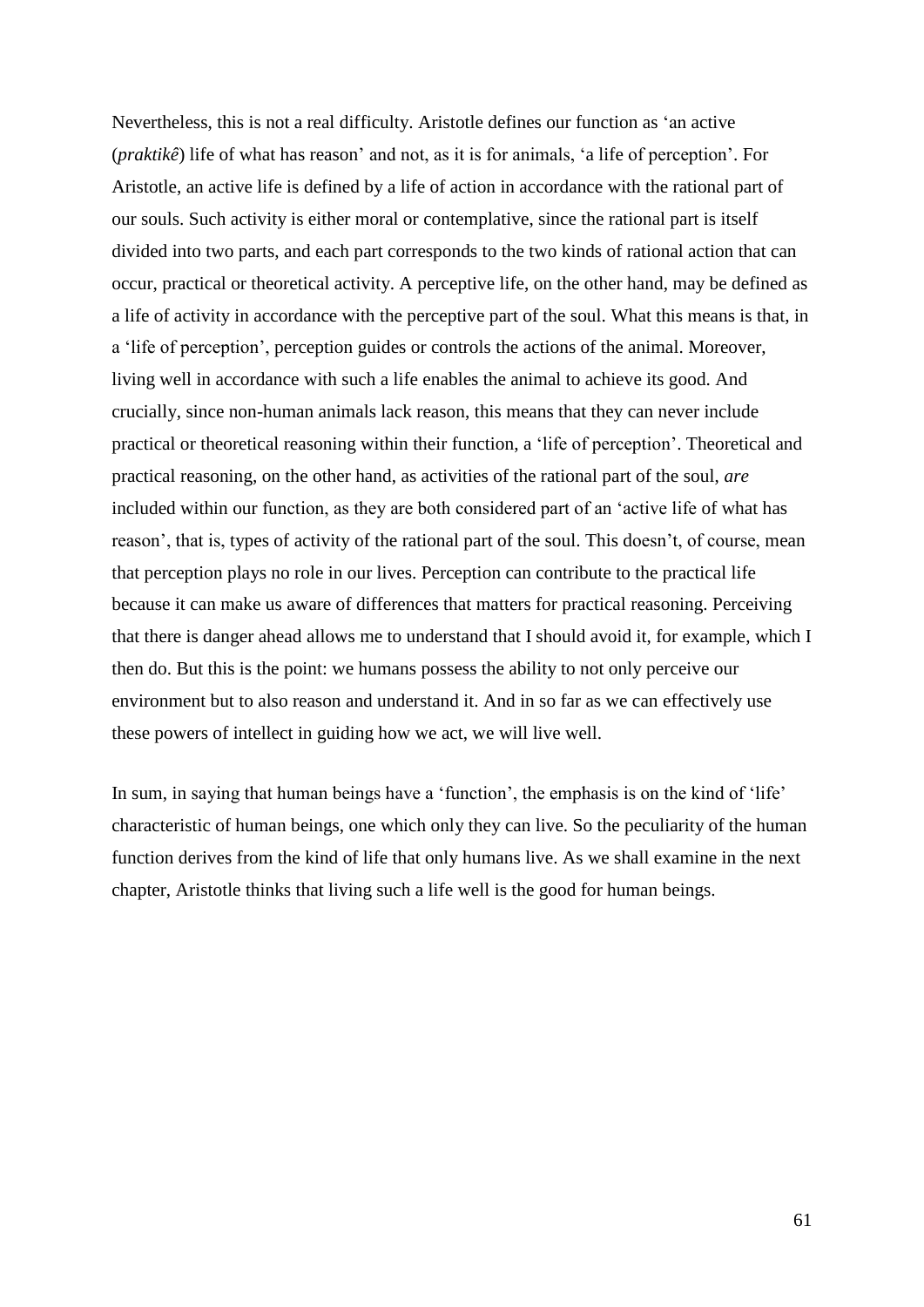# Chapter 3: Why Performing the Human Function Well is Good for Human Beings

So far, I have argued that Aristotle has an argument that humans have a function, and that by examining the kinds of life shared with different living creatures – the nutritive life shared with plants and the perceptive life shared with other animals – he deduced that our function is a life of action of the rational part of the soul, the characteristic life of a human that only we live. He then uses this conclusion to deduce the human good:

Now if the function of man is an activity of soul which follows or implies a rational principle, and if we say 'a so-and-so' and 'a good so-and-so' have a function which is the same in kind, e.g. a lyre-player and a good lyre-player, and so without qualification in all cases, eminence in respect of goodness being added to the name of the function (for the function of a lyre-player is to play the lyre, and that of a good lyre-player is to do so well): if this is the case, and we state the function of man to be a certain kind of life, and this to be an activity or actions of the soul implying a rational principle, and the function of a good man to be the good and noble performance of these, and if any action is well performed when it is performed in accordance with the appropriate excellence: if this is the case, human good turns out to be activity of soul in accordance with virtue, and if there are more than one virtue, in accordance with the best and most complete. (1098a7-18)

Here Aristotle employs the principle of the connection between a thing's function and its goodness, excellence or virtue (*aretê*): a thing performs its function well when it performs it in accordance with its appropriate virtue.<sup>108</sup> He uses this to justify the appearance of 'in accordance with virtue' in the conclusion of the argument. But does Aristotle give us good reasons for connecting the human function to the human good (the good of human beings), <sup>109</sup> specifically whether performing our function well is something good for us? This question will occupy this chapter.

<sup>&</sup>lt;sup>108</sup> This is taken from Plato *Rep.* 353b-e, as e.g. Grant (1885, 451) points out. <sup>109</sup> I take the good *of* human beings to be synonymous with the good *for* human beings – two ways of rewriting 'the human good' (*to anthrôpinon agathon*)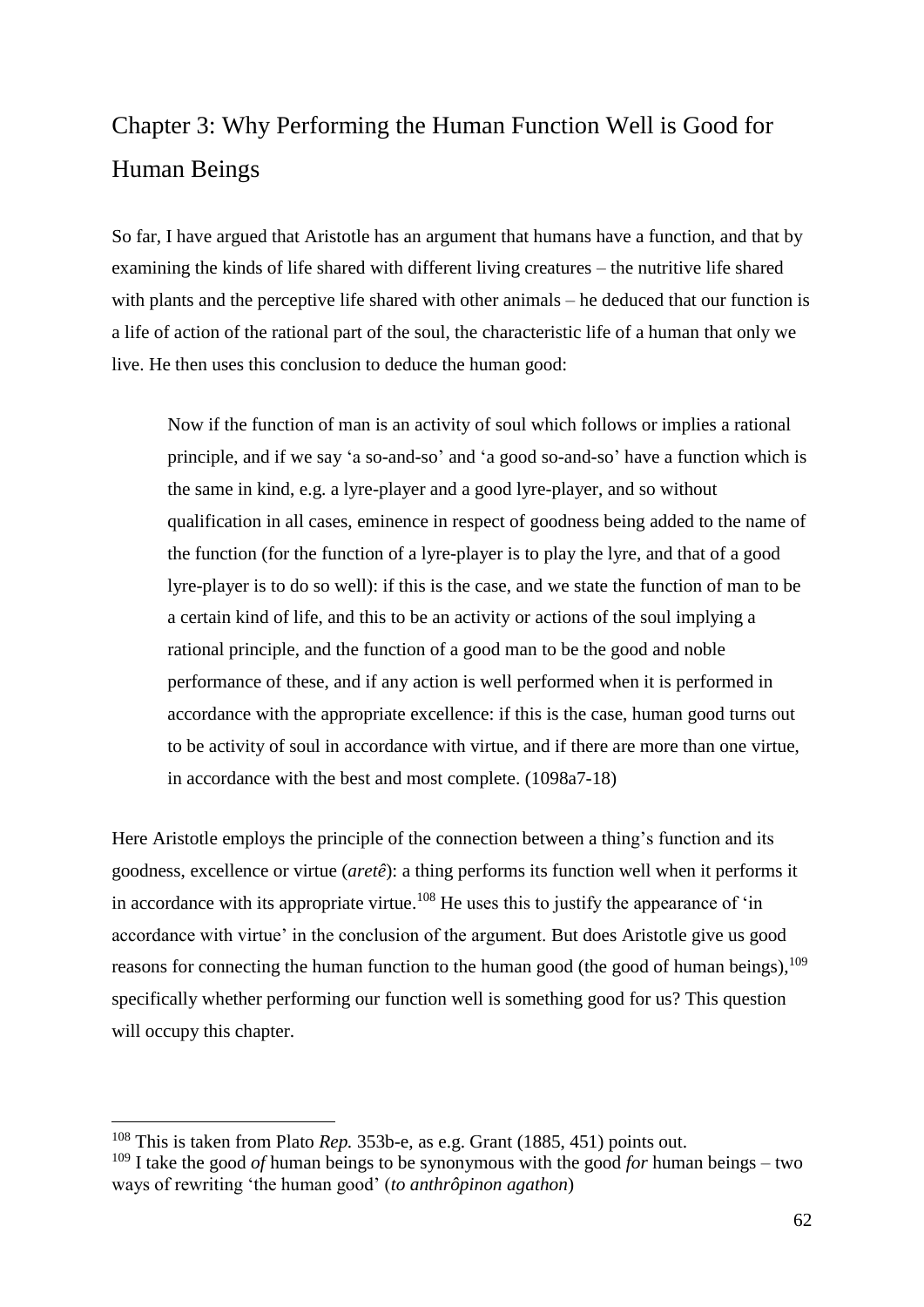## A Fallacy about the Good

Glassen points out a supposed fallacy in Aristotle's argument.<sup>110</sup> He argues that Aristotle switches from talking about a good human being (or human goodness), to talking about the good of a human being. In doing so, Glassen claims that Aristotle confuses these two notions, the notion of the *goodness of* with the notion of the *good of*. In short, Aristotle's argument is an equivocation: it can only be taken to establish human *goodness*, not the human *good*.

Let's consider Glassen's argument in more detail. Glassen claims that the function argument can be divided into two parts, each part intended to prove something: (1) that man has a function, 'an activity of soul which follows or implies a rational principle'; (2) that if this is man's function, then the good of man is the performance of this function in accordance with virtue. Glassen does not tell us what the argument for (1) is, but he reformulates Aristotle's argument for (2) as follows:

The function of a lyre-player is to play the lyre.

The function of a good lyre-player is to play the lyre well … in other words, in accordance with excellence.

#### Similarly:

The function of man is activity of soul implying a rational principle.

The function of a good man is activity of soul [implying a rational principle] in accordance with excellence.

### Therefore:

The good of man is activity of soul [implying a rational principle] in accordance with excellence.

 $110$  Glassen (1957)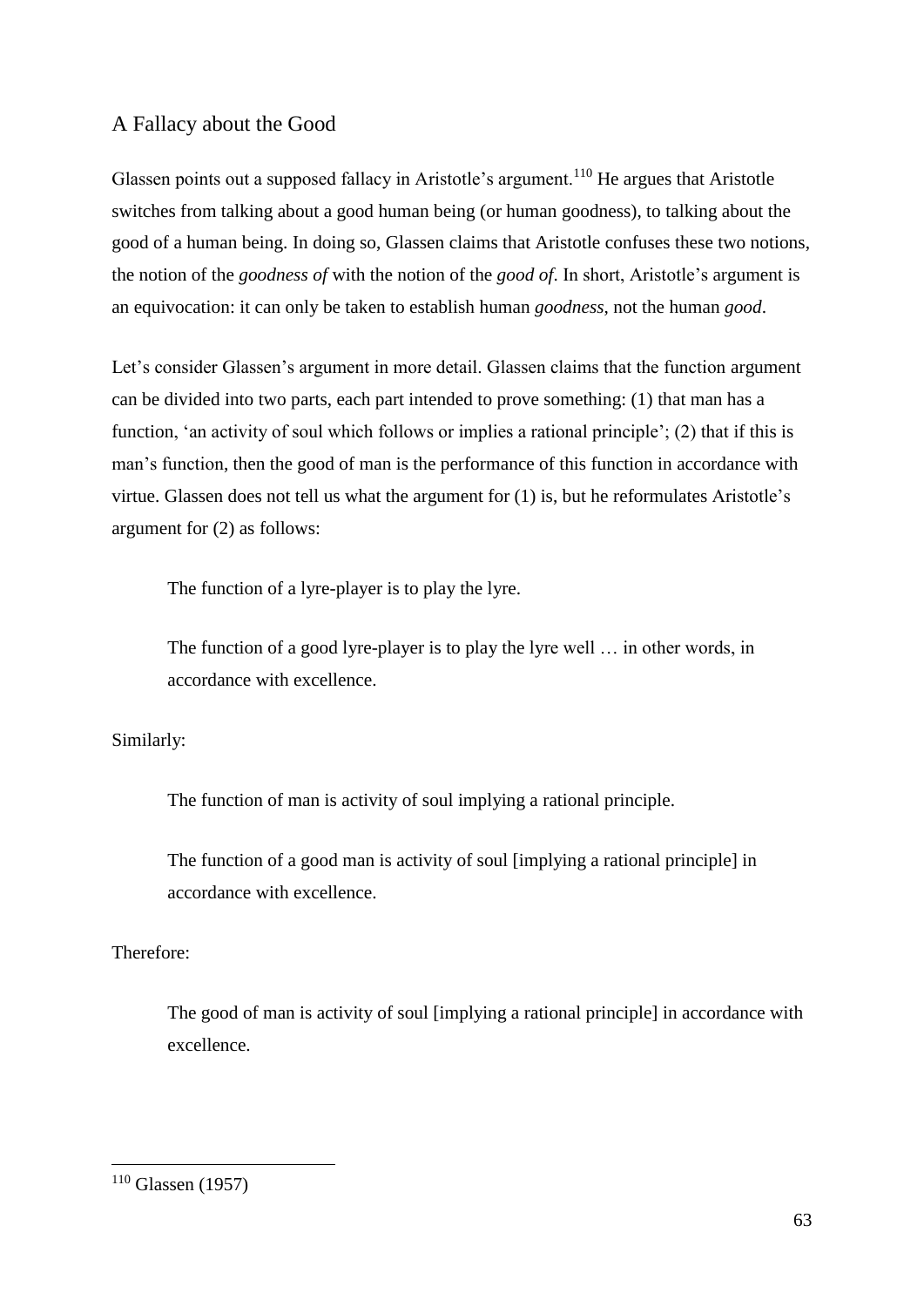However, the conclusion, Glassen argues, is a non sequitur. In *EN* I.1-2 Aristotle argues that the good for man is the final goal of everything humans achieve by action; it is what we choose for itself and not for the sake of anything else. Then in the function argument Aristotle argues that the function of a good man is activity of soul performed well, that is to say, in accordance with excellence or virtue, and that this is the human good. But how does it follow that the final goal of human action just *is* this function? How does it follow that what human beings always choose for itself and never for the sake of anything else is virtuous activity of the soul? Virtuous activity *may* be the final goal of human action, but this, Glassen argues, does not follow from Aristotle's premises. The *most* that can be said to follow from the premises is that the good of a *good* man – and not simply of man – is activity of soul in accordance with excellence, but even this does not strictly follow.

If Glassen is right, Aristotle fails to establish that the human good is connected to the human function. But if 'the good of man is activity of soul in accordance with virtue' does not follow from Aristotle's premises, what does follow? Consider the lyre-player example again. From the premise that the function of a good lyre-player is to play the lyre in accordance with excellence, what follows, Glassen argues, is not that the *good of* a lyre-player is to play the lyre in accordance with excellence, but that the *goodness of* a lyre-player is to play the lyre in accordance with excellence. The crucial point is that since the notion of 'the good' (in the sense of 'the good of an *x*') does not appear in the premises, it cannot validly appear in the conclusion. But, Glassen argues, 'goodness' can, because it is simply the noun corresponding to the adjective 'good' occurring in the premise.<sup>111</sup> Hence, according to Glassen, given that the function of a good man is activity of soul in accordance with excellence, what follows is not that the good of man is activity of soul in accordance with excellence, but that the goodness of man is activity of soul in accordance with excellence.<sup>112</sup>

Glassen supposes that Aristotle became confused: he mistook 'the good' in 'the good (*tagathon*) and the "well" seems to reside in the function' (1097b26-27) to be the same 'good' as that in the conclusion of the argument ('human good', 1098a16). It is easier, he says, to see in English how one might confuse the words 'good', 'goodness' and 'the good', since they are simply different forms of the same word. (The word 'good' can also be

<sup>&</sup>lt;sup>111</sup> In Greek the adjective translated as 'good' is *spoudaios*, and its corresponding noun 'goodness' is *aretê* (also translated as 'excellence' or 'virtue').

<sup>112</sup> Glassen (1957, 320-321)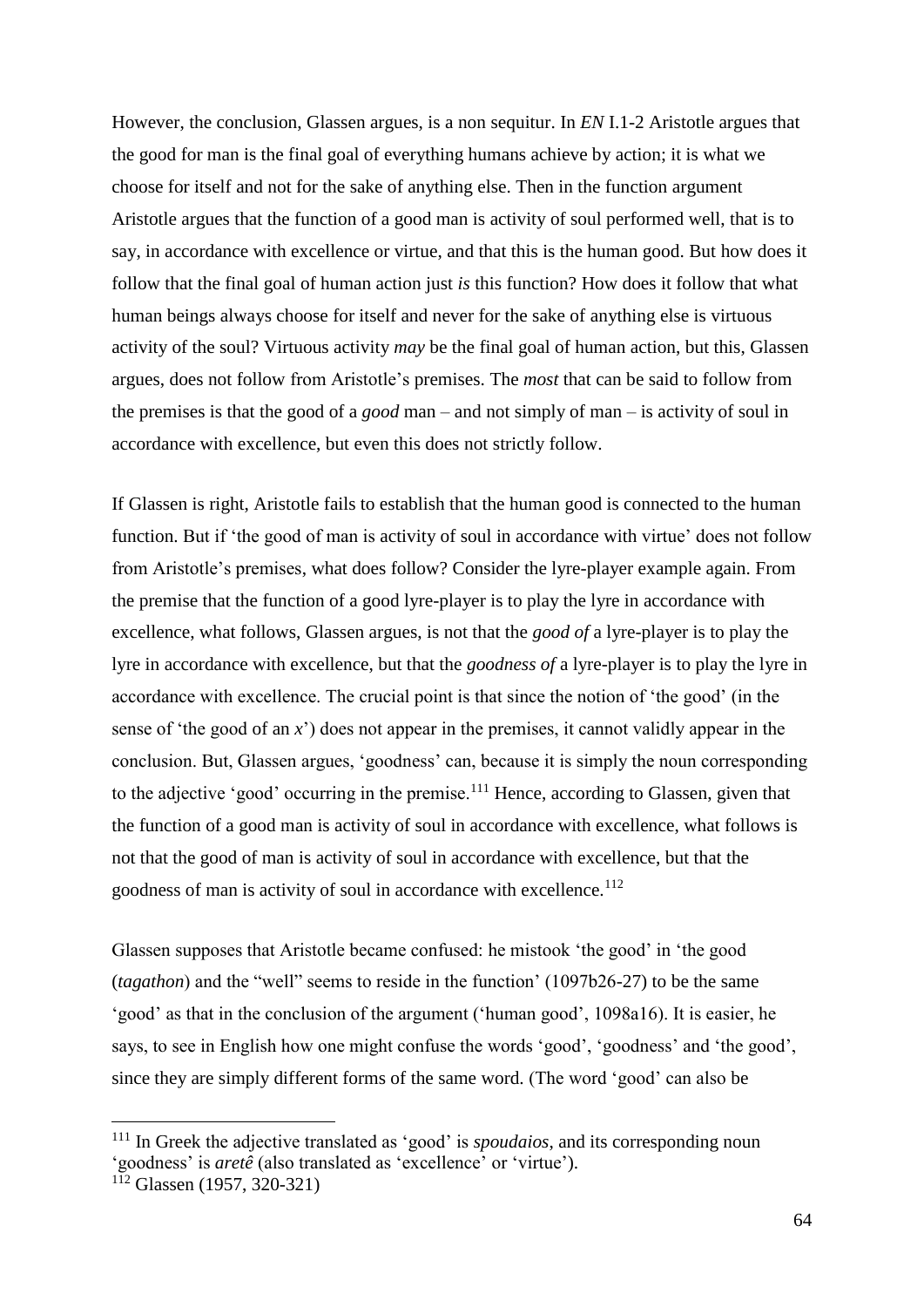ambiguous.) But in Greek there are three different words – *spoudaios* ('good'), *aretê* ('goodness') and *to agathon* ('the good') – so it is more difficult to see how Aristotle could have become confused.

## The Good and the 'Well'

So the objection against Aristotle is that he commits a fallacy by equivocating between the goodness of man and the good of man. His argument is therefore invalid in concluding what 'the good' of man is. The issue, then, is where the notion of 'the good' enters Aristotle's argument. I think it enters in the first part of the function argument where Aristotle explains the connection between a thing's function and its good: 'for all things that have a function and action, the good (*tagathon*) and the "well" are thought to reside in the function' (1097b26-27). Yet scholars have noted an ambiguity in 'the good and the well' claim.<sup>113</sup> It is not obvious exactly what connection between the good and the well Aristotle has in mind. Barney notes that Aristotle might be making either of two claims:<sup>114</sup>

- (i) If an *x qua x* has as its function to F, then a good *x qua x* is one which F's well.
- (ii) If an *x qua x* has as its function to F, then the good of *x qua x* its flourishing as an  $x$  – consists in F-ing well.

In (i) 'the good and the well' claim is about how being a good thing of a particular kind depends on performing one's function well (e.g. a good flute-player plays the flute well). This reading, as Barney notes, is more obvious, even an analytical truth, and it echoes Aristotle's later intent to say: 'we say a so-and-so and a good so-and-so have a function which is the same in kind … for the function of a lyre-player is to play the lyre, and that of a good lyre-player is to do so well' (1098a8-12).<sup>115</sup> On the other hand, (ii) involves the stronger and more controversial idea that a thing's flourishing – the good  $of$  (or for) that thing – depends on its functioning well.

<sup>113</sup> E.g. Glassen (1957), Wilkes (1978), Barney (2008).

<sup>114</sup> Barney (2008, 310-311)

 $115$  The connection between this and (i) may be seen more clearly when this is reformulated: the function of an *x qua x* and a good *x qua x* is to F – the difference is that a good *x qua x* is one which F's well.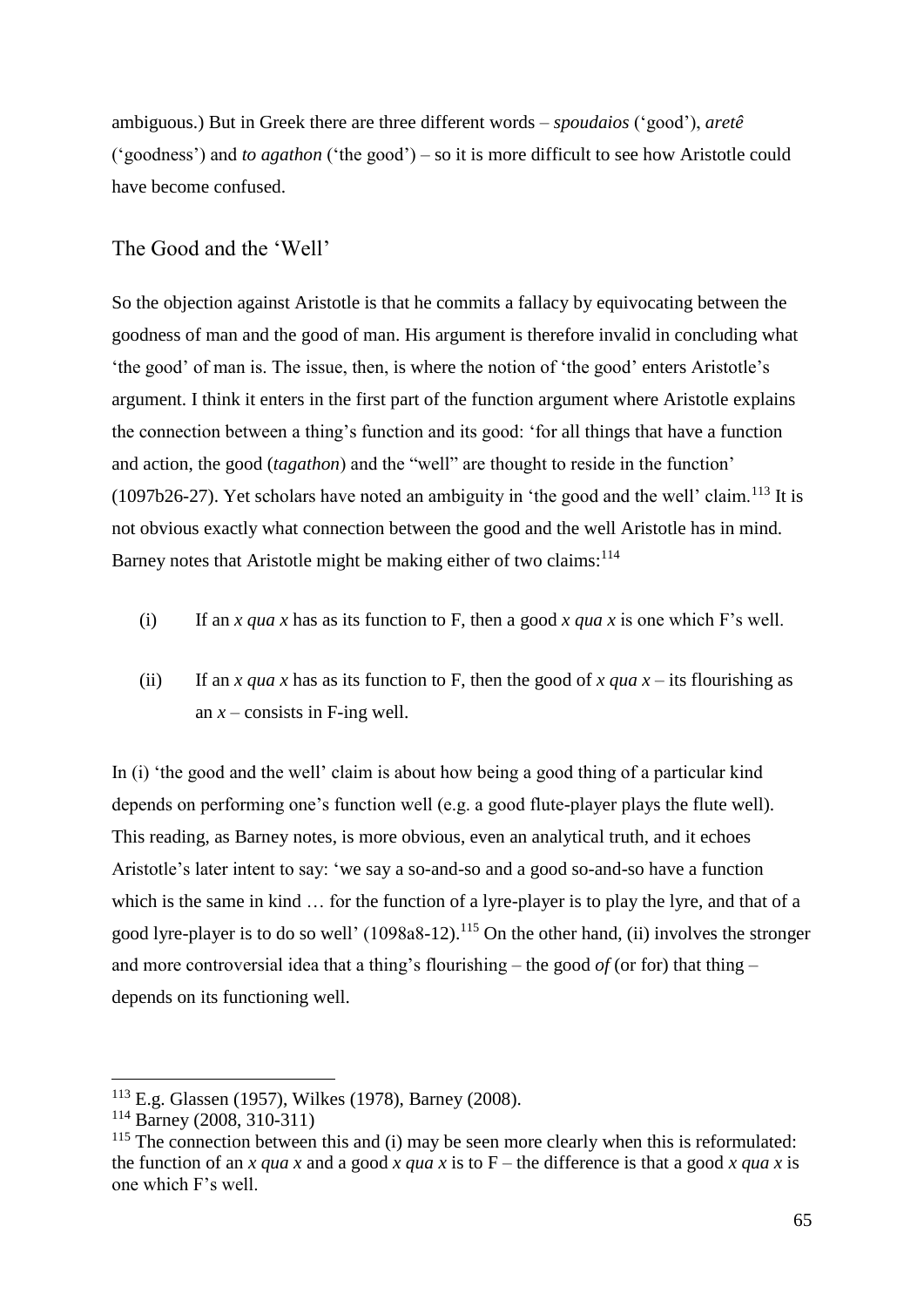Now we have to decide which of these two Aristotle may have in mind. It is possible that Aristotle did not have a clear idea, was simply unclear, or failed to think carefully enough about the two ways that this statement can be taken. Nevertheless, while this is possible, I assume that Aristotle intended the good and the well claim to establish *something*, and that this is precisely what concerns us here. Glassen thinks that Aristotle must mean (i). He thinks that the addition of the phrase 'and the well' (*kai to eu*) is epexegetical, to convey that 'the good' and 'the well' are equivalent in use and meaning.<sup>116</sup> Moreover, he thinks that if 'the good' stood for the final end of human action, $117$  its conjunction with 'the well' would not be appropriate. But Glassen claims that Aristotle does not given us any reason to accept that 'the good' as the final goal of human action resides in the function. Hence:

it would be reasonable to hold that the '*tagathon*' … does not stand for the final end of action, but is, rather, the substantival use of the '*agathos*' that might have been used to qualify 'lyre-player' and 'man', as well as 'flute-player', 'sculptor', and 'artist'.<sup>118</sup>

In qualifying a lyre-player, for example, as 'good' (*spoudaios*), Aristotle *might* have instead used *agathos*. For Glassen, then, *tagathon* stands for the noun form of the adjective *agathos*. Hence (i) is his preferred reading of 'the good and the well' claim.

So again, if Glassen is right in thinking that 'the good and the well' claim stands for (i) alone, then Aristotle does indeed commit a fallacy of equivocating between 'the good of a human being' and 'the goodness of a human being', because 'the good of' cannot validly occur in the function argument's conclusion. However, I am not so sure that Glassen is right about this reading of *tagathon*. Consider some of the points that he makes. Glassen assumes that Aristotle became confused by mistaking 'the good' at the beginning of the function argument (1097b27) to be the same as that in the conclusion. But why is this a mistake? Glassen proposes that the 'the good' at 1097b27 cannot stand for the final end of human action

<sup>116</sup> Glassen (1957, 321-322)

<sup>&</sup>lt;sup>117</sup> If 'the good' at 1097b27 has the same sense as that in 'human good' at 1098a16 (i.e. that we read them both as 'the good  $\lceil \text{of an } x \rceil$ , so that 'the good' were to validly occur in the function argument's conclusion), and if this 'the good' were the same 'the good' as that discussed throughout Book I (where it clearly stands for the final end of human action), this means that 'the good' at 1097b27 also has to stand for the final end of human action. <sup>118</sup> Glassen (1957, 321)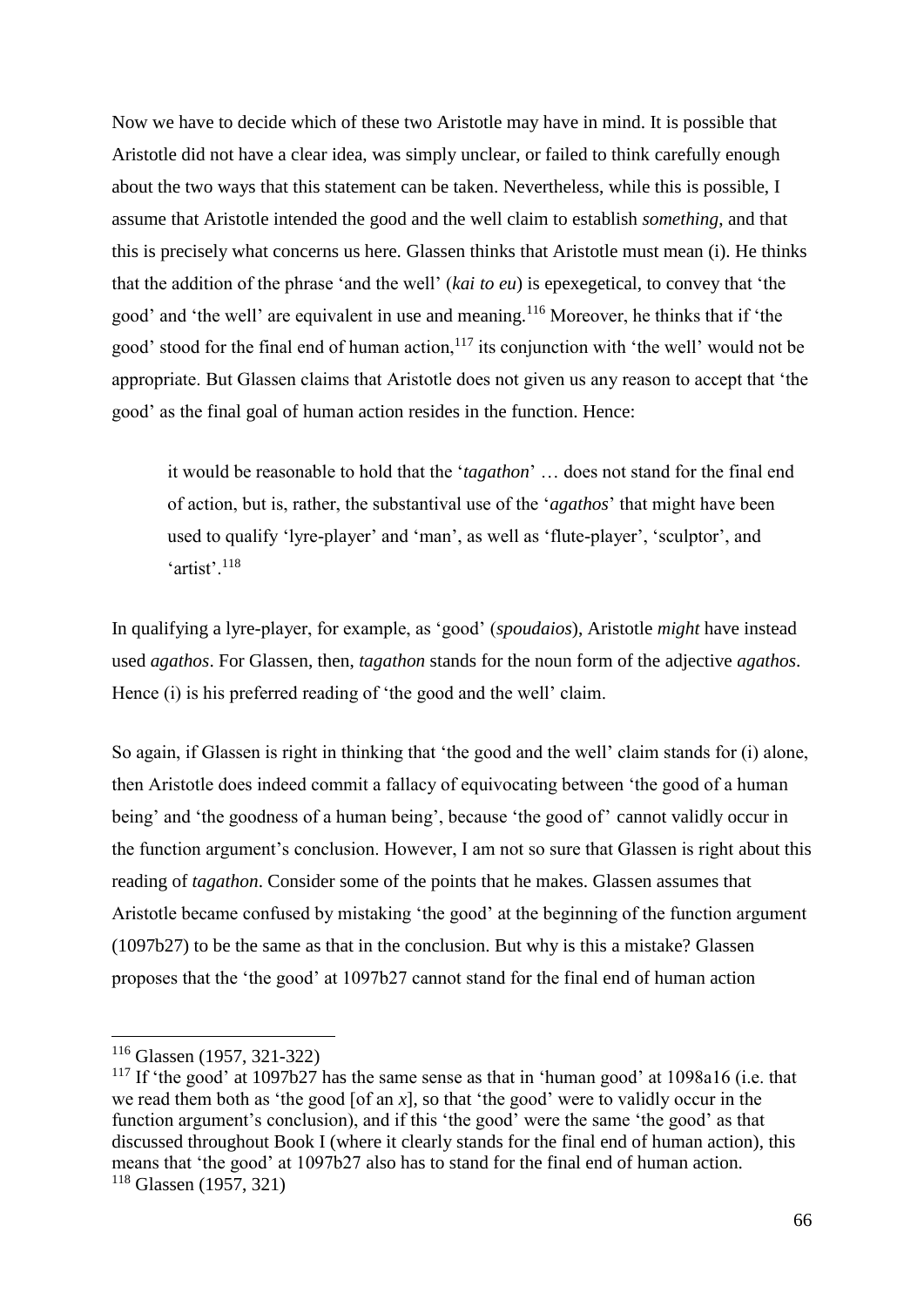because he thinks that its conjunction with 'the well' at 1097b27 would not be appropriate. Yet we have seen that it is possible to read 'the good and the well' in (ii) in such a way where its conjunction with 'well' *would* be appropriate, in so far as 'the good and the well' says something about a thing's flourishing. Barney also notes that 'the good' here is *tagathon*, neuter, which is more smoothly read as 'the good [of an *x*]' than as a placeholder for 'a good [masc.]  $x^2$ <sup>.119</sup> Further, Barney says that it is (ii) that Aristotle will need if he is to apply 'the good and the well' claim to the case of human flourishing or happiness.<sup>120</sup> Hence Aristotle not only needs (ii) for his conclusion to be valid, but the context also demands it.

We can also defend the idea that 'the good' of human beings in the function argument stands for the final end of human action. Admittedly, Aristotle expresses himself in a misleading way in saying that he is seeking the highest good, or the good, of everything achievable by action. It is not at first obvious why this good should be *the* human good as such, nor why this ultimate end of everything we seek is also our end (*telos*) as human beings. Still, Aristotle begins the *Ethics* by saying that everything we do seems to aim at some good, and for this reason the good has rightly been declared to be that at which all things aim (1094a1- 3). Then in *EN* I.2 Aristotle says that if there is some end of all that we do, this will be the good (*tagathon*) and the chief good (*to ariston*), and that, this being so, we should try to determine what it is, since the knowledge of this good will have a great influence on our lives and give us a definite mark to aim at (1094a18-26). Thus Aristotle is clear from the beginning of the *Ethics* that his aim is to determine what the good is. Then in *EN* I.7, before the function argument begins, Aristotle asks which of our goods is the highest achievable by action, or, in other words, which of our ends is final, or most final, and he identifies such a highest good or final end with the chief good. An end is 'final' when it is always desirable in itself and not for the sake of something else. That is why he identifies our final end or chief good with happiness, because happiness satisfies these requirements (1097a15-b21).

So, as *EN* I.2 and I.7 show, Aristotle reasons that to find the chief good for human beings, we must determine our final end, i.e. that which human beings desire and aim at for its own its sake, the final good of everything achievable by action, and he explicitly identifies this with the human good or chief good. Evidently, then, in seeking the chief good, Aristotle thinks we

<sup>119</sup> Barney (2008, 311)

<sup>120</sup> Barney (2008, 311)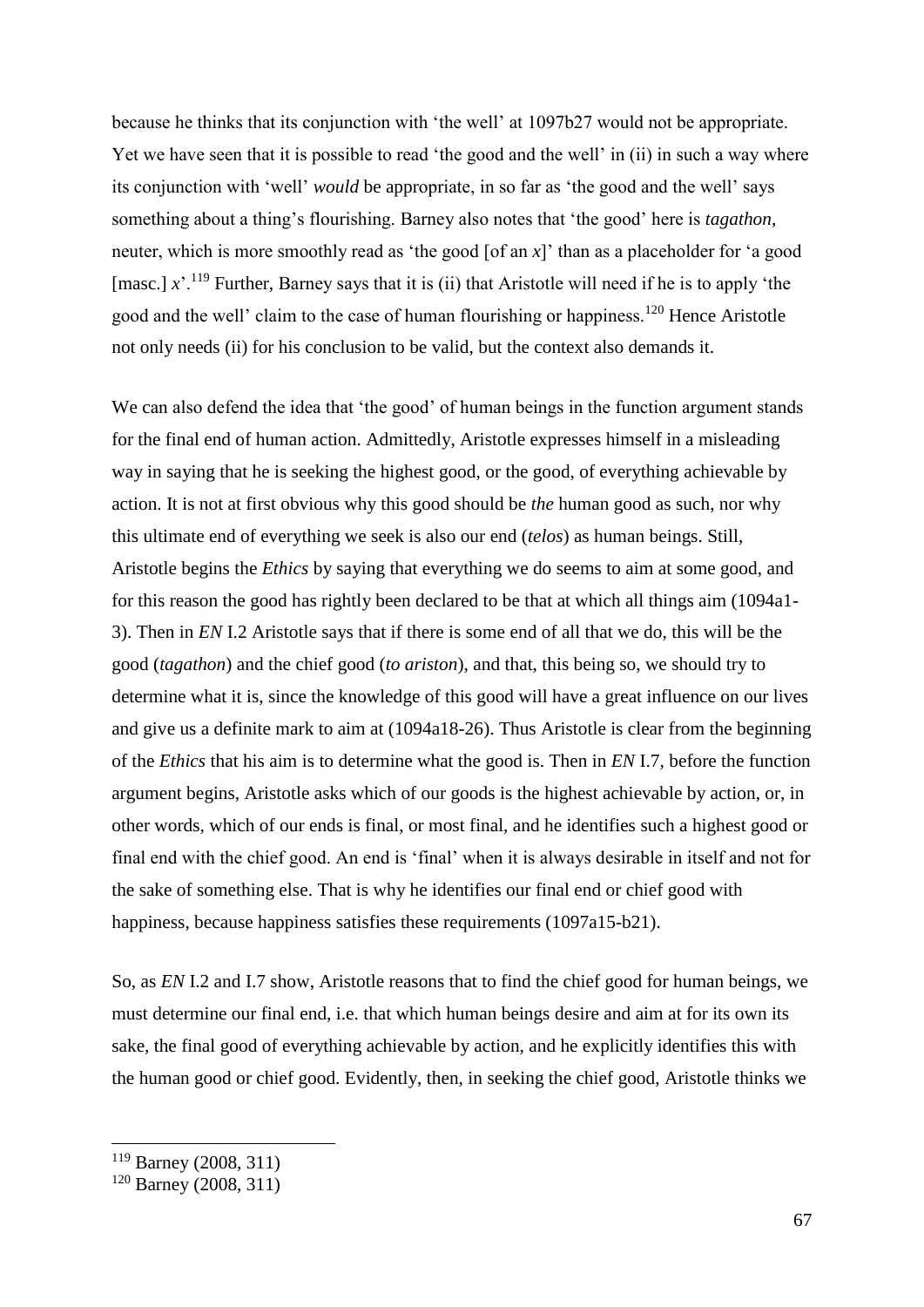are seeking our ultimate end, which is happiness, and he surely means to identify this chief good or ultimate end in *EN* I.7 with the same chief good in *EN* I.2. But, having identified happiness with the chief good, Aristotle then goes on to say, in the opening lines before the function argument begins, simply saying that the chief good is happiness does not get us very far, since this is something agreed on by everyone, and so we should aim to give a clearer account of what it is (1097b22-24). Once again, then, Aristotle is saying that we need to determine what the chief good (i.e. our final end) is, and the function argument is intended to be his own answer. So Aristotle surely expects the 'chief good' mentioned at 1097b22 to refer back to the 'chief good' at 1097a28, and, by implication, to the 'chief good' at 1094a22. In which case, the chief good in the function argument stands for our final end, i.e. the final end of all that we do. Moreover, Barney is surely right that Aristotle can hardly expect 'the good' (1097b27) in the case of man to refer back to anything other than the chief good (1097b22), i.e. happiness. Hence, in seeking 'the good and the well' of man, it makes sense for Aristotle to remain consistent in connecting 'the good' here with the same 'good' that he has identified as our final end throughout *EN* I. This seems to support the idea that, *contra* Glassen, 'the good' of man in the function argument *does* stand, as elsewhere in *EN* I, for our final end.

So does Aristotle still commit a fallacy? Is there a gap between human goodness and human good? For Aristotle, there is not. To see this, we need to understand the relation between a good (*spoudaios*) thing, its excellence (*aretê*), and the good of (*tagathon*) that thing. We have seen that a good (*spoudiaos*) thing performs its function well; in other words, 'well' is the way the good thing performs its function. And Aristotle tells us that 'any action is well performed when it is performed in accordance with the appropriate excellence' (1098a14-15). Thus, a good thing performs its function in accordance with its excellence. In fact, for Aristotle, there is an inseparable connection between a thing which performs its function well, is good, and possesses its excellence:

We may remark, then, that every virtue or excellence both brings into good condition the thing of which it is the excellence and makes the work of that thing be done well; e.g. the excellence of the eye makes both the eye and its work good; for it is by the excellence of the eye that we see well. Similarly the excellence of the horse makes a horse both good in itself and good at running and at carrying its rider and at awaiting the attack of the enemy. Therefore, if this is true in every case, the virtue of man also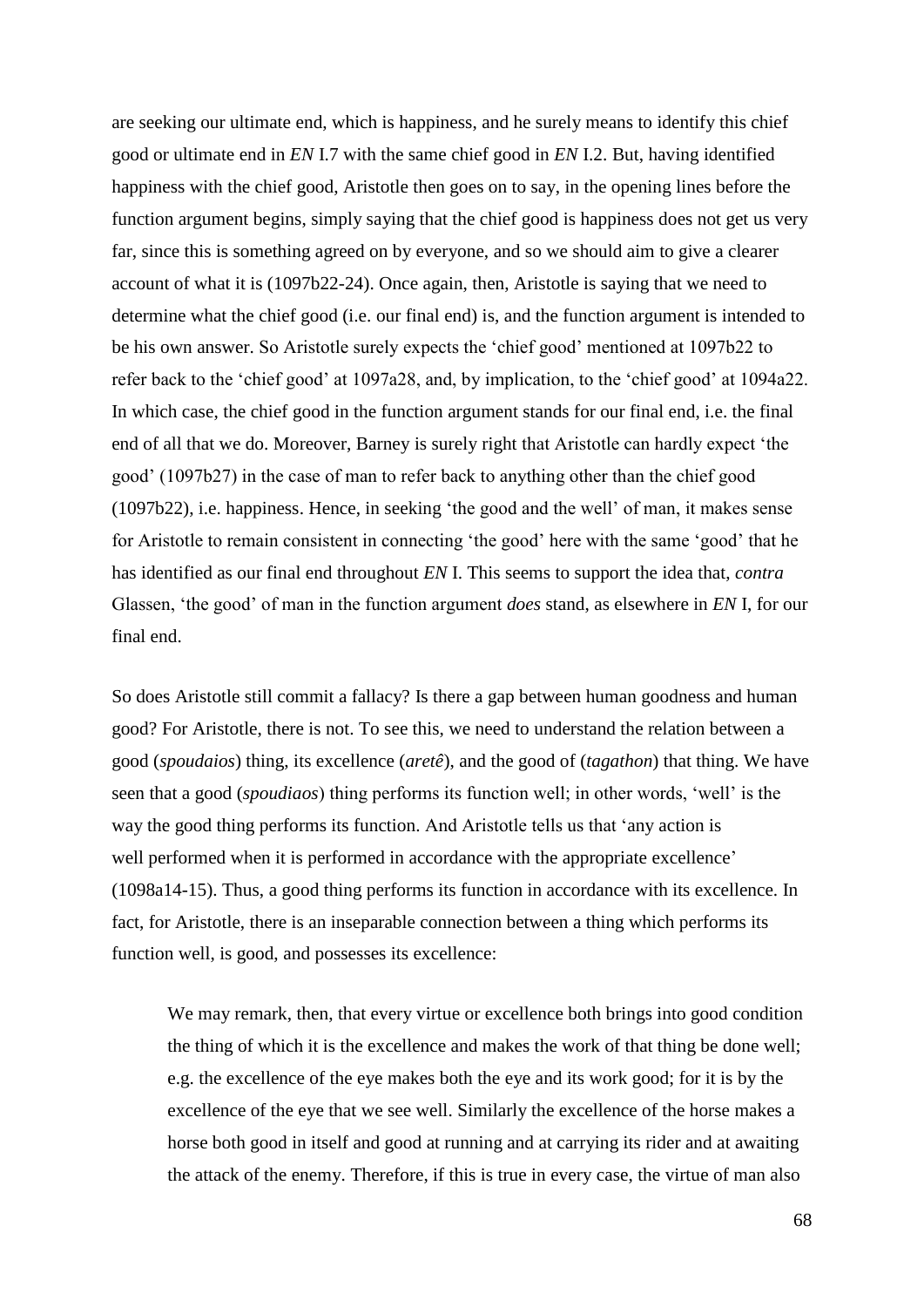will be the state of character which makes a man good and which makes him do his own work well. (1106a15-24)

If, then, we take 'the good and the well' claim in the sense of (ii), we can see that for an *x* thing to have achieved its good (i.e. 'the good [*tagathon*] of *x*') is just to say that it is in state that makes it good (*spoudaios*), which will be one by which it performs its function well, which means it possesses its appropriate excellence or virtue (*aretê*). If so, this answers Glassen's objection that Aristotle commits a fallacy by equivocating between human good and human goodness (or excellence). There is no equivocation because in Aristotle's framework there is no gap between *x*'s goodness and achieving 'the good of *x*': the good of *x*  is directly connected to functioning well *as* an *x*. A good *x* functions well, i.e. in accordance with excellence, and thereby achieves the good of *x*. Or as Broadie puts it, in Plato's and Aristotle's philosophical usage, to say that a thing possesses its 'excellence' (*aretê*) is to say that in having it, the thing is good (*agathon*) of its kind, and to say that it is good of its kind is to say that it is in a state or condition by which it can perform its function well.<sup>121</sup> Hence there is no gap between the human good and human excellence, since human excellence refers to the state that makes a human being good, which will be one by which a human being performs his function well, and to be in such a state is to have achieved the good of human beings (the human good), i.e. a human being's flourishing or happiness.

## Benefit

Glassen's challenge to Aristotle focuses mainly on the assumption that Aristotle became confused by mistaking  $x$ 's goodness and the good of  $x$  in his argument. We have seen, however, a way to overcome this problem, and for Aristotle's argument to be valid, providing we understand Aristotle's conceptual framework. Whiting, however, responds to the problem of whether being a *good* human being is also something *good for* a human being by considering the instrumental and beneficial 'for the sake of' relations. She calls this problem the 'fundamental challenge' to Aristotle's argument. To assess her response, it will be helpful to state this challenge in her terms: from an understanding of what it is to be a man (or the function of man), it *may* follow that a *good* man is one who has the virtues and capacities to perform characteristically human activities, but it does not follow that it is *good for* a man to

<sup>121</sup> Broadie (2002, 277)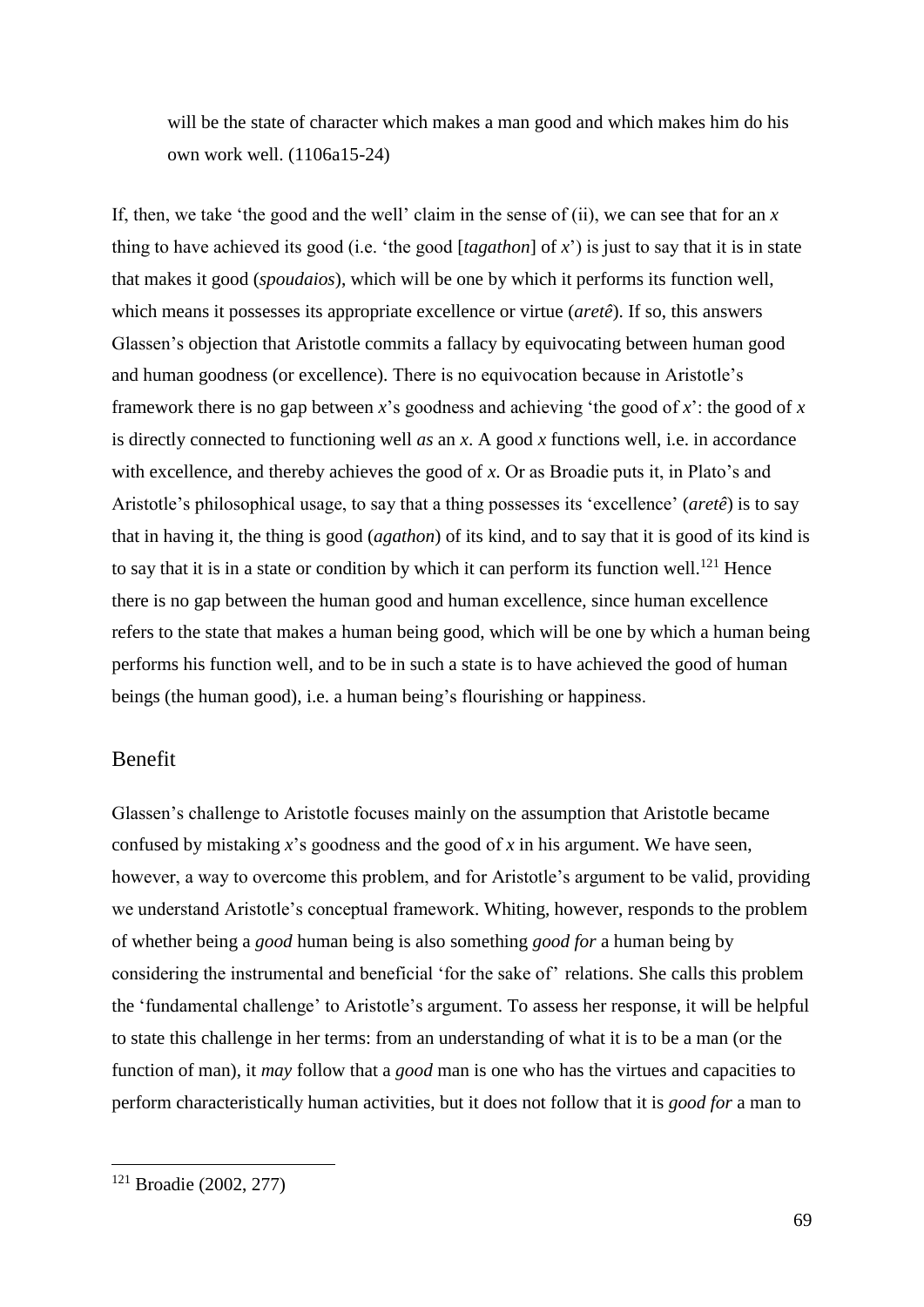have these virtues or perform any of these activities, in the sense of something of value or benefit to the man himself.<sup>122</sup> From an understanding of what it is to be a knife, for example, we may say that a knife has the function of being sharp and cutting, and that a good one is sharp and cuts well, but it does not follow that it is *good for* the knife to do this well, in the sense that being sharp and cutting well is something of benefit to the knife itself.<sup>123</sup> Likewise, nothing about what is beneficially good for flute-players follows from their playing the flute well. If, then, this is true of functional things like artefacts and other craftsmen, why should one suppose that being a good human being is something *good for* a human being in the sense of something beneficial to a human being? Even if the human function is a life of rational activity, and a good person lives and acts virtuously, it does not follow that acting virtuously is beneficially good for a person. In dangerous situations, for example, someone may actually be better off by acting cowardly, rather than put his life at risk by acting courageously. Or someone might think that being powerful or rich is what is good for him, as opposed to being just and only taking his fair share. The worry is that Aristotle assumes too much in connecting a thing's function to what is beneficially good for that thing. Namely, he conflates the good in the sense of the beneficial (what is good *for* human beings) with a different good (what the good man does), when he says that the good for an *x* (flute-player, human-being) will be what the good *x* does. Why should I care if living well as a human by acting virtuously is what is good for me if prefer to spend my time in other pursuits? Hence Aristotle needs to explain why performing the human function well is supposed to be beneficially good for a human being, in the sense of something of value, not merely instrumentally good.

Whiting argues that while there is no connection between a *good x* and what is *good for* an *x* in the case of knives or flute-players, there is in the case of natural kinds.<sup>124</sup> She draws on Aristotle's distinction that there are two ways in which one thing is 'for the sake of' another thing (*DA* 415b20-21): 'that on account of which' and 'that for which'. The former is the instrumental sense in which one thing is instrumental (or a means) to bring about something else, with the further question whether someone is benefited in the process; the latter is the beneficial sense in which a thing's occurrence benefits someone. Whiting argues that this

<sup>122</sup> Whiting (1988, 34)

 $123$  Indeed, even if the knife I am using is performing its function well, it seems inappropriate to say that the knife is *benefited* by this functioning well.

<sup>124</sup> Whiting (1988, 35-36)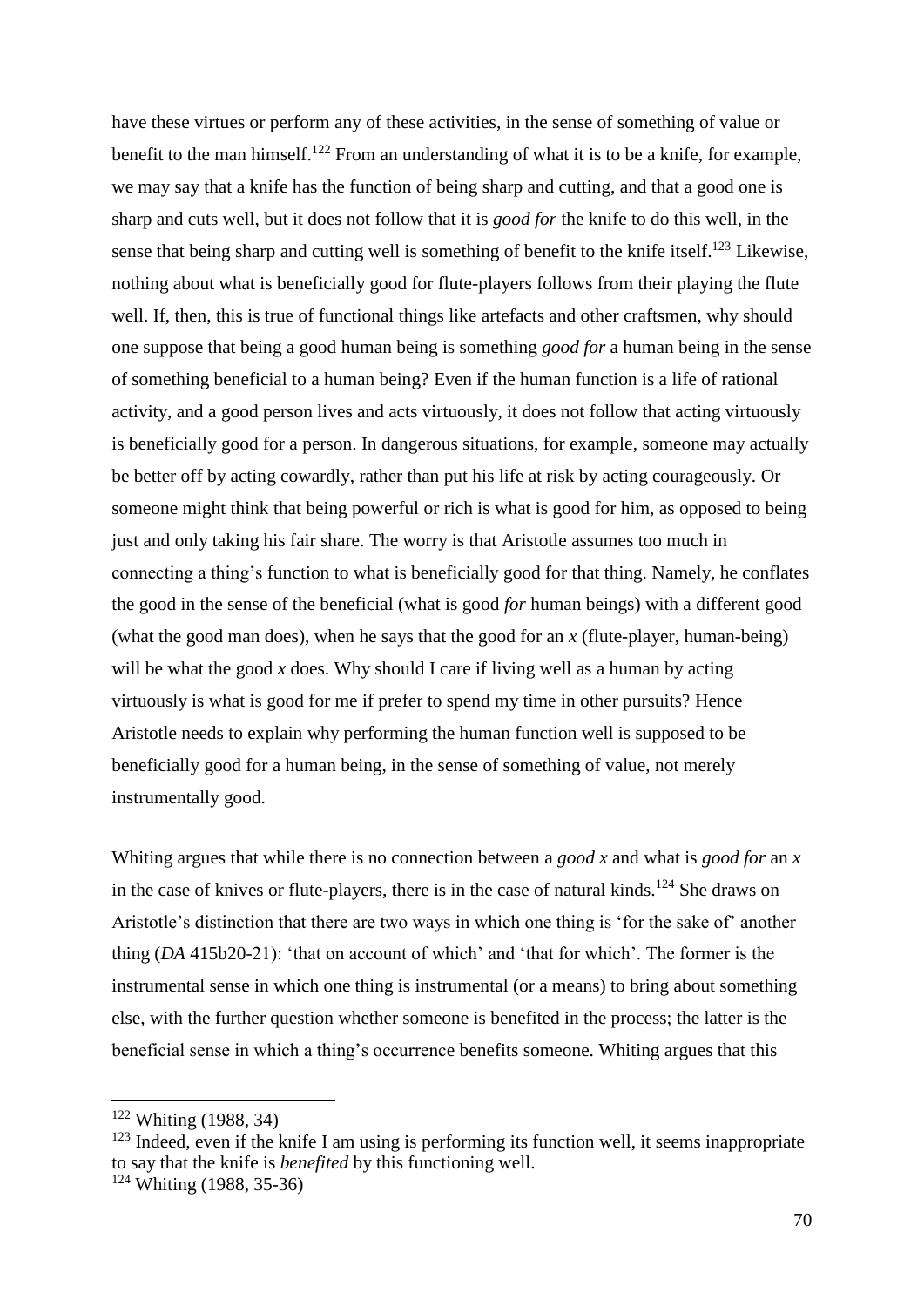distinction between the instrumental and the beneficial senses is important because Aristotle claims that the notion of benefit is appropriately applied *only* to living things or natural kinds. Inferences from being a good *x* to what is good for *x* involving non-natural kinds (e.g. artefacts and craftsmen) fail precisely because the goods involved are merely instrumental and dependent upon the further purposes and ends of the members of those kinds. Thus, Whiting argues, Aristotle can claim that inferences from being a good *x* to what is good for *x*  are warranted only in the case of natural kinds. In other words, Whiting is claiming that while the good for knives or flute-players does not consist in what a good knife or a good fluteplayer does, the good for human beings, animals and plants *does*, precisely because these goods are beneficial rather than instrumental.

Accordingly, Whiting takes Aristotle's reasoning about what is good for an *x* to be restricted to natural kinds. The problem, however, as Barney notes, is that this ends up excluding some of the examples Aristotle *does* give, namely the craftsmen.<sup>125</sup> Look again at the examples alongside 'the good and the well' claim: 'For just as for a flute-player, a sculptor, or any artist, and, in general, for all things that have a function or activity, the good and the "well" is thought to reside in the function' (1097b25-27). If I am right that 'the good and the well' claim needs to be understood in the sense of (ii), following the earlier distinction, then by giving examples of craftsmen alongside 'the good and the well' claim, this suggests that Aristotle explicitly rejects the idea that the function argument is intended to establish only the good for natural kinds – in the sense of their flourishing – and that he intends for it to apply at least to craftsmen as well. Moreover, Aristotle seems, at least on occasion, to ascribe a good to tools: 'between craftsman and tool, soul and body, master and slave; the latter in each case is benefited by that which uses it' (1161a34-b1). There is therefore nothing in Aristotle's argument that suggests that he intends to restrict his argument to natural kinds; in fact, there is evidence to the contrary – the craftsmen.

So, if Aristotle does not think that his conclusion about what is good for us follows because we are a species of natural kind, what does he think? When Aristotle says he is looking for the human good, he seems to be looking for the good for human beings as far as human beings are concerned, so that the good for humans is good for them in so far as they are a

<sup>125</sup> Barney (2008, 300, n. 18)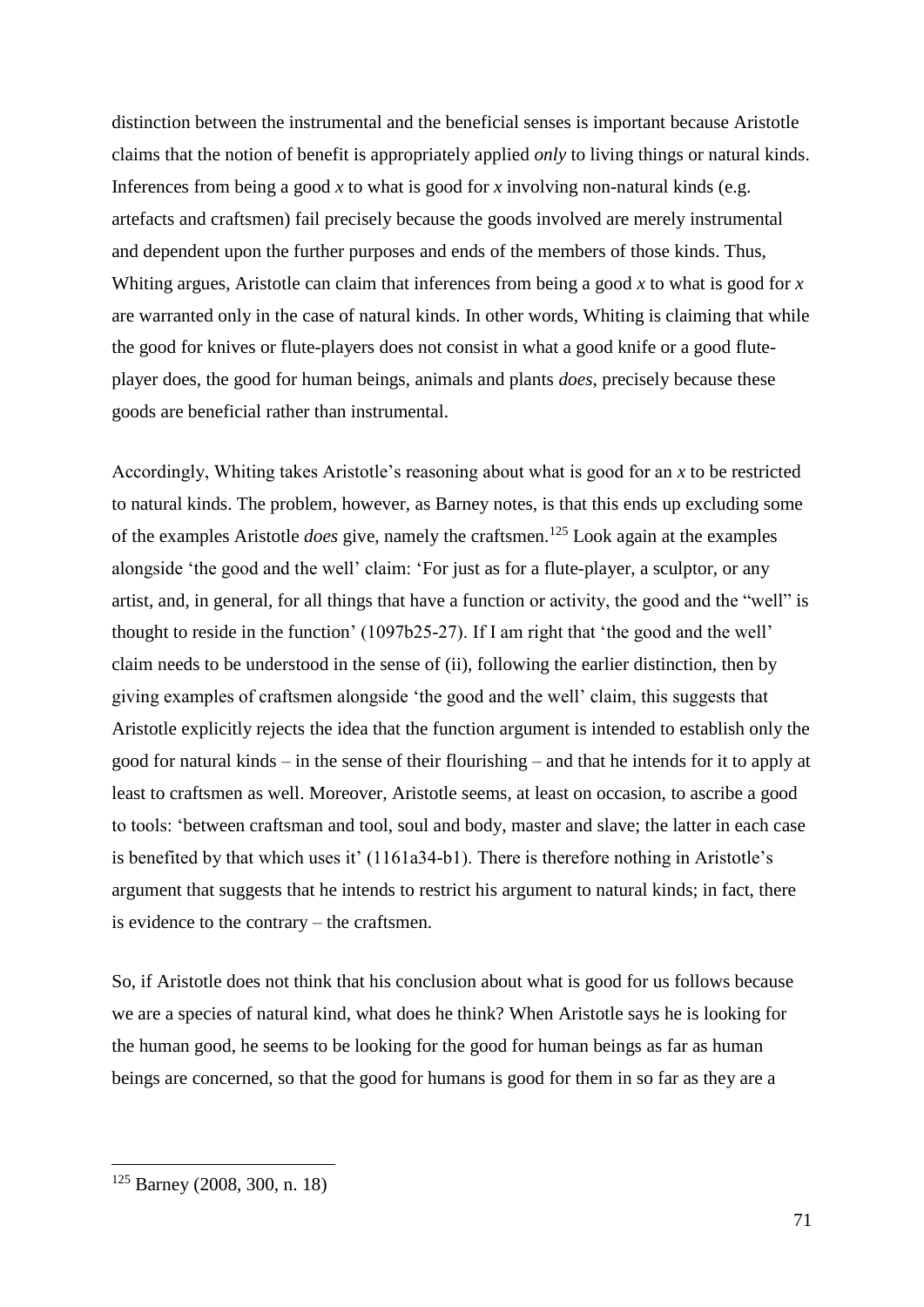specific kind of thing.<sup>126</sup> This is crucial. Just as the good for flute-players is good for them in so far as they are good specimens of flute-players, which is directly connected to their functioning well as flute-players, so the good for human beings is good for them in so far as they are good specimens of human beings. To be clear: when Aristotle speaks of a 'good' human being, he thinks of him as being a good specimen of the kind 'human being', in the way that a good flute-player is a good specimen of the kind 'flute-player', or the way that a good oak tree is a good specimen of the kind 'oak tree'.<sup>127</sup> Therefore when Aristotle says that the human good consists in functioning well, he thinks of this as functioning well as good specimens of the kind 'human beings', and thereby to have achieved *the* good for human beings, namely the good that refers to how excellent they are of their kind or how well they perform their function.

So, what type of functioning 'well' applies to human beings? As we saw in chapter 2, Aristotle argues that what sets humans apart from other living things is the kind of life that we lead, a life of action of the rational part of the soul. We have the capacity to live a better life than plants and lower animals, namely a 'life of action' in the sense of a moral life in accordance with practical wisdom and the moral virtues, as well as, from time to time, being able to share in the life of a superior being, where 'life of action' refers to contemplative activity. Crucially, our function is a kind of 'life' peculiar to us, which means (as I argued in chapter 2) that the connection between the kind of life appropriate to us (or our way of 'living') and the good life (or our way of 'living well') is more immediate and clear for a reader of the *Ethics*: performing this function is directly connected to living the good 'life' because when we perform our function well, we live well as human beings. Therefore a human being who lives well will achieve the good for human beings – a human being's flourishing or happiness. Or, since our function is a life of rational activity, performing the human function well by being virtuous and acting well (which a good human being does) is the good for human beings because it makes us good *as* human beings, or good specimens of our kind. On this interpretation, human welfare will differ from, say, a plant's or animal's welfare in so far as each kind of living being has their own peculiar way of living well, that

<sup>126</sup> See Brown in her introduction (2009, xii).

 $127$  Cf. Foot (2001)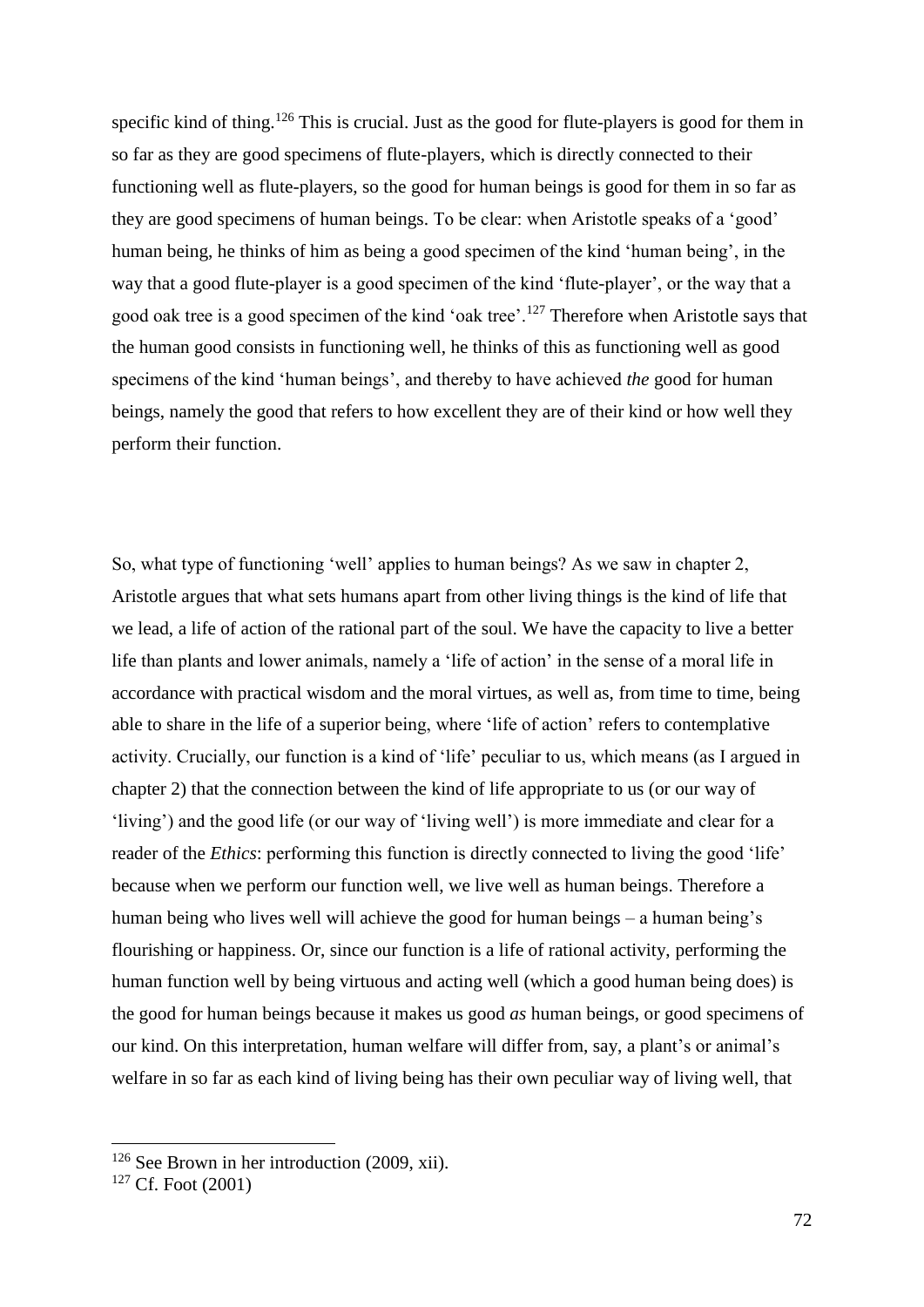is, its own way of functioning well as the kind of being it is. For whereas the good for animals will consist, broadly, in living 'a life of perception' well, Aristotle thinks that someone is 'living well' as a human being when he is living 'a life of action of the rational part of the soul' well, the way the good man lives. But, Aristotle adds, happiness does not consist in living well temporarily; we have to live well and perform good deeds over a full or 'complete' life. 'For one swallow does not make a summer, nor does one day; and so too one day, or a short time, does not make a man blessed and happy' (1098a18-20).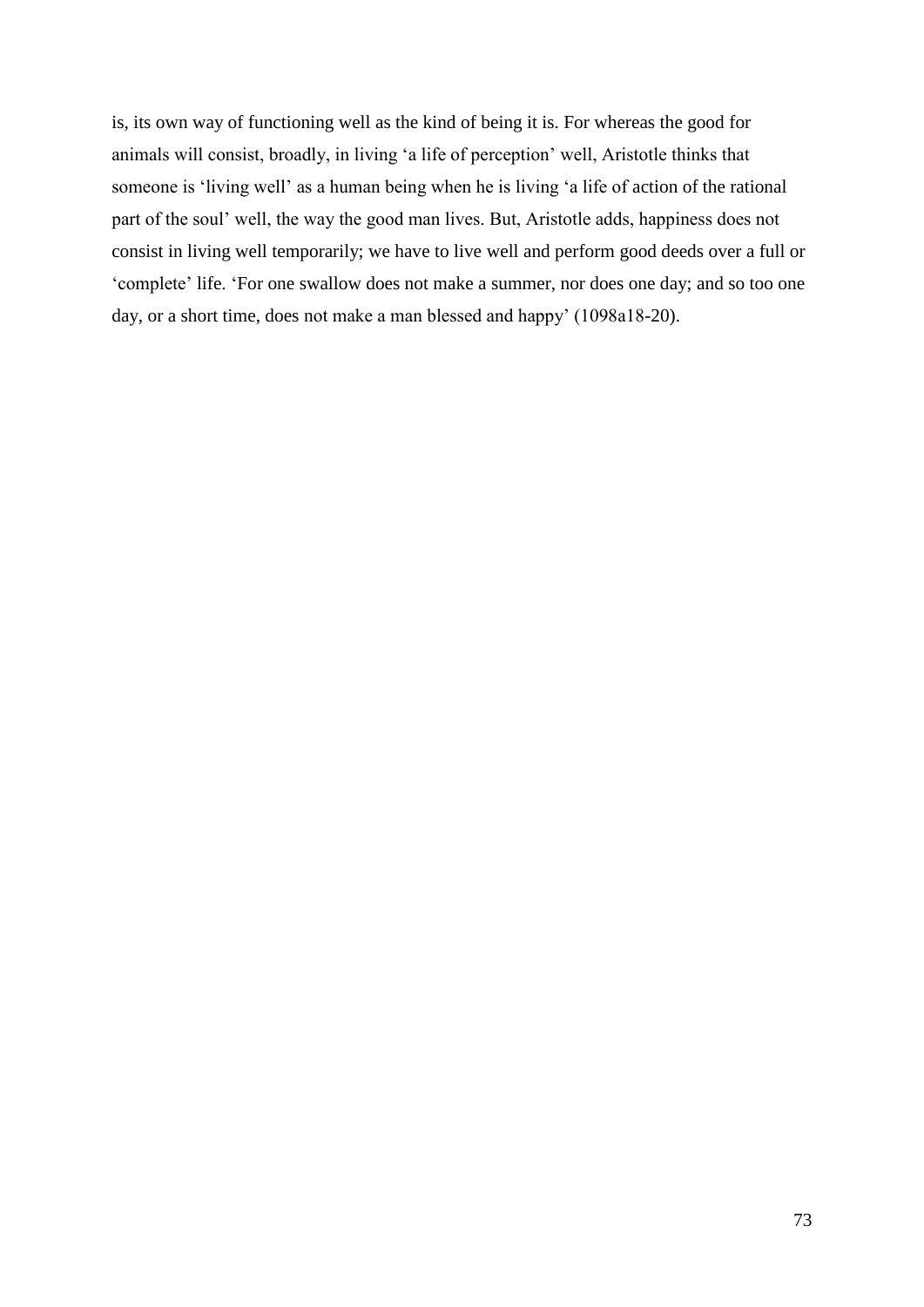## Conclusion

In this thesis I have analysed the function argument into three parts, arguing for three things, in three chapters. First, I argued that Aristotle does have an argument to support his claim that humans have a function – an argument from the crafts and an argument from the bodily parts. Secondly, on the assumption that our function is peculiar to us, Aristotle deduces that our function is an active life of the rational part of the soul. Moreover, I argued that such an 'active life' must include, to some extent, both moral activity and contemplation. Thirdly, since the good for a thing consists in performing its function well, Aristotle concludes that the good for a human being – a human being's flourishing or happiness – consists in performing our function well; 'well' is just what it means to perform the human function in accordance with virtue, which is what the good man does and how the good man lives. Given that our function involves moral activity and contemplation, our good will involve moral activity and contemplation. Furthermore, happiness consists in living well over the whole of one's life.

The function argument, so understood, is an argument that we have a function, and that this function is a life of action of the rational soul, so that the good life is directly connected to functioning well as a human. In short, the function argument is about how to live well. But to know how to live well, we need to know how to live well as a human, which requires understanding the kind of 'living' which befits a human, which is related to the kind of beings that humans are. Aristotle does not make any explicit attempt in the function argument to argue that we will be better off by being virtuous, just as we might consider ourselves better off by being wealthy, for example. Rather, Aristotle's point is simply that we live well as human beings when we live in accordance with the excellences or virtues peculiar to the human life. And since Aristotle understands happiness to consist in living well, when we live well as human beings, we are living the good or happy life. Still, if living such a life well enables us to be happy, we might think that there is at least a chance that we will also, in the long run, be better off by living virtuously, if Aristotle is right that happiness is, after all, the goal of life.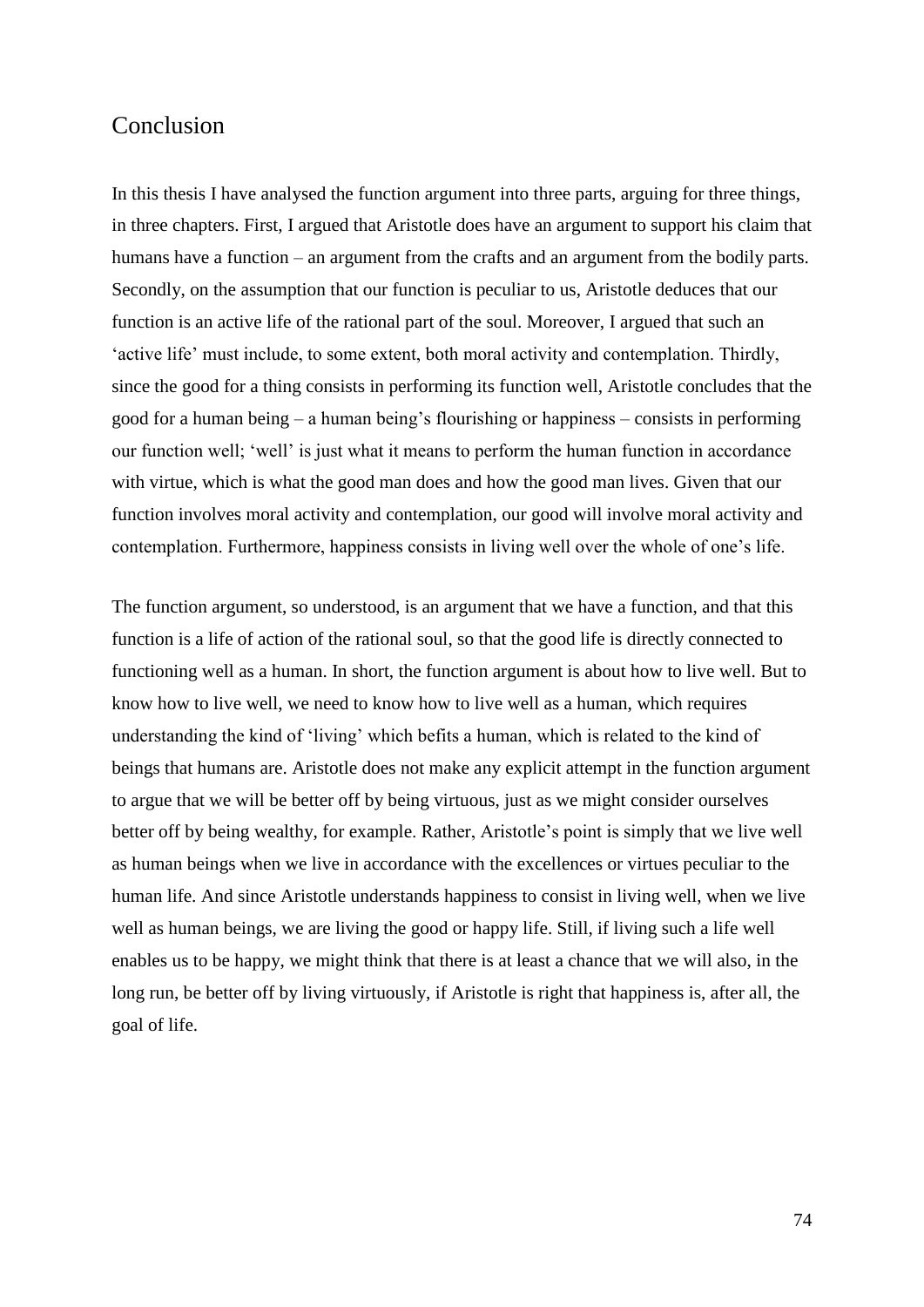## References

- Ackrill, J. L. 1974. 'Aristotle on *Eudaimonia*'. *Proceedings of the British Academy* 60: 339- 359.
- Annas, Julia. 1981. *An Introduction to Plato's Republic*. Oxford: Clarendon Press.
- Aquinas, Thomas. [1271-2] 1993. *Commentary on Aristotle's Nicomachean Ethics*. Translated by C. I. Litzinger. Notre Dame: Dumb Ox Books.
- Baker, Samuel H. 2015. 'The Concept of *Ergon*: Towards an Achievement Interpretation of Aristotle's "Function Argument"'. *Oxford Studies in Ancient Philosophy* 48: 227- 266.
- Barnes, Jonathan (ed.). 1984. *The Complete Works of Aristotle*. 2 vols. Princeton: Princeton University Press.
- Barney, Rachel. 2008. 'Aristotle's Argument for a Human Function'. *Oxford Studies in Ancient Philosophy* 34: 293-322.

Bostock, David. 2000. *Aristotle's Ethics*. New York: Oxford University Press.

Broadie, Sarah. 1991. *Ethics with Aristotle*. New York: Oxford University Press.

Broadie, Sarah, and Christopher Rowe. 2002. *Aristotle, Nicomachean Ethics: Translation, Introduction, and Commentary*. New York: Oxford University Press.

Burnet, John (ed.). 1900. *The Ethics of Aristotle*. London: Methuen.

Charles, David. 2017. 'Aristotle on Virtue and Happiness'. In *The Cambridge Companion to Ancient Ethics*, edited by Christopher Bobonich, 105-123. Cambridge: Cambridge University Press.

Clark, Stephen R. L. 1972. 'The Use of "Man's Function" in Aristotle'. *Ethics* 82: 269-283.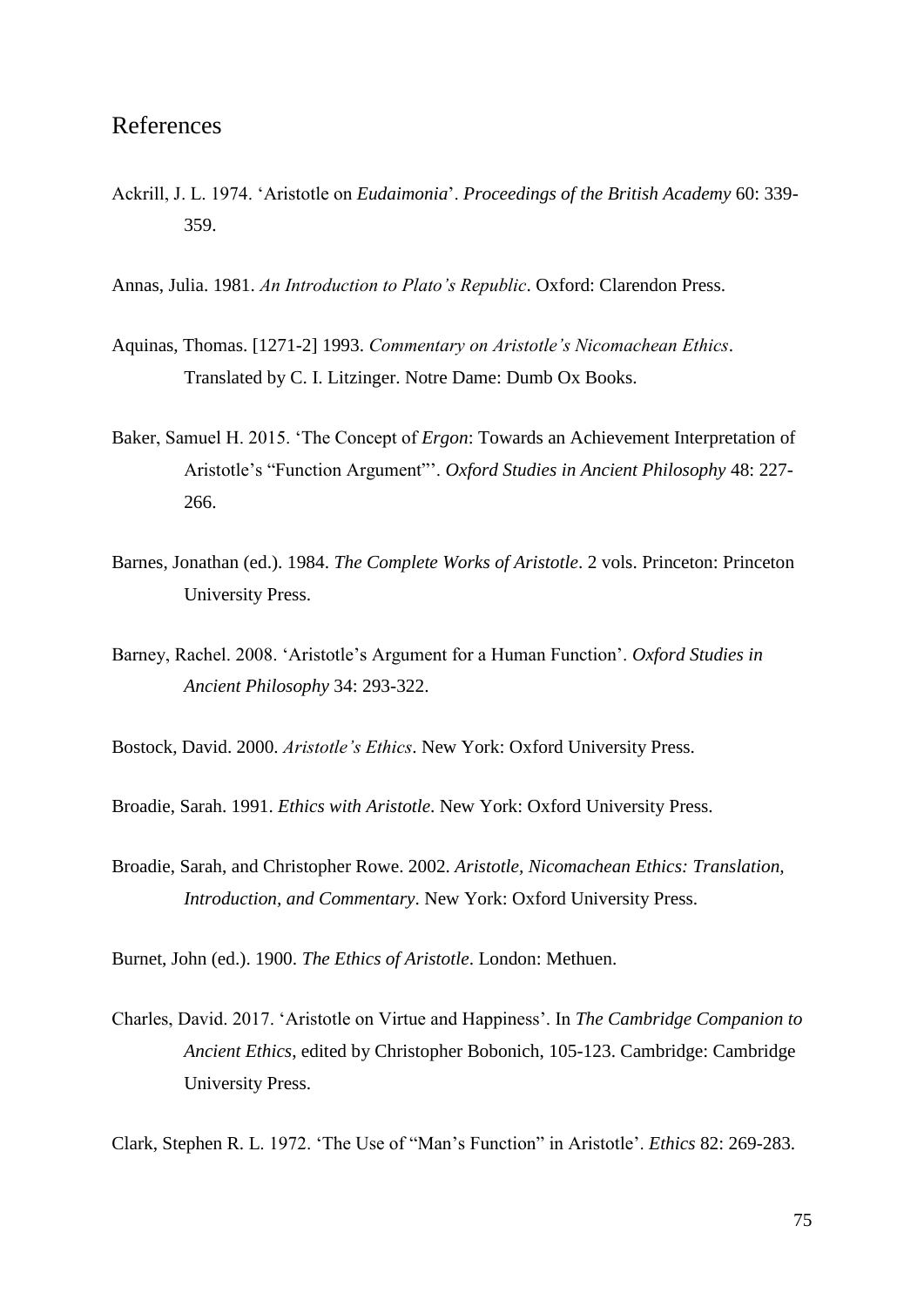- —. 1975. *Aristotle's Man: Speculations upon Aristotelian Anthropology*. Oxford: Clarendon Press.
- Connell, Sophia M. 2016. *Aristotle on Female Animals: A Study of the Generation of Animals*. Cambridge: Cambridge University Press.

Cooper, John M. (ed.). 1997. *Plato: Complete Works*. Indianapolis: Hackett.

Foot, Philippa. 2001. *Natural Goodness*. Oxford: Oxford University Press.

- Glassen, Peter. 1957. 'A Fallacy in Aristotle's Argument about the Good'. *Philosophical Quarterly* 7 (29): 319-322.
- Gottlieb, Paula. 2001. *Nicomachean Ethics, Books I–II*. Project Archelogos. http://www.archelogos.com/xml/toc/toc-eni.htm
- Grant, Alexander. 1885. *The Ethics of Aristotle: Illustrated with Essays and Notes*. 4th, revised edition. 2 vols. London: Longmans, Green, and Co.
- Hardie, W. F. R. 1980. *Aristotle's Ethical Theory*. 2nd edition. Oxford: Clarendon Press.
- Irwin, Terence. 1988. *Aristotle's First Principles*. Oxford: Oxford University Press.
- —. 1999. *Aristotle, Nicomachean Ethics: Translated, with Introduction, Notes, and Glossary*. 2nd edition. Indianapolis: Hackett.
- Joachim, H. H. 1951. *Aristotle: The Nicomachean Ethics*. Edited by D. A. Rees. Oxford: Clarendon Press.
- Karbowski, Joseph. 2019. *Aristotle's Method in Ethics: Philosophy in Practice*. Cambridge: Cambridge University Press.
- Korsgaard, Christine M. 2008. 'Aristotle's Function Argument'. In *The Constitution of Agency: Essays on Practical Reason and Moral Psychology*, by Christine M. Korsgaard, 129-150. New York: Oxford University Press.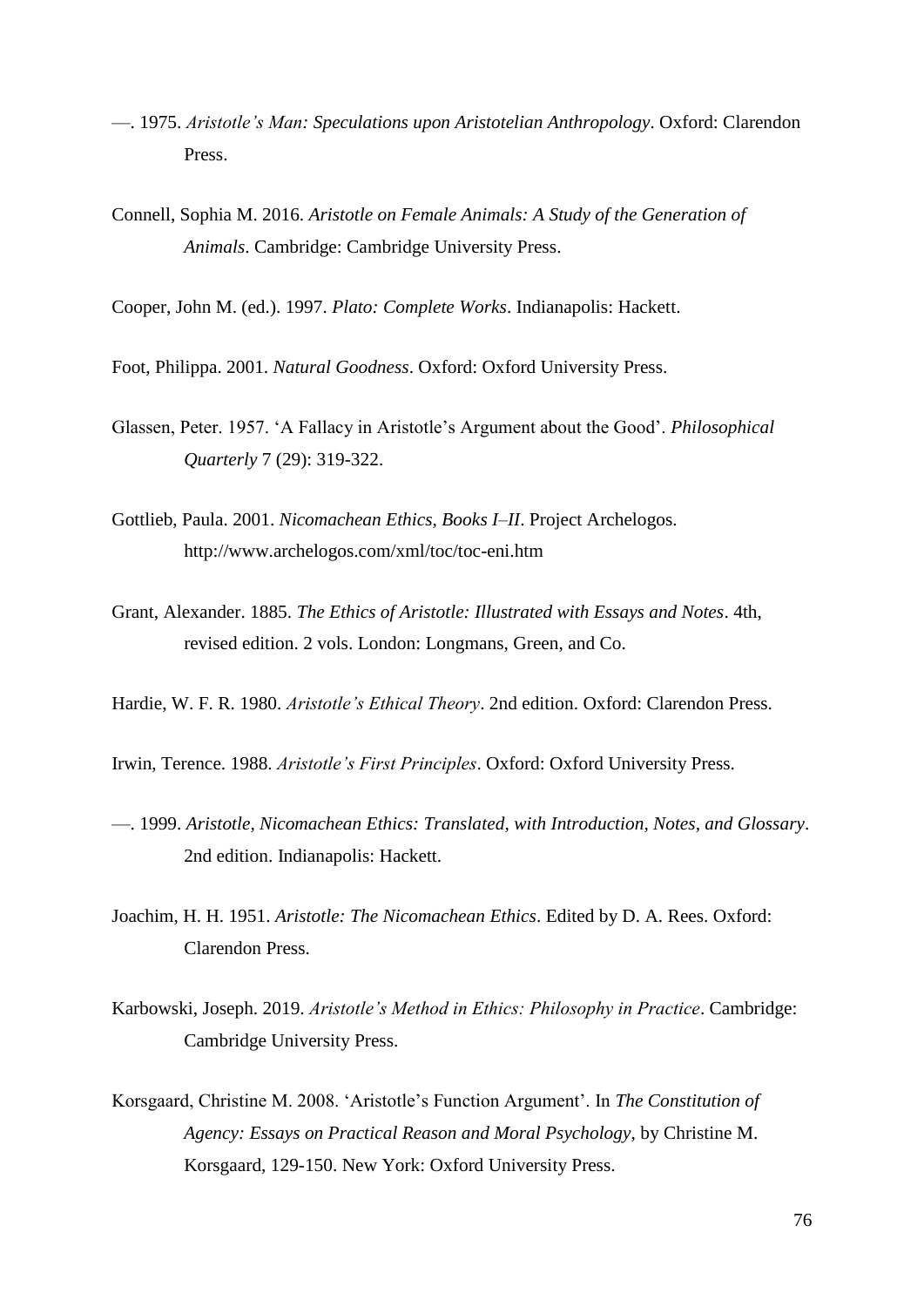- Kraut, Richard. 1979. 'The Peculiar Function of Human Beings'. *Canadian Journal of Philosophy* 9 (3): 53–62.
- —. 2002. *Aristotle: Political Philosophy*. Oxford: Oxford University Press.
- Lawrence, Gavin. 2006. 'Human Good and Human Function'. In *The Blackwell Guide to Aristotle's Nicomachean Ethics*, edited by Richard Kraut, 37-75. Oxford: Blackwell.
- Lennox, James G. 2001. *Aristotle: On the Parts of Animals I-IV*. Oxford: Oxford University Press.
- Nagel, Thomas. 1972. 'Aristotle on Eudaimonia'. *Phronesis* 17 (3): 252-259.
- Reeve, C. D. C. 1998. *Aristotle, Politics: Translated, with Introduction and Notes*. Indianapolis: Hackett.
- Ross, W. D. 1923. *Aristotle*. London: Methuen and Co.
- —. 1925. *Ethica Nicomachea*. Vol. IX, in *The Works of Aristotle Translated in English*, edited by W. D. Ross. Oxford: Clarendon Press.
- Ross, W. D., and Lesley Brown. 2009. *Aristotle: The Nicomachean Ethics*. Oxford: Oxford University Press.
- Stewart, J. A. 1892. *Notes on the Nicomachean Ethics*. 2 vols. Oxford: Clarendon Press.
- Suits, Bernard. 1974. 'Aristotle on the Function of Man: Fallacies, Heresies and other Entertainments'. *Canadian Journal of Philosophy* 4 (1): 23-40.
- Tuozzo, Thomas M. 1996. 'The Function of Human Beings and the Rationality of the Universe: Aristotle and Zeno on Parts and Wholes'. *Phoenix* 50 (2): 146-161.
- Whiting, Jennifer. 1988. 'Aristotle's Function Argument: A Defense'. *Ancient Philosophy* 8: 33-48.